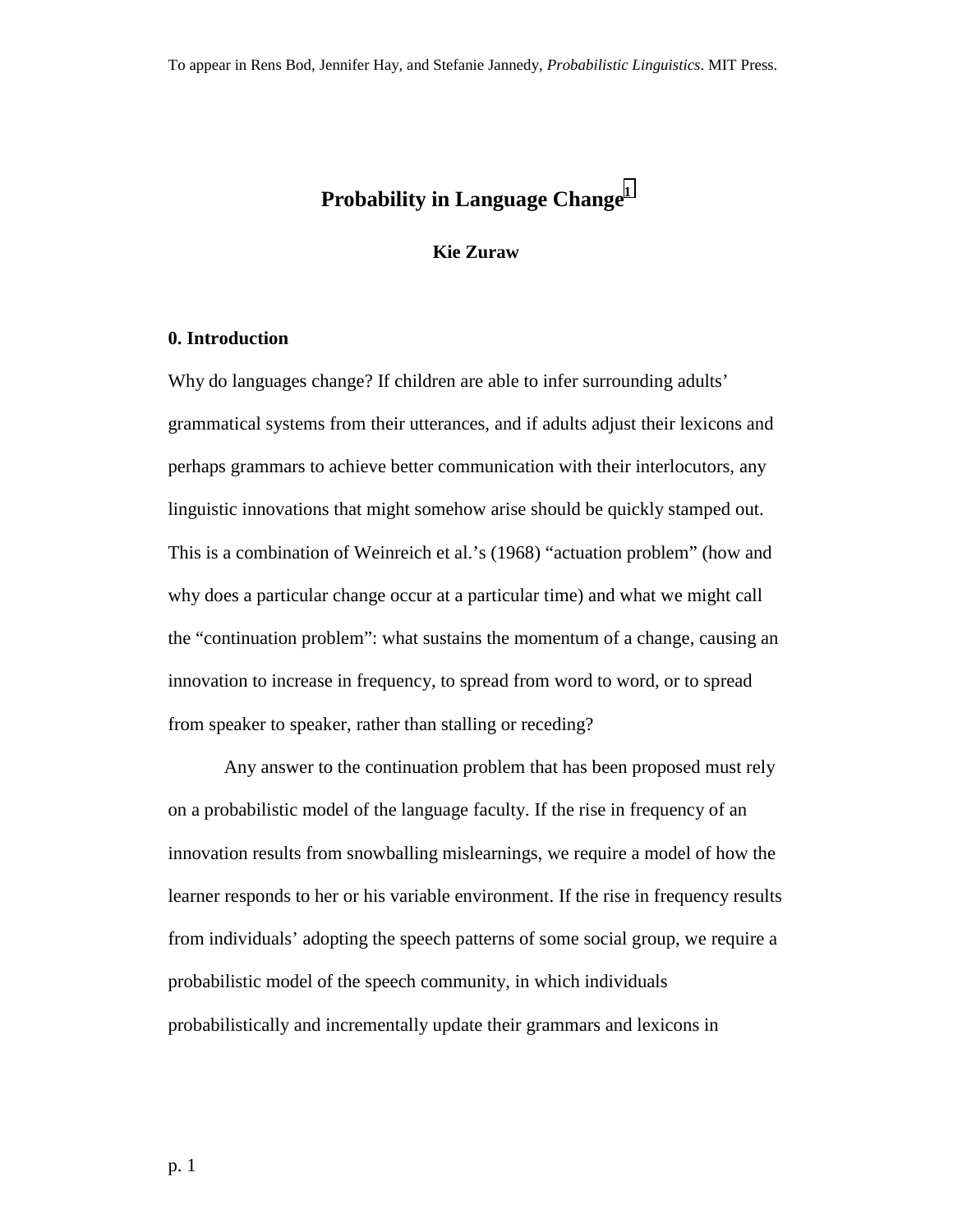response to interlocutors' behavior. Moreover, when the rise in frequency of an innovation involves variation within individuals, as we can often see that it does in written records, we require a probabilistic model of language representation and/or use. Otherwise, we have no way of representing difference between a generation whose members use a new variant 20% of the time and a generation whose members use a new variant 40% of the time.

 The fact that language change happens seems to demand a probabilistic view of the language faculty, in phonology, morphology, syntax, semantics, processing, acquisition, and the social use of language. The probabilistically oriented study of language change therefore relies on probabilistic models of all the areas of linguistics discussed in this volume.

 This chapter surveys the role of probability in the study of language change. The first section describes the use of probabilistic tools in establishing language relatedness through vocabulary comparison, an important task when historical and textual records are lacking, and inferences about language change must be drawn from the ways in which related languages differ. The second section examines how the frequencies of linguistic traits change over time in the historical record, and how the timecourse of a change can shed light on its motivation and on the continuation problem. The third section discusses the role that the frequencies of lexical items and constructions play in their susceptibility to change, and what this can tell us about the synchronic effects of frequency. The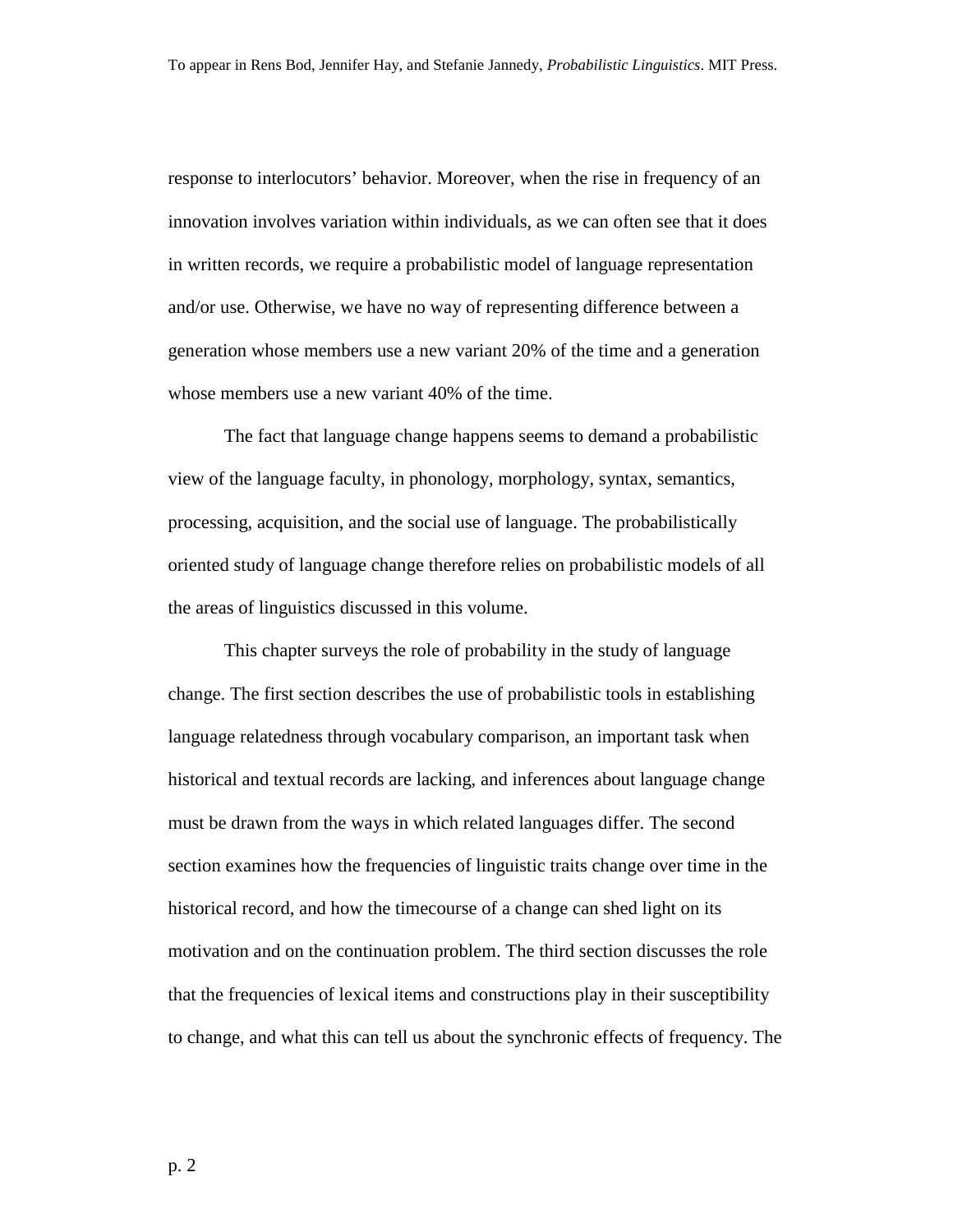fourth section asks how language change is directly molded by probabilistic behavior on the part of its participants—speakers, hearers, and learners.

#### **1. Probability as a tool for investigating language relatedness**

An important task in historical linguistics is establishing which linguistic changes are possible or probable (the "constraints problem" of Weinreich et al. 1968). In many cases, we can look to synchronic variation to tell us which changes are in progress in a particular language (see Labov 1994). In rare cases, we have written records of change within a language. But the vast majority of language changes that have taken place in human history have left no trace either in synchronic variation or in the written record. The only way to discover them is through comparison of related languages: if we can reconstruct a proto-phoneme \**p*, for example, that became *b* in some context in a daughter language, then we know that the change from  $p$  to  $b$  in that context is a possible one; if we find many such cases, then we know that the change is a common one. Moreover, once we have established by reconstruction that a change took place, we can use synchronic evidence to answer questions such as how regular the change was, and which types of exceptions were allowed to persist.

 But how are we to know if two languages are related in the first place, so that an attempt at reconstruction makes any sense? A common method for establishing the relatedness of languages is to compare their vocabularies. A list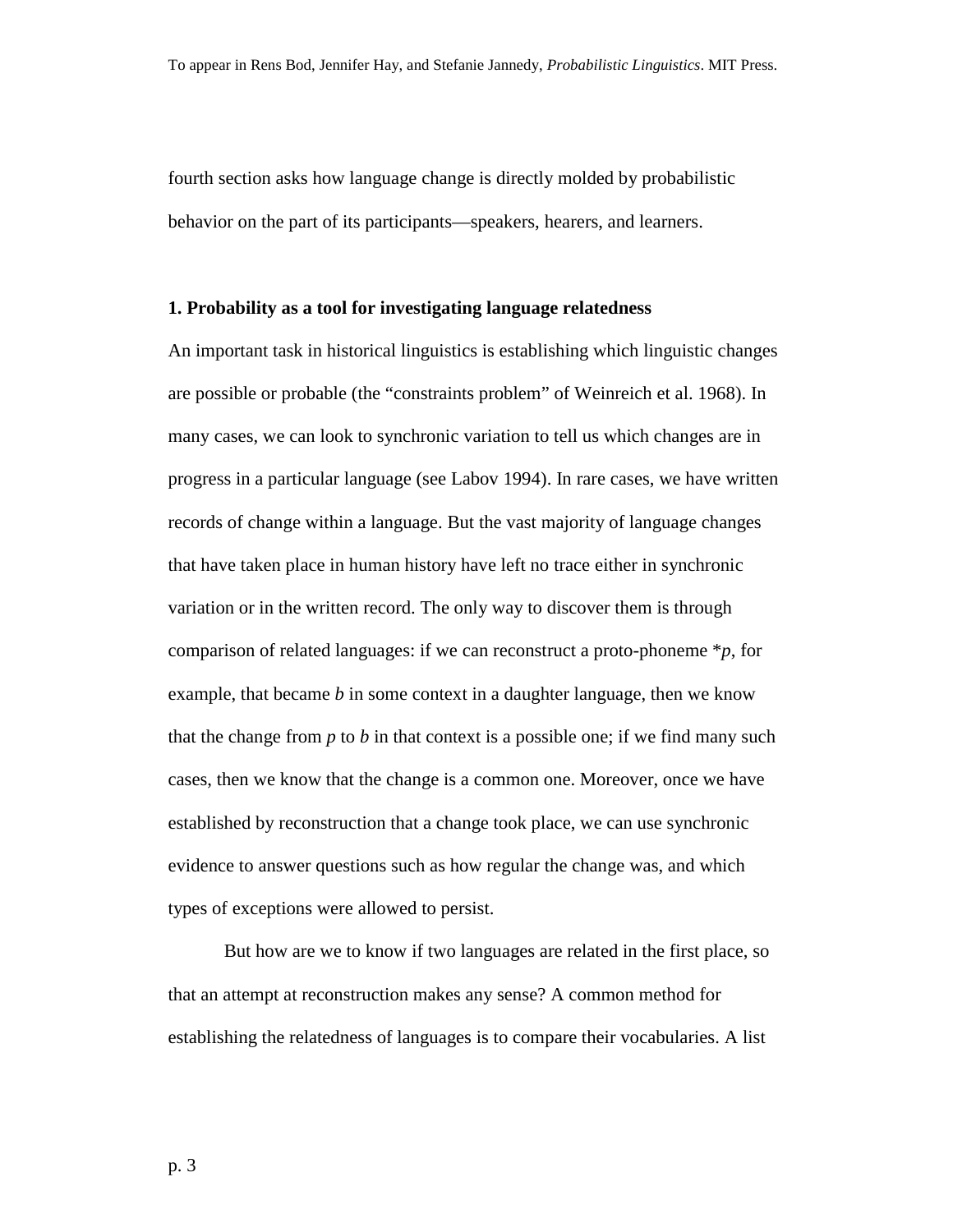of words is collected for each language, based on a standard list of 100 or 200 meanings (e.g., the lists proposed in Swadesh 1952, 1955) that are expected to have a name in every language. If the languages are related, we expect to find either similarities between the sounds of words with identical or similar meanings (e.g., if the word for meaning *i* begins with a labial consonant in Language *A*, then the word for meaning *i* begins with a labial consonant in Language *B* too) or consistent correspondences between them (e.g., wherever we see a *t* in Language *A*, there is a *k* in the corresponding word of Language *B*). Because reflexes of a proto-phoneme can differ considerably in daughter languages, consistent correspondences are a more appropriate criterion for languages that are not known to be closely related. $2$  The more frequent and consistent the correspondences are, the more likely it is that the two languages are connected, whether through descent from a common ancestor, or perhaps through borrowing.<sup>[3](#page-70-0)</sup>

 The mathematical challenge in using this method is, how sure can we be that the similarities or correspondences found are not merely due to chance? It turns out that the degree of similarity or correspondence necessary to establish relatedness is greater than we might intuit. Ringe (1992) gives a detailed and highly accessible demonstration of this fact using randomly generated and real wordlists. Ringe's method is flawed, as discussed below, but he makes an important point: even though a particular event may be very unlikely to occur by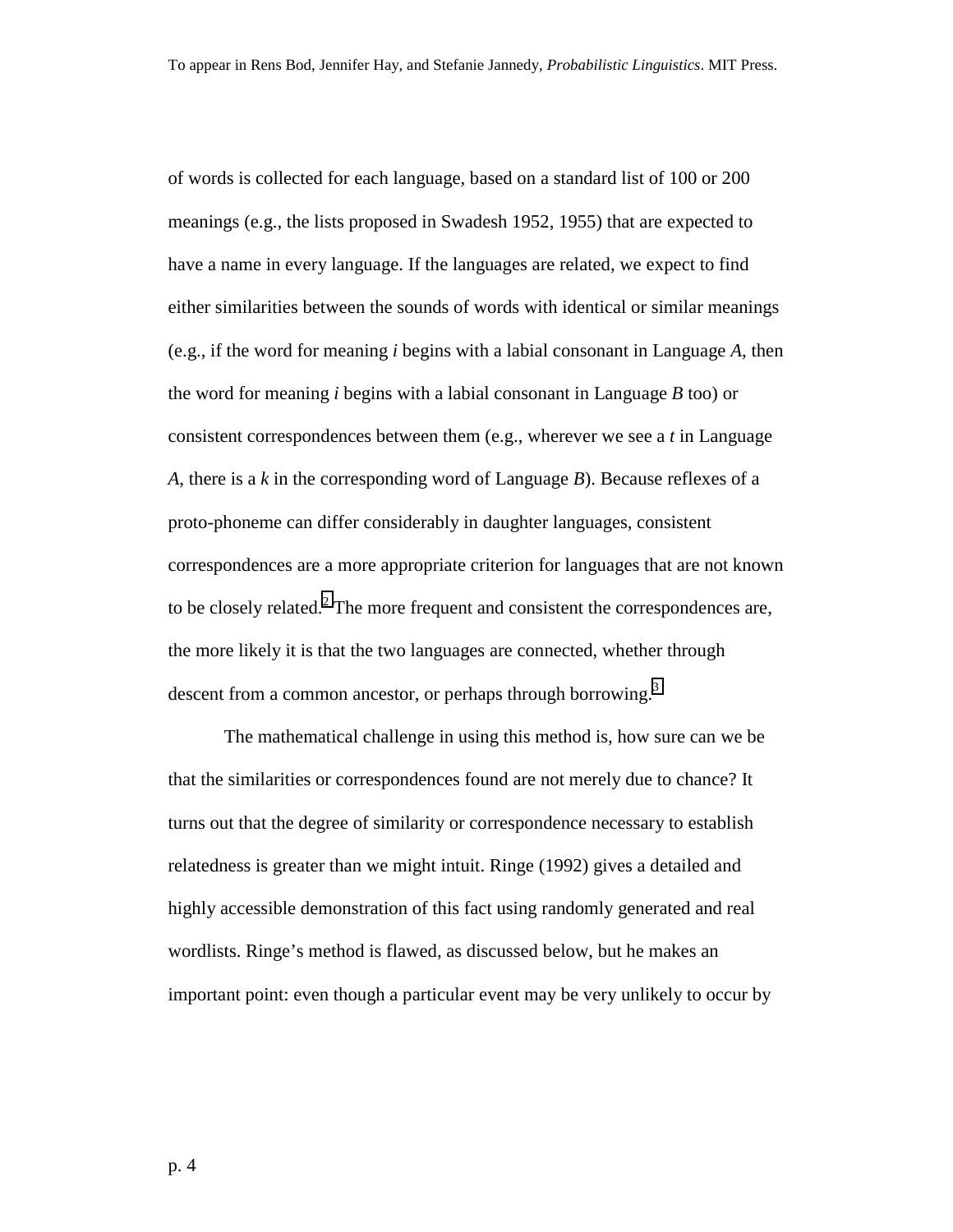chance, it may be an instantiation of a larger class of events one or more of which is relatively likely to occur.

Suppose, for example, that we hypothesize that two languages are related, and our criterion for relatedness is similarity (rather than regular correspondence). If we find that the word for *eye* begins with *t* in both languages, that is a piece of evidence in favor of the hypothesis, but how striking is it? How likely is it to have occurred by chance if the two languages were not related? The probability that language *A* and language *B*'s words for *eye* should both begin with *t* by chance is equal to the proportion of words in language A that begin with  $t(A_t)$  times the proportion of words in language *B* that begin with  $t$  ( $B_t$ ). If, in each language, only 5% of words begin with *t*, then  $A<sub>t</sub>B<sub>t</sub> = 0.0025$ , a low probability. But this is a misleading result: the hypothesis being tested is not that both language's words for *eye* begin with *t*, but that the language's vocabularies are similar. The probability we should be interested in is the probability that at least one word-pair on the list would begin with the same sound by chance—this probability will depend on the phoneme distributions in the two languages, but will be much, much higher than 0.0025. For example, if each language has the same 20 phonemes, each occurring word-initially 5 times in a list of 100 meanings, the chance of obtaining at least one match is nearly 100%.

 Because this issue has caused so much confusion in the literature (see Manaster Ramer and Hitchcock 1996 for an attempt to sort out one exchange), it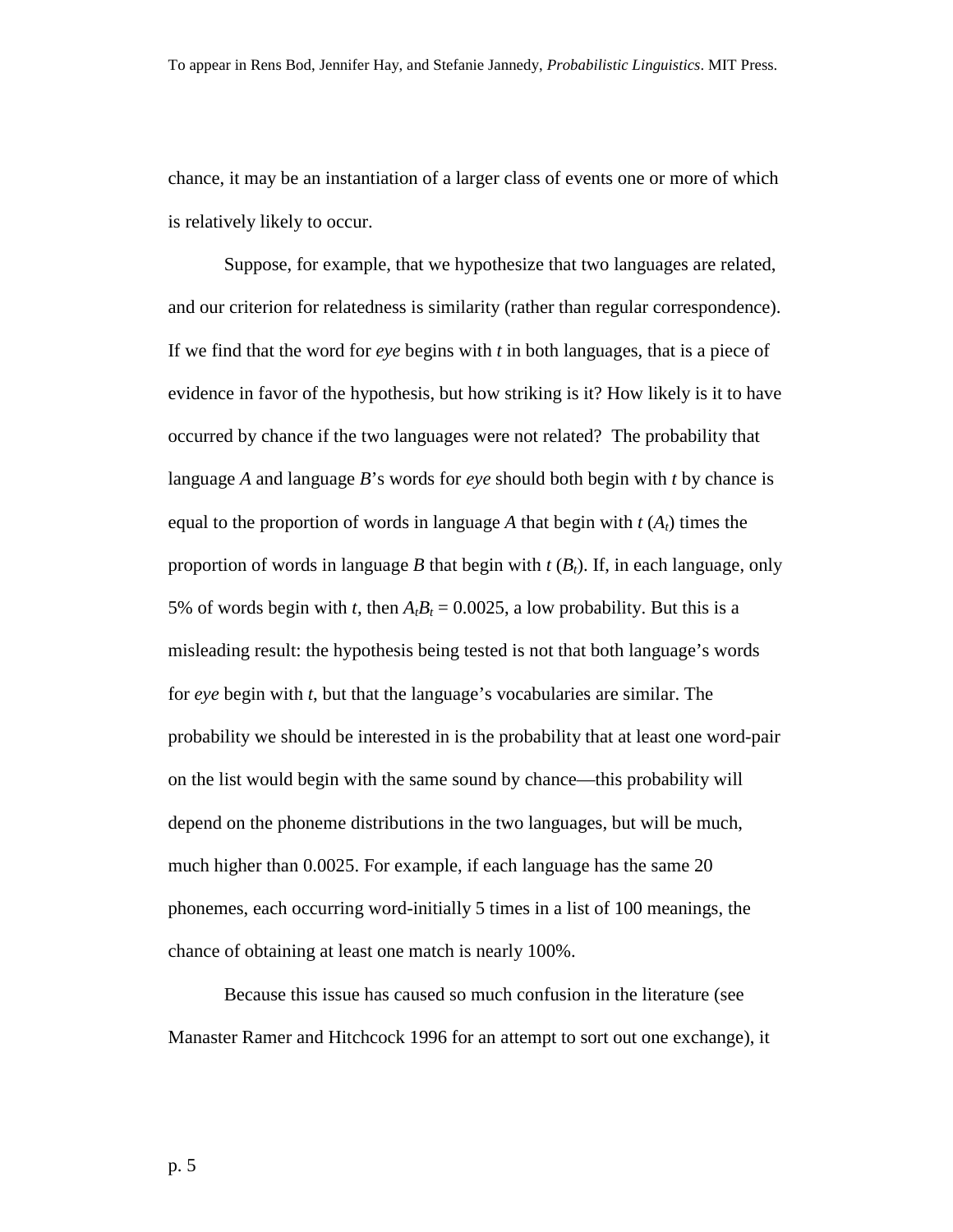is worth belaboring. Manaster Ramer and Hitchcock call the confusion of a specific event with the class to which it belongs the "birthday fallacy": the chance that two randomly chosen people share the birthday of February  $1<sup>st</sup>$  is small (1 in  $365^2 = 133,225$ , but the chance that they merely share the same birthday is much greater (1 in 365).<sup>[4](#page-70-0)</sup> Choosing a specific date when calculating the probability of a shared birthday is analogous to requiring a correspondence to involve a particular sound or pair of sounds, or occur in a particular word.

The same issue arises when we seek correspondences across multiple languages, as suggested by Greenberg and colleagues (Greenberg 1987, Greenberg and Ruhlen 1992). A correspondence seen in any two languages out of a group of, say, 15 languages is not as significant as a correspondence seen in a comparison between just two languages, because there are  $\begin{bmatrix} 1 \\ 2 \end{bmatrix}$ J  $\backslash$  $\overline{\phantom{a}}$  $\setminus$ ſ 2 15  $= 105$  pairs in which such a correspondence could have occurred, rather than just one.<sup>[5](#page-70-0)</sup> As Baxter and Manaster Ramer (1996) argue, it should be possible to determine the number of matches across a set of *n* languages that would be as significant a match in a two-language comparison, but the determination becomes much more complicated when, for example, each language participating in the correspondence is required to be from a different family (Manaster Ramer and Hitchcock 1996).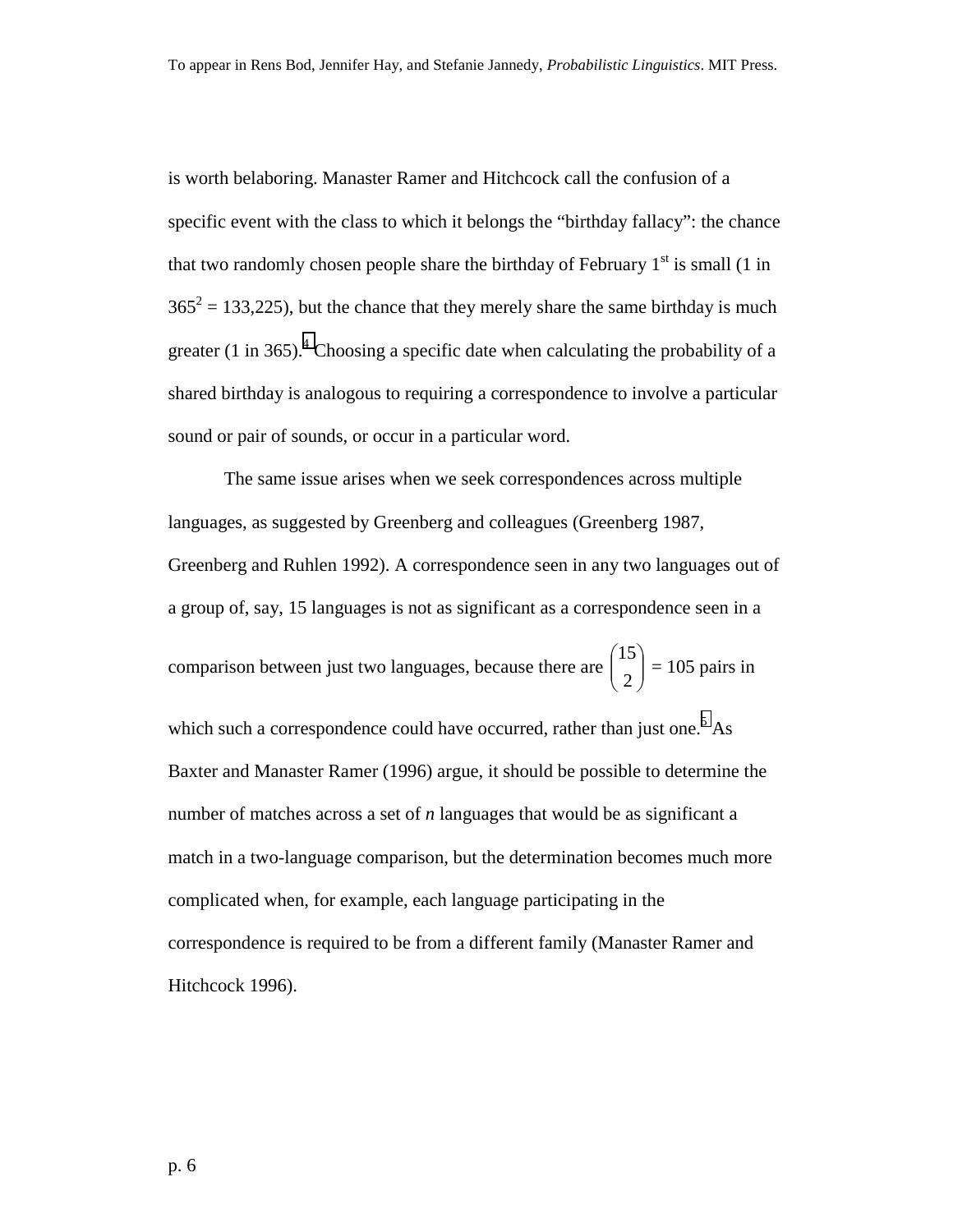<span id="page-6-0"></span> Considering just the simpler case of a comparison between two languages, what we would like to do is determine how different a contingency table, as the in (1) (from Ringe), is from what would be expected by chance. The contingency table represents how often each word-initial consonant (or  $\varnothing$  for vowel-initial words) in a list of 100 English words corresponds to each word-initial consonant in the German word with the same meaning. For example, there are 4 words that begin with *w* in English and with *v* in German. We could construct similar tables for any other type of correspondence we were interested in, such as medial consonants, or consonant-vowel sequences.

(1) (table is at end of manuscript)

 If the two languages were not related, we would expect to see, on average, the values in (2), which has preserved the row and column totals of (1) but eliminated any row-column interaction. In a given case, the numbers will differ from those in (2) (minimally, they must be integers), so our question is, how unusual is it for a chance-generated table to deviate from (2) as strongly as (1) does?

(2) (table is at end of manuscript)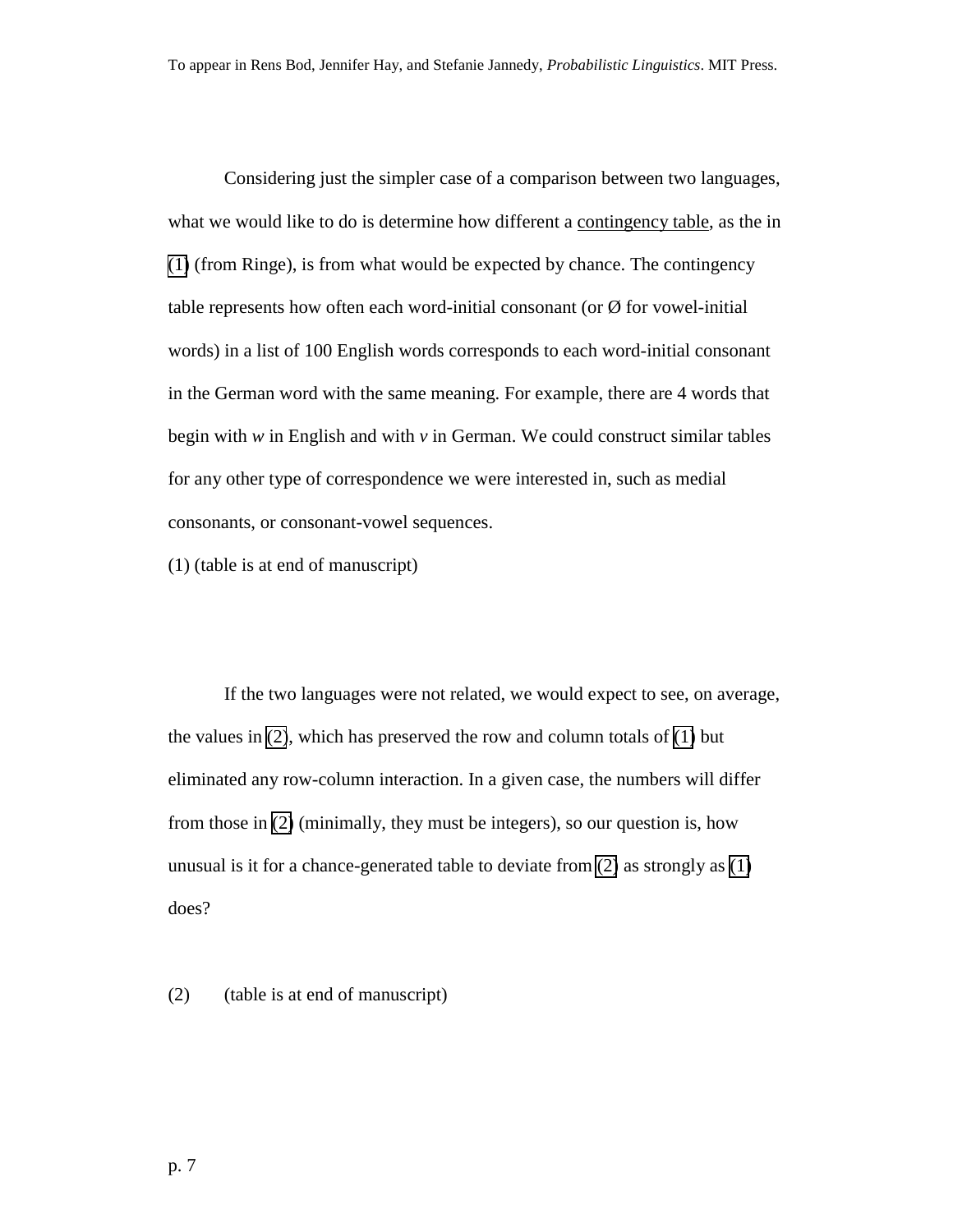<span id="page-7-0"></span> Ringe proposes calculating the probability, for each cell, that the number of observed matches or more would be seen by chance, by summing binomials. That is, he proposes that the probability of finding exactly one match of *x* in Language *A* with *y* in Language *B* in a list of 100 words is the product of three numbers:  $A_xB_y$  (the probability that a particular pair show the correspondence), (1- $(A_x B_y)^{99}$  (the probability that the 99 other pairs do not), and 100 (the number of places in the list where a matching pair could be found). Similarly, the probability of finding exactly two such pairs would be  $A_xB_y^2 \cdot (1 - A_xB_y)^{98} \cdot 9900$ . To find the probability of finding *n* or more matches, we would sum the probabilities of finding *n* through 100 matches:

(3) 
$$
\sum_{i=n}^{100} (A_x B_y)^i \cdot (1 - A_x B_y)^{100-i} \cdot \binom{100}{i}
$$

For  $A_x = B_y = 0.05$  and  $n = 3$ , this sum is 0.20—in other words, at least one correspondence between *x* and *y* is a fairly likely event.

The problem with Ringe's method, as pointed out by Baxter and Manaster Ramer (1996), is that it wrongly assumes that the probability of seeing a correspondence in one word-pair is independent of whether the same correspondence occurs in another pair.  $A_x$  and  $B_y$  are based on frequencies within the chosen word list. Suppose that  $A_t = B_t = 0.05$ : there are 5 instances of initial *t* in each language's word-list. If the words for *eye* begin with *t* in both languages, then the chance that the words for *cheek* will also both begin with *t* is lowered,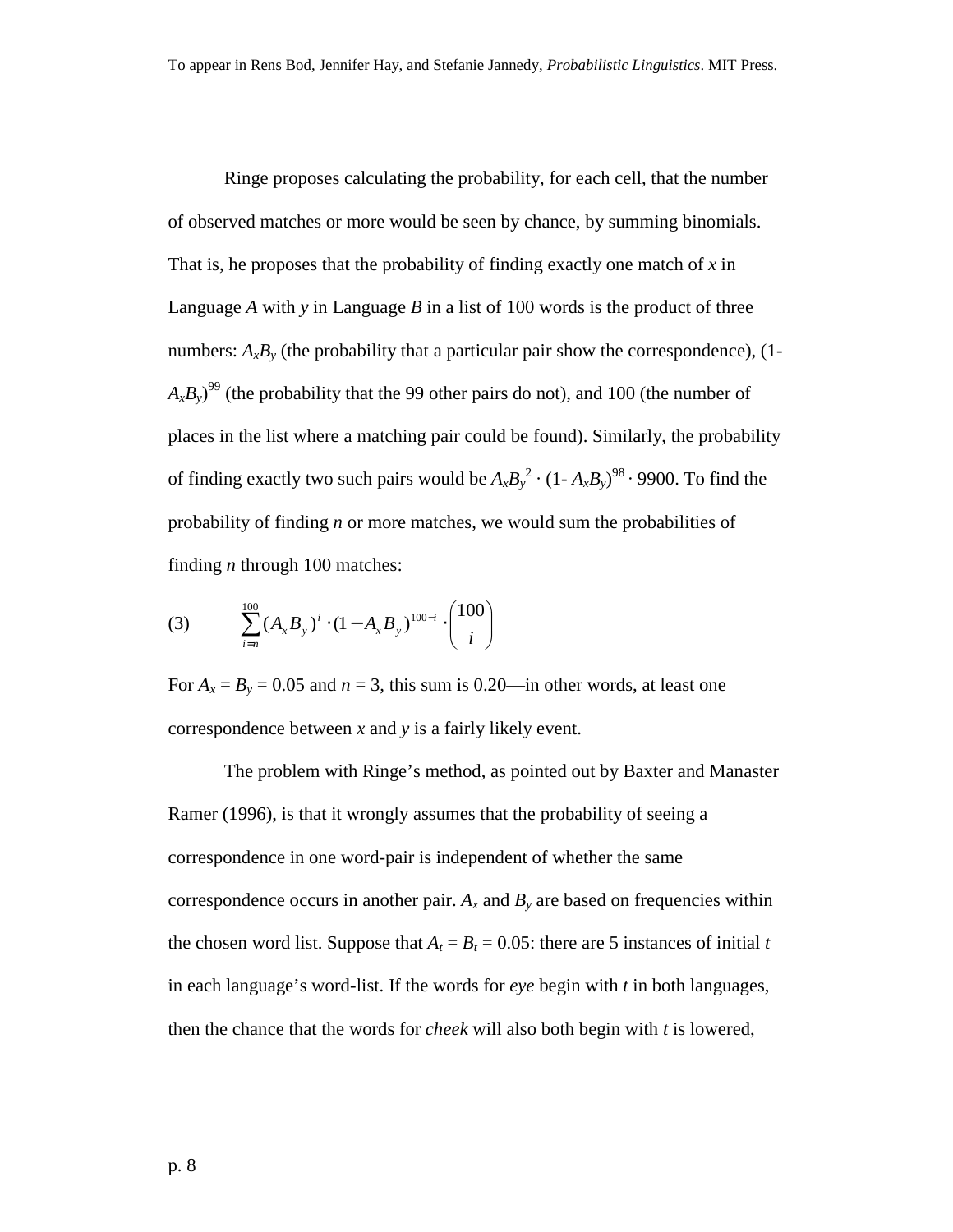because there is one fewer *t* left in the pool from which *cheek* can draw its initial consonant. The probability that *cheek* would begin with *t* in both languages is now

not 
$$
\frac{5}{100} \times \frac{5}{100} = 0.0025
$$
, but rather  $\frac{4}{99} \times \frac{4}{99} = 0.0016$ . The values to be summed

are not binomials as shown in [\(3\)](#page-7-0), but hypergeometrics, which are unwieldy for numbers as high as 100.

How, then, can we accurately determine whether a table like [\(1\)](#page-6-0) is significantly different from the average table we would expect to see if the two languages were not at all related? Statistics such as  $\chi^2$  give a measure of how different an observed contingency table is from the expected table,<sup>[6](#page-70-0)</sup> but in order to determine the significance of that difference—how likely it would be to arise by chance—we must rely on lookup tables that are inappropriate to the task. Lookup tables for the distribution of  $\chi^2$ , for example, assume that the data points are independent, and that expected cell values are relatively high (expected frequencies of at least 5 in each cell)—much too high for a table with dozens of cells and only 100 instances to go around.

Kessler (2001) proposes an ingenious solution to the inapplicability of standard lookup tables, similar in spirit to Oswalt's (19[7](#page-70-0)0) shift test,<sup>7</sup> but much more robust. We want to know the distribution of values of  $\chi^2$ , or some other measure of skewedness, if languages *A* and *B* are not related, so that we can see how unusual the observed value of  $\chi^2$  is. If *A* and *B* are not at all related, and if we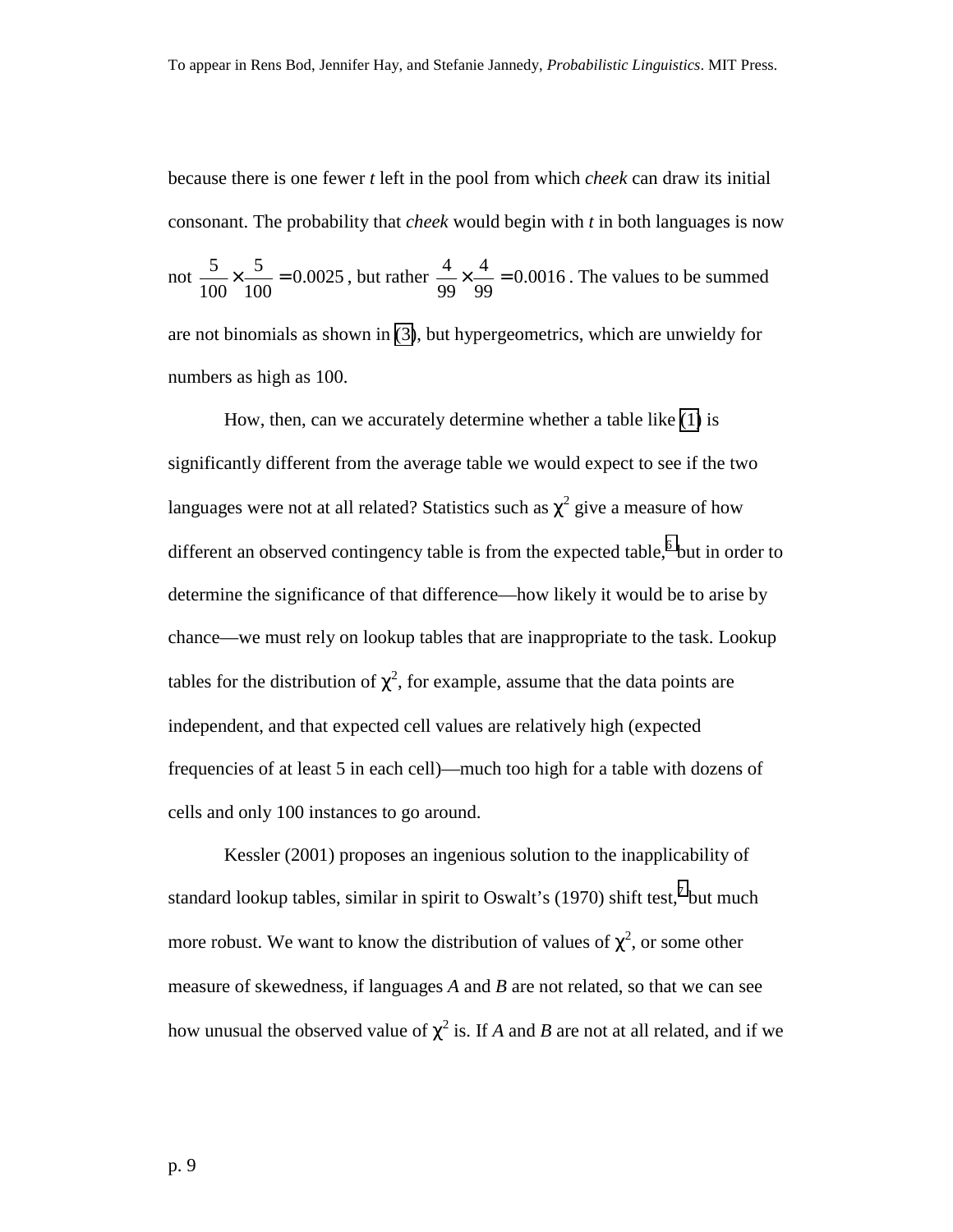have excluded from the word-list words subject to sound-symbolism and onomatopoeia, then any lineup of *A*'s words with *B*'s should be equally likely the particular lineup that occurs in reality is the result of mere chance. Thus, the universe of possible arrangements that should occur by chance, while preserving the individual phoneme distribution of each language, is well represented by keeping the order of *A*'s list constant and permuting *B*'s list in all possible ways. If we calculate  $\chi^2$  for each such permutation, we obtain the distribution of  $\chi^2$ . We can compare the value of  $\chi^2$  obtained for the actual word-list to this distribution: if it is larger than 99% of the  $\chi^2$  values in the distribution, then we know that a contingency table as skewed as the one we obtained will occur only 1% of the time if the two languages are unrelated.

In practice, however, we cannot consider all permutations of *B*'s list. For a list of 100 words, there are astronomically many permutations:  $100! \approx 9.3 \times 10^{157}$ . This is too many to consider, even for a computer. Kessler's solution is to instead randomly generate some large number of permutations to get a close estimate of how often the resulting  $\chi^2$  values are greater or smaller than the observed one. The more permutations sampled, the more accurate the count; Kessler uses 10,000 permutations. The same method can be used for any other measure: Kessler considers  $R^2$ , the sum of the square of each cell entry (minus one if nonzero); various breakdowns by phonetic feature; and matching phoneme sequences rather than individual phonemes. For Kessler's example data,  $R^2$  seems to work best.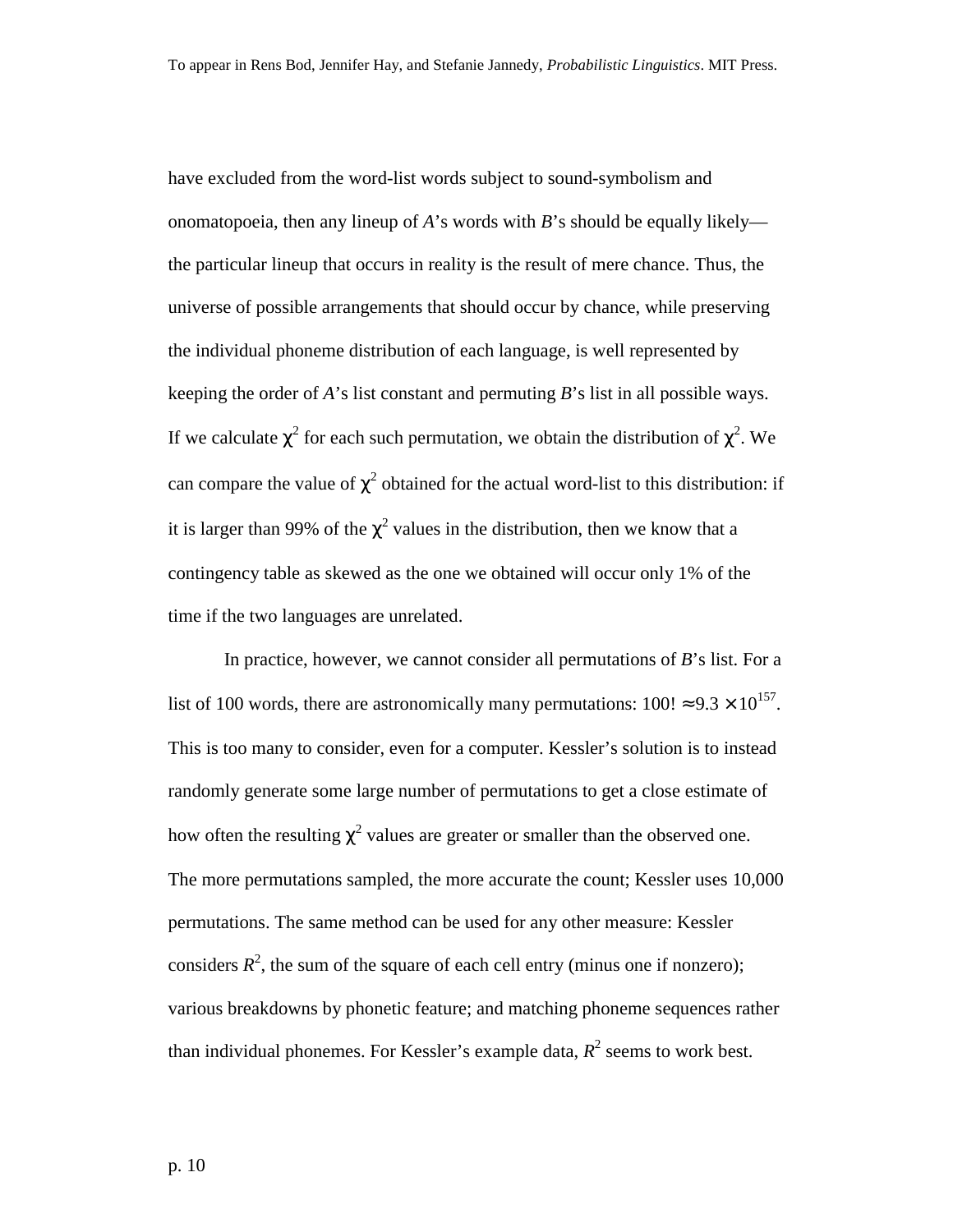The problem of determining whether a language resemblance is stronger than would be expected by chance is a tractable one, then, at least in simple cases such as correspondences between phonemes. As all the authors cited here agree, however, establishing relatedness is only a starting point. These statistical methods do not replace the work of establishing which words are cognates, determining the contextual determinants of sound changes that lead to inexact correspondences, or reconstructing proto-forms. They do, however, give us a tool with which to determine how striking an apparently striking connection really is, so that we can decide whether an attempt at reconstruction is warranted.

#### **2. Changes in probabilities over time**

Language change appears to take place gradually, with innovations being used at different rates in different parts of the speech community and in different linguistic or social contexts, and with an innovation's overall rate of use rising gradually, often over centuries (though see discussion of Shi 1989 below). Changes in observed probabilities in the historical record can give evidence for the nature of the linguistic system underlying variable linguistic behavior, the nature and proximal cause of a particular change, and the way in which changes take hold and spread.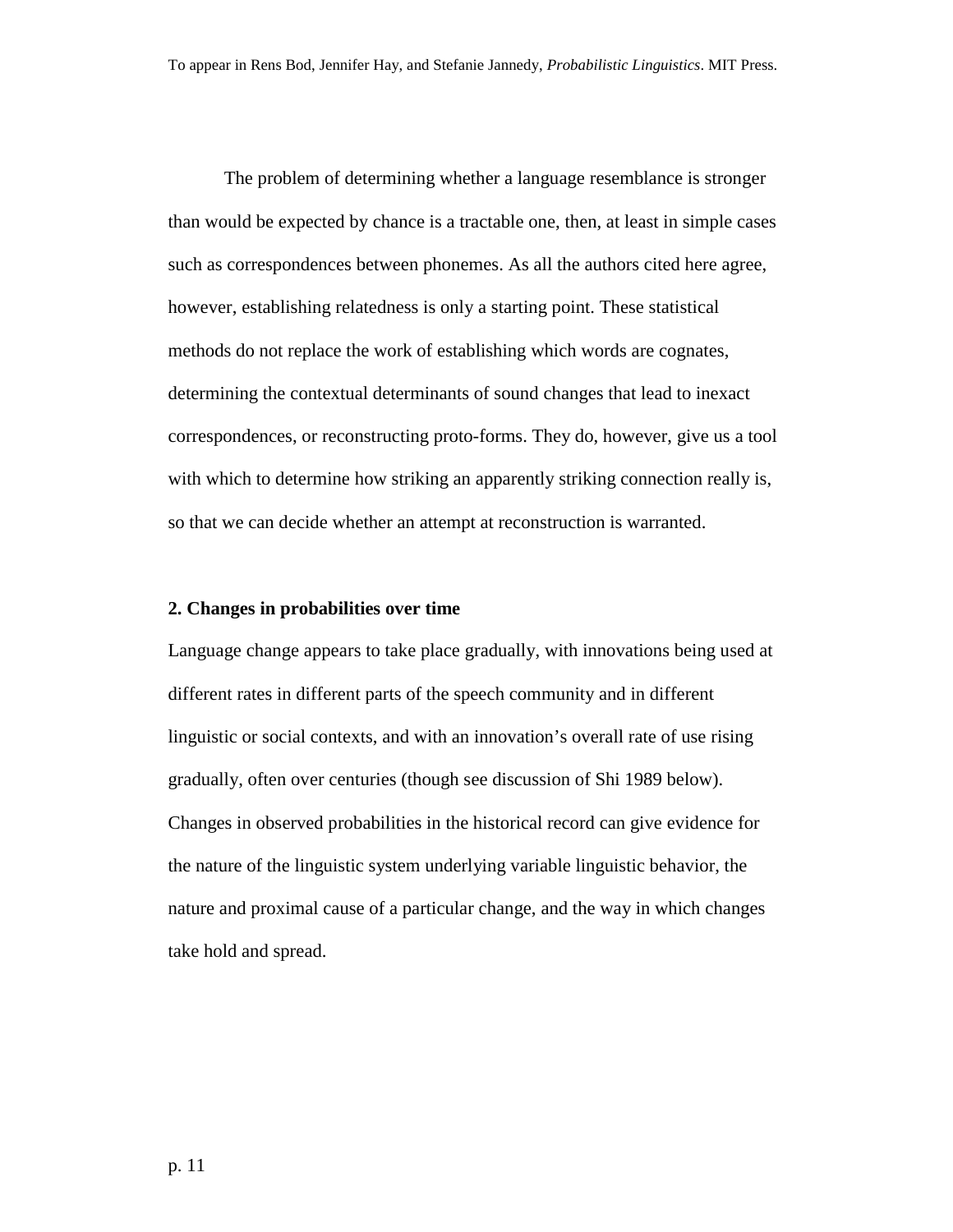#### *2.1. Correlations in rate of change*

Suppose that a language is observed to undergo a gradual change from an SOV (subject-object-verb) word order to an SVO order, that in texts from intermediate stages the innovative order is found more frequently in main clauses than in subordinate clauses, and that in the intermediate stages, variation is observed even within each individual writer. How should the linguistic system of an individual living during the middle stages be represented? If it is a grammar that encodes separately the probabilities of employing SOV or SVO in various contexts, then the innovative word order may spread at quite unrelated rates in main and subordinate clauses. If, however, the difference between SOV and SVO is controlled by a single parameter in the grammar—whose setting can be probabilistic to allow variation—and it is some orthogonal force (stylistic, perhaps) that prefers SOV in subordinate clauses, then although the frequency of use of the innovative order may differ according to clausal context, the rate of change of those contextual frequencies should all be the same, assuming that orthogonal forces remain constant. This is the Constant Rate Hypothesis, proposed by Kroch (1989): because changes occur at the level of abstract grammatical parameters, they spread at the same rate in every context, although the base frequencies of use in each context may differ for external reasons.

 Kroch and colleagues have tested the Constant Rate Hypothesis by modeling S-shaped language changes with a logistic function. It has long been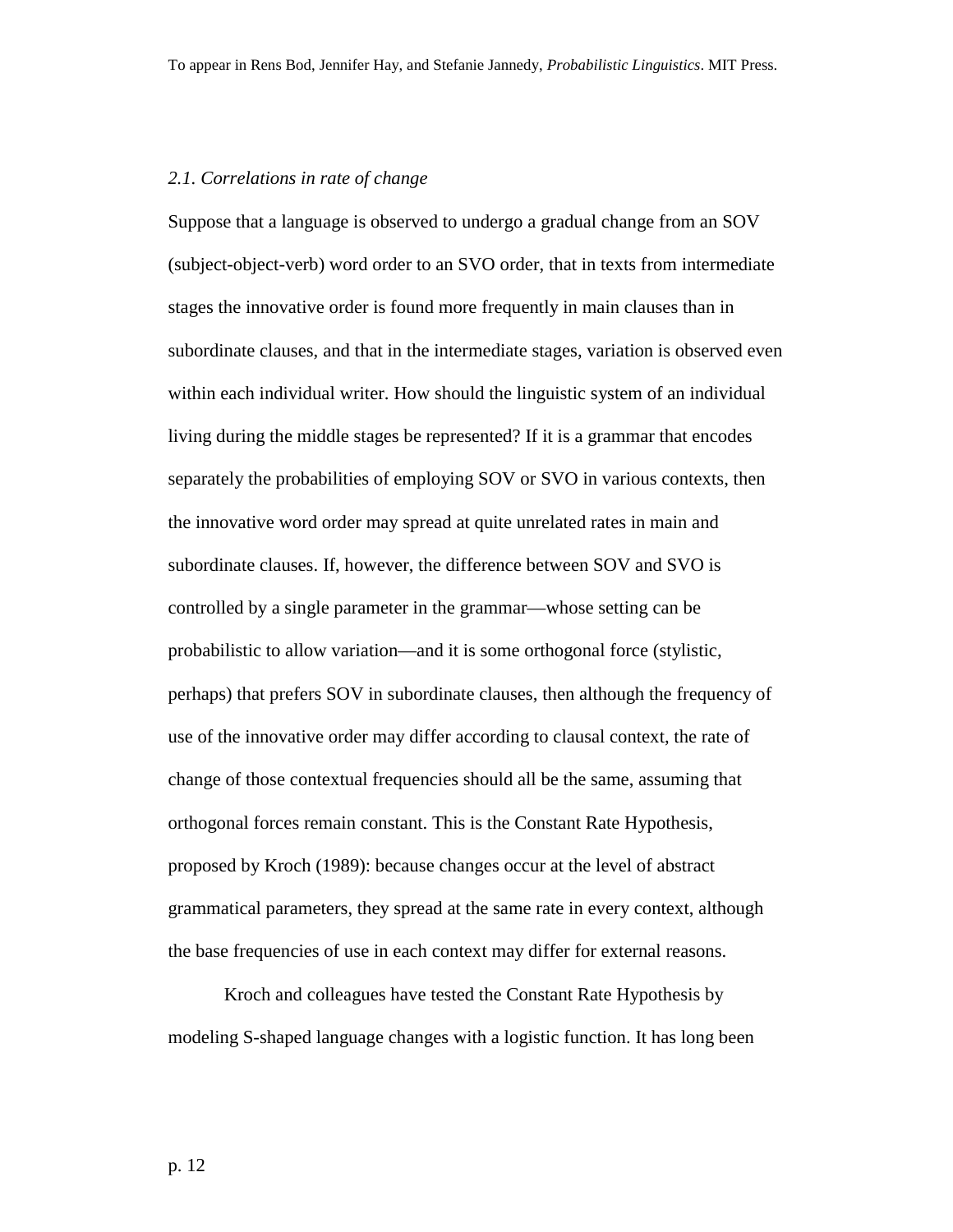observed (e.g., Osgood and Sebeok 1954, Weinreich, Labov, and Herzog 1968, Bailey 1973) that language change takes an S-shaped course: a new variant appears rarely for a long time, then quickly increases in frequency; finally, the rate of change slows as the frequency approaches its maximum (100% in the case of a total replacement of the earlier form). There are several mathematical functions that produce an S-like shape. Kroch chooses the logistic function because every logistic function has associated with it a slope, and therefore the slopes of frequency changes that should be linked, according to the Constant Rate Hypothesis, can be compared.

The logistic function takes the form in  $(4)$ , where *P*, interpreted here as the probability of seeing some variant in some context that it could potentially occupy, is a function of *t*, time.

(4) 
$$
P = \frac{1}{1 + e^{-k - st}}
$$

Simple algebra transforms (4) into (5), where now the logistic transform, or logit, *P*  $\ln \frac{P}{1-P}$ , is a linear function of *t*, with a slope (steepness) *s* and an intercept (initial value)  $k^9$  $k^9$ .

$$
(5) \qquad \ln \frac{P}{1 - P} = k + st
$$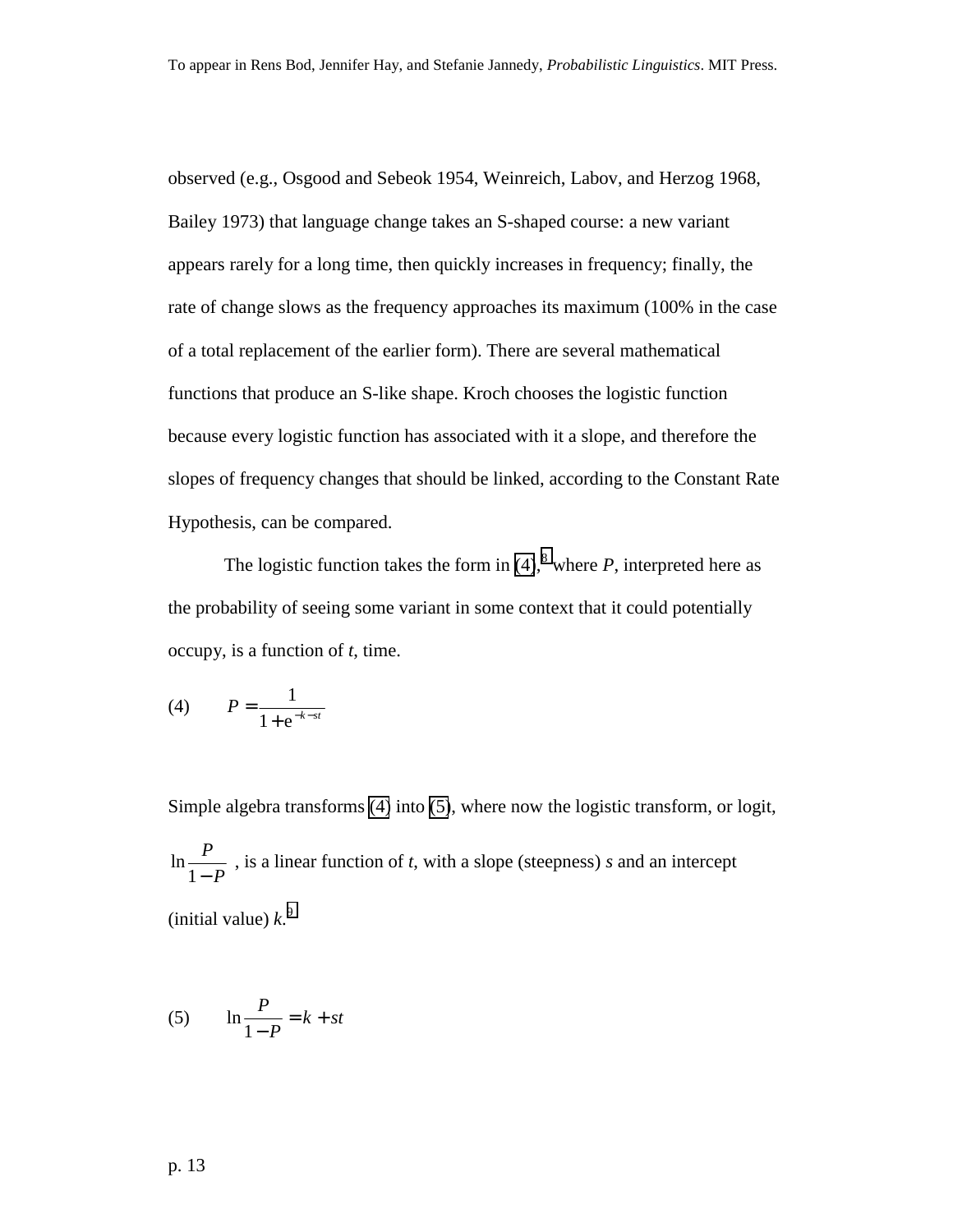<span id="page-13-0"></span>When frequency changes over time are plotted for the same innovation in different contexts, the logit for each context should have approximately the same slope under the Constant Rate Hypothesis, although they may have different intercepts. In (6) are illustrated two logistic functions whose logits have the same slope, but different intercepts, and one that has a different slope.

(6) (figure is at end of manuscript)

 The Constant Rate Hypothesis can also be tested using the multivariate analysis performed by the VARBRUL program (see Mendoza-Denton et al., this volume). VARBRUL represents the logit as the sum of some contextual weights, representing the positive and negative effects of various features of the context, plus a base rate of use, in this case a linear function *f* of time:

(7) 
$$
\ln \frac{P}{1 - P} = f(t) + a_1 + a_2 + a_3 + \dots
$$
 (Kroch 1989, p. 6)

If the values of the *aj* do not change as *t* changes, then the contribution of the context is constant over time, and only the base rate of use of the innovative variant changes.

Kroch and colleagues have found evidence for the Constant Rate Hypothesis in several cases of language change. Kroch (1989) illustrates how the results of Noble (1985), Oliveira e Silva (1982), and Fontaine (1985) support the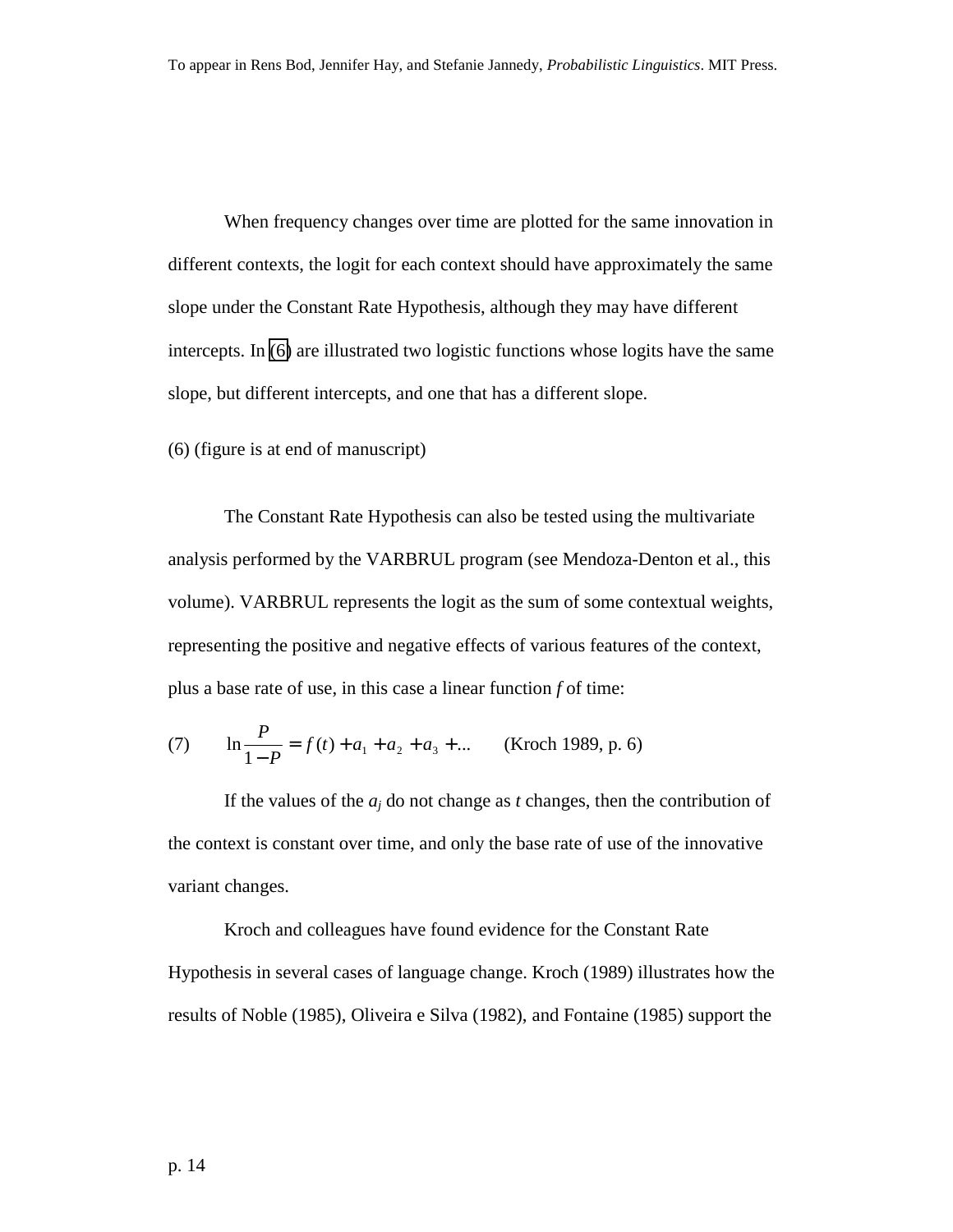Constant Rate Hypothesis in the replacement of possessive *have* by *have got* in British English, the rise of the definite article in Portuguese possessive noun phrases, and the loss of verb-second in French, respectively. Kroch (1989) also reanalyzes Ellegård's data of the rise of periphrastic *do* in English. Pintzuk (1995) finds that Old English I′-initial Infl roes in frequency at the same rate in main and subordinate clauses, and Santorini (1993) finds that the rise of a similar I′-initial Infl phenomenon in early Yiddish proceeded at the same rate with both simple and complex verbs, although in this case the intercepts of the logits are also similar, so we cannot be sure that the breakdown is into two truly different contexts.

These findings suggest that syntactic and morphosyntactic changes do indeed occur at some abstract level of the grammar, affecting all contexts equally, and subject only to independent influences on various contexts. Tabor (1994), using a very different model of grammar, essentially agrees, but views constant rate effects as a special case of frequency linkage effects—related changes proceeding at related, though not necessarily identical, rates.

Tabor's model of (morphosyntactic) language change uses a connectionist network to learn associations between words and the contexts in which they tend to occur and among words that tend to occur in similar contexts. Words, represented by input nodes, are connected to intermediate hidden-layer nodes; words that are strongly associated to the same hidden-layer nodes act as clusters

p. 15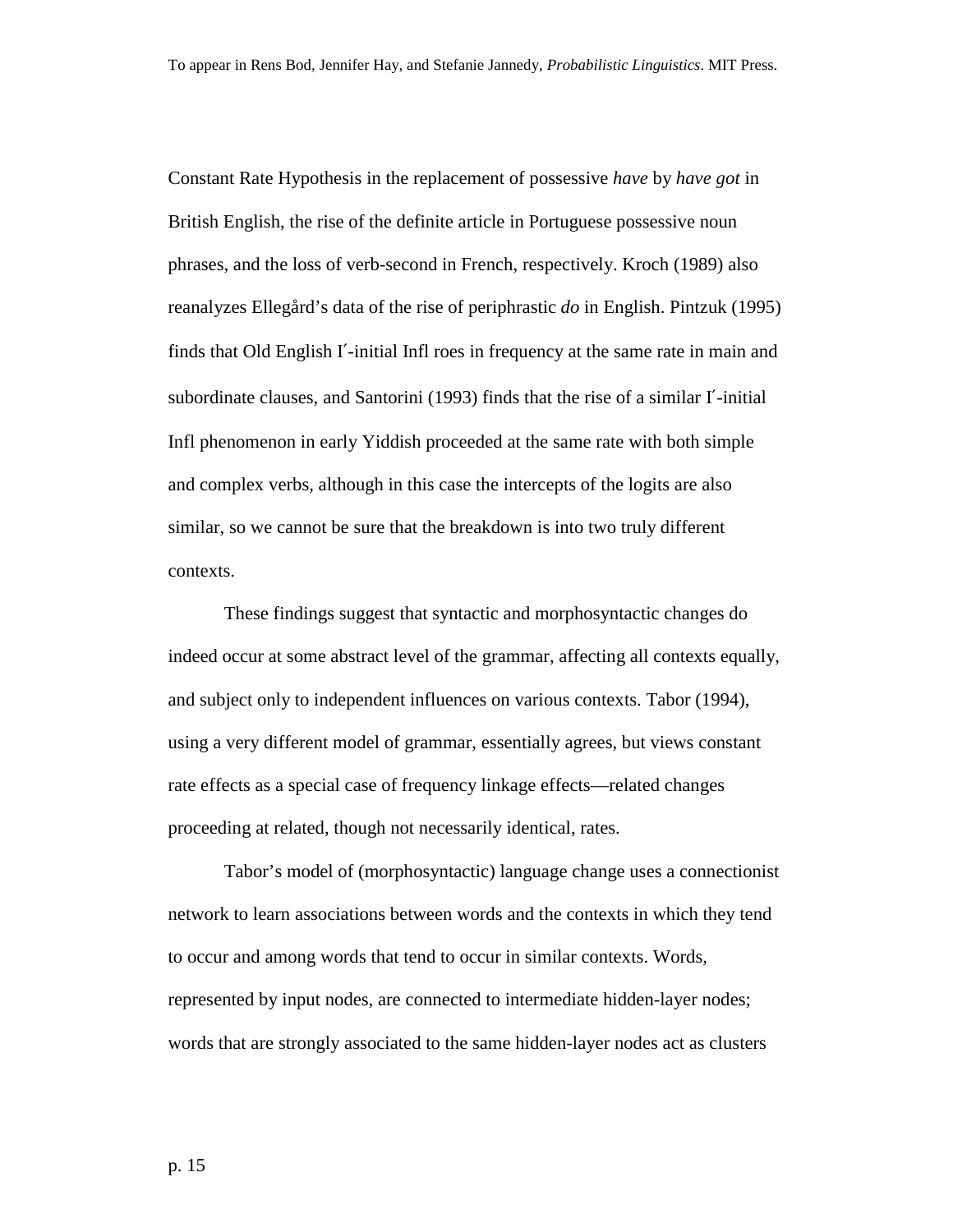somewhat like traditional grammatical categories (e.g., Noun, Verb), although cluster membership is a gradient property, so that a single word may belong to different clusters to different degrees. Hidden-layer nodes are connected to each other, to represent sequential information, and to output nodes, representing behaviors in various syntactic constructions. How strongly a word is associated to some syntactic behavior is therefore mediated by the hidden units, and thereby by the behavior of cluster-mates.

If a network that has been trained on a corpus is exposed to an altered version of the original training data (representing an externally motivated shift in frequency), it adjusts its connection weights in response, but not only those aspects of the language that changed in the training data will be affected: aspects of the language that were strongly linked to the changed aspects will be affected also. In particular, if the frequency with which some word occurs in some context changes in the training data, the network will adjust the word's association strengths with the hidden units in response, thereby altering the word's indirect association to other words; as a consequence, other aspects of the word's behavior will also change, under the influence of the word's new cluster-mates.<sup>10</sup> At the same time, the network must adjust associations between the word's strongly associated hidden units and the output units, so that the behavior of other words that were strongly associated to the same hidden units will change too. This is where frequency linkage effects come from in Tabor's model: a change in one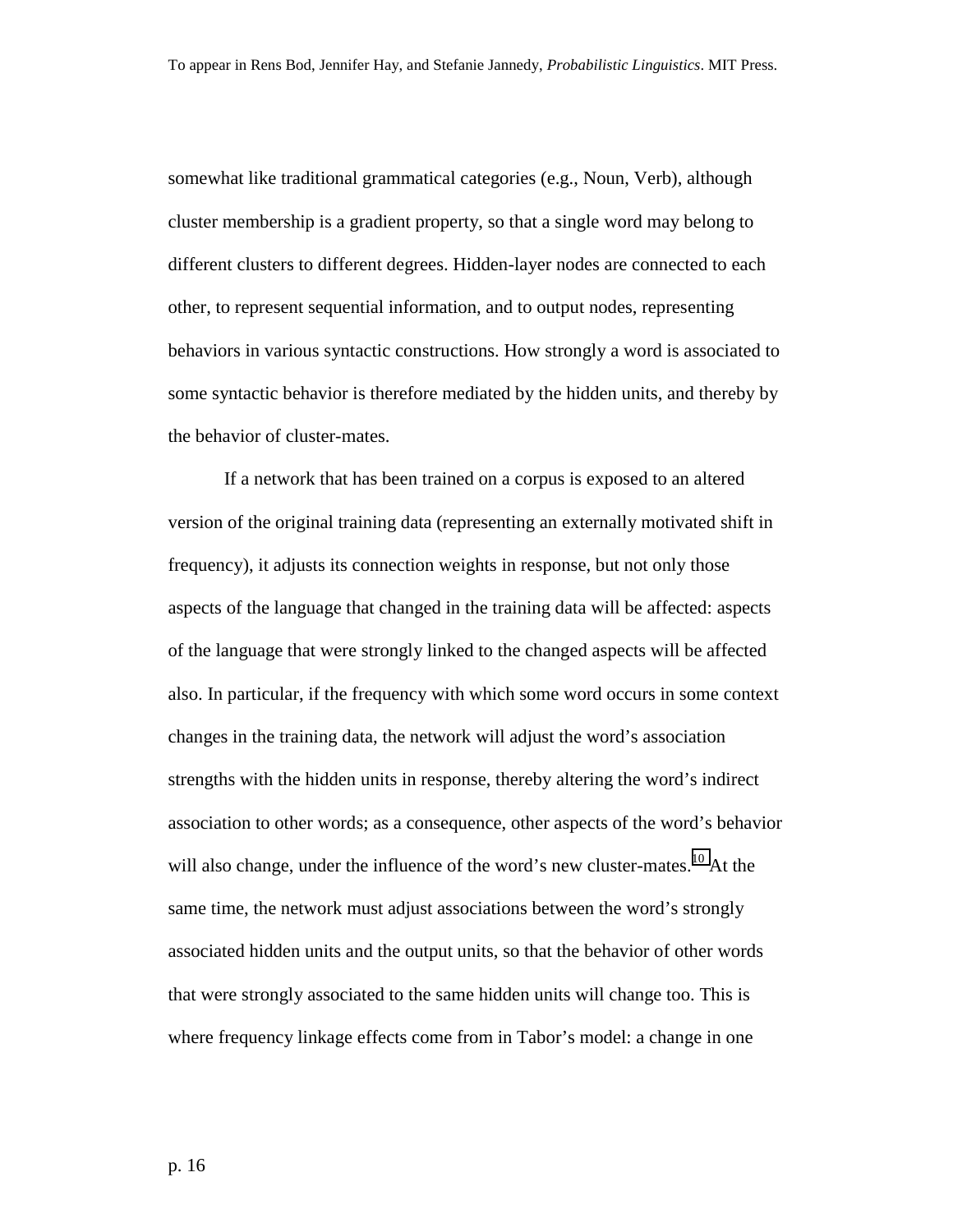aspect of the language drags along with it changes in other aspects of the language.

Frequency linkage of the constant-rate variety will be observed when two words or constructions have the same distribution (or nearly so) before the change begins. Tabor demonstrates with an abstract example: two nouns, N1 and N2, behave similarly along five binary contextual dimensions, C1 through C5 (e.g., if C1 is what possessive verb the nouns appear as the object of, they might appear as the object of *have* 96% of the time and as the object of *have got* 4% of the time). A third noun, N3, behaves like N1 and N2 along dimension C1, but shows different frequencies on the other four dimensions. A network is trained on a corpus with these properties, then re-trained on a corpus that is the same except that N2 undergoes a frequency change in C1, from choosing option A 4% of the time to choosing it 100% of the time; no examples of N1 and N3 are given for C1 in the new corpus. The point of the experiment is to observe how the frequencies N1 and N3's choosing option A in C1 change as the network approaches the desired frequency for N2 choosing option A in C1. The slope of the logit for how often N1 exhibits option A in C1 is almost identical to the slope of the logit for N2, but N3's slope is much shallower. Because N3 does not share N2's properties as well as N1 does, N3 is not "dragged along" as much as N1 is. Thus, for Tabor, constancy of rate is gradient; he would predict that SVO would spread at the same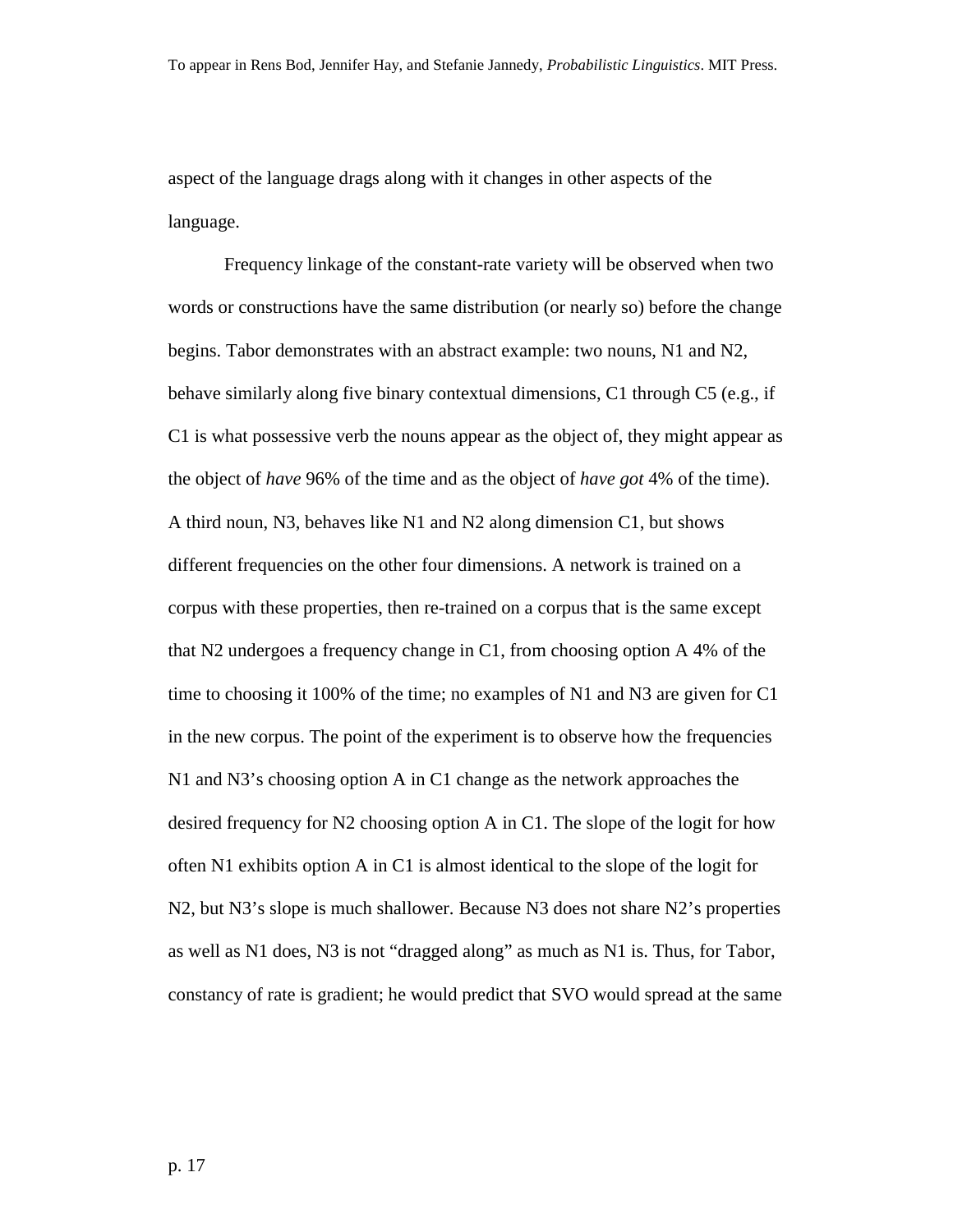rate in main and subordinate clauses to the extent that the behavior of main and subordinate clauses is otherwise similar.

It remains to be seen whether any convincing cases of demonstrably partial frequency linkage exist. Tabor argues that the rise of English periphrastic *do* is such a case, but Kroch (1989) proposes that certain syntactic assumptions can explain why the slopes for some of the contexts for *do* are unequal. If clear cases can be found, then we have evidence that language change is indeed abstract, occurring at the level of structures and categories, but that structures and categories can be fuzzy, and membership in them gradient.

### *2.2. Reanalysis and frequency change*

Besides bearing on the abstractness of language change, rates of use over time can also shed light on the relationship between reanalysis and frequency. It seems clear in many cases of morphological, syntactic, and semantic change that some word or construction has been reanalyzed—that is, its behavior has changed in a radical way, indicating that it has joined a different grammatical category. For example, *be going to*, which once obligatorily indicated motion towards, is now used as an all-purpose future marker in English.

 How and why does reanalysis occur? In the (otherwise very different) models of Lightfoot (1991) and Tabor (1994), reanalysis results from frequency shifts that encourage or even force learners to assign a new structural analysis to a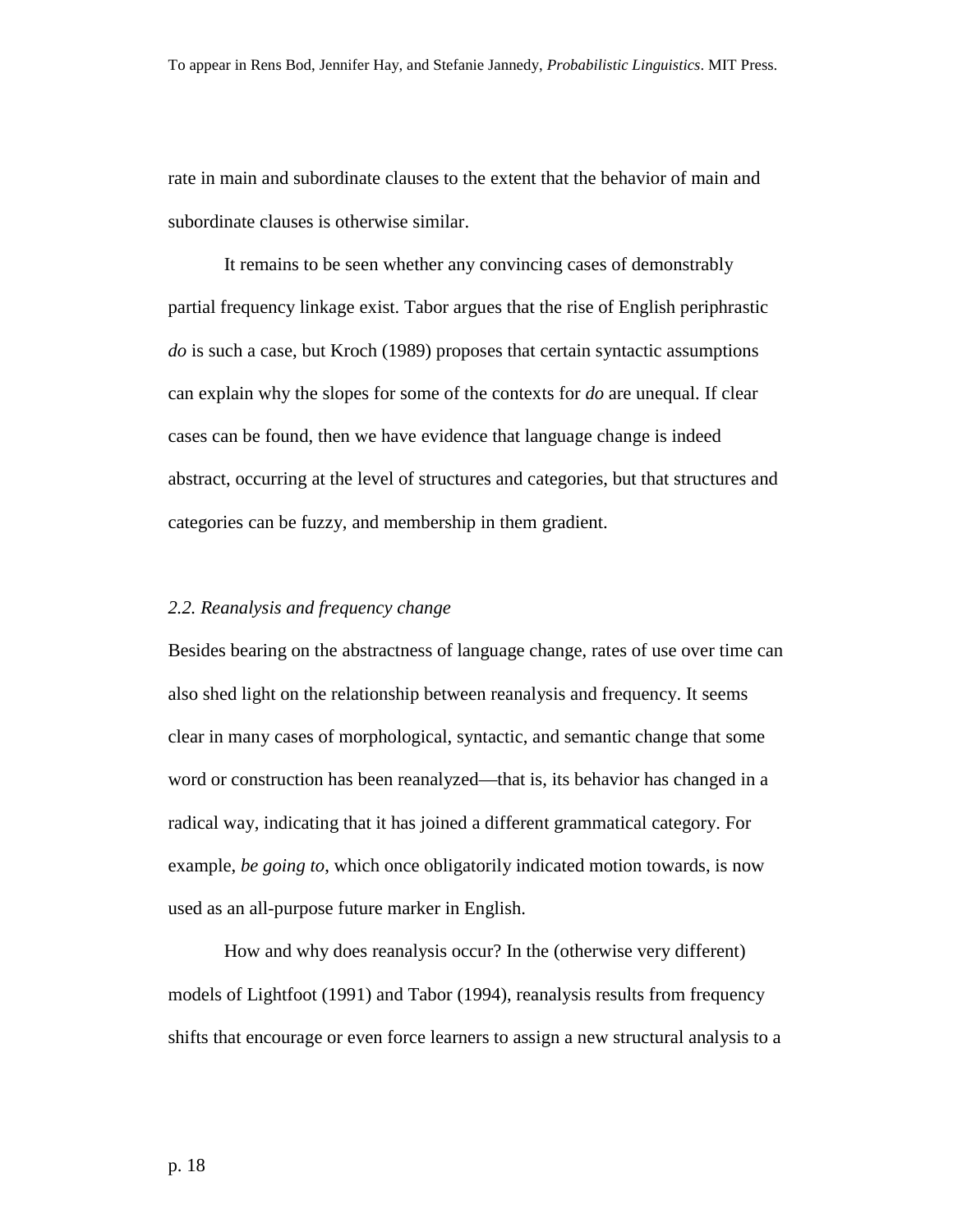form because of the contexts in which it appears. Others argue that reanalysis is a prerequisite for syntactic change: only after two structural options become available can one rise in frequency. Santorini (1993) and Pintzuk (1995), for example, argue that in Yiddish and English respectively, the availability of an I′ initial position for Infl in both main and subordinate clauses occurs at the beginning of the rise in frequency of medial Infl, not at the end (the alternative analysis is that in the early stages, clause-medial Infl results from movement, and not until later is Infl reanalyzed as potentially I′-initial). In these two cases, the argument for the availability of I′-initial Infl at the early stages is mainly a syntactic one, but it also has a probabilistic element. Surface non-final Infl could be the result of base-generated I′-initial Infl or base-generated I′-final Infl, with rightward movement of other constituents. Santorini and Pintzuk both argue that the rate of such rightward movements observed in unambiguous contexts is too low to account for the relatively high rate of non-final Infl. Therefore, I′-initial Infl must have been used at least some of the time at the early stages of the change, before it became very frequent.

Frisch (1994) presents another case in which evidence that reanalysis precedes syntactic change comes from frequencies over time. In Middle English, *not* acted like a sentence-level adverb: it could appear preverbally or postverbally, much like modern *never*; it carried an emphatic meaning; and it alone was not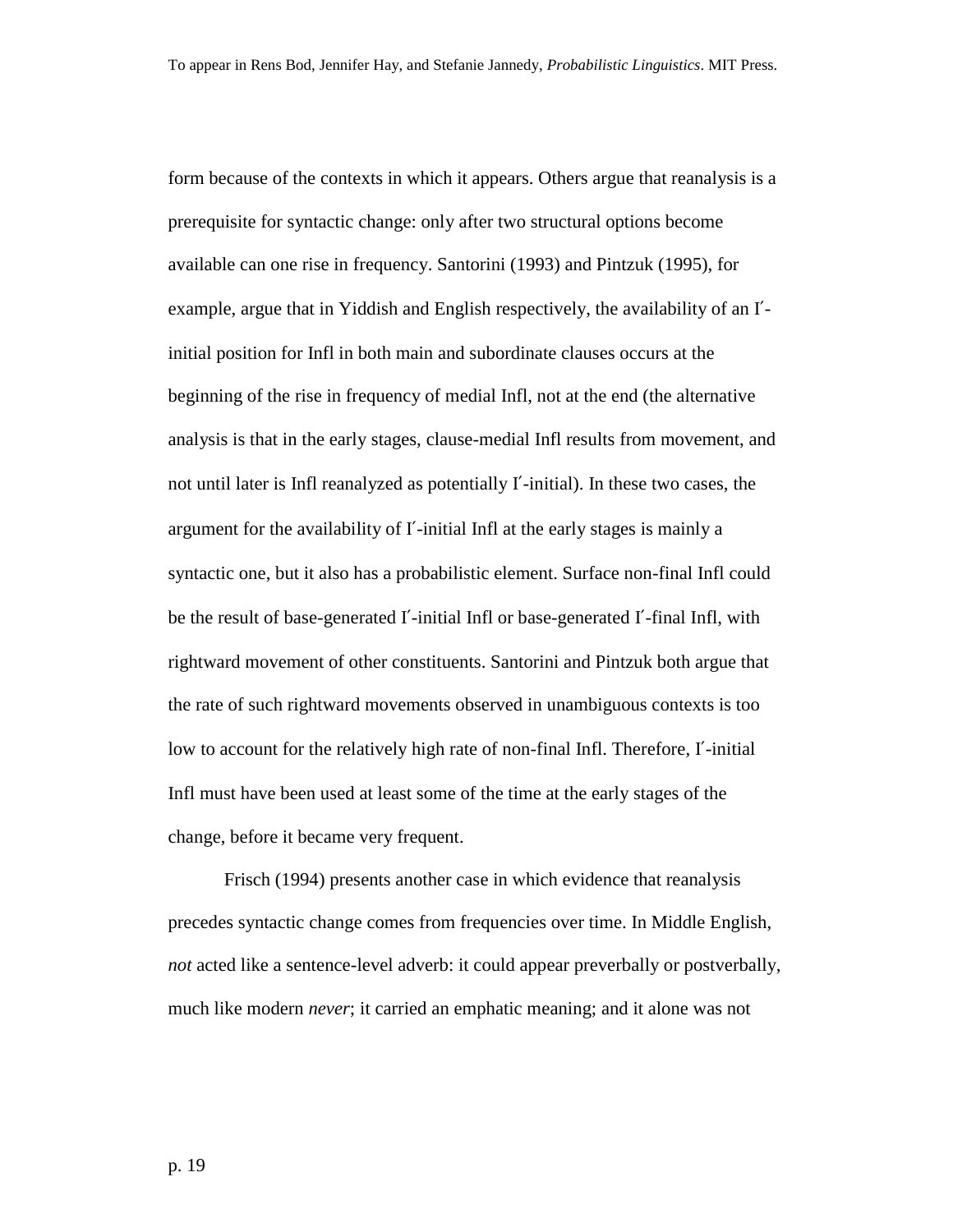sufficient to indicate negation (*ne* was instead the usual marker of non-emphatic negation).

(8) Þat Jesuss nohht ne wollde Ben boren nowwhar i Þe land, ... that Jesus not *neg* would be born nowhere in the land, ... 'That Jesus did not (at all) want to be born anywhere in the land, ..." (Frisch 1994 p. 189, Ormulum I: 122)

It is standardly proposed (Kroch 1989, Pollock 1989, Shanklin 1990, Roberts 1993) that *not* was reanalyzed as a sentential negator, losing its preverbal position and emphatic meaning, because the phonological loss of the clitic *ne* eventually forced *not* to be so interpreted. Frisch demonstrates, however, that the loss of preverbal *not* was well underway before the loss of *ne* began.<sup>11</sup> Frisch argues, therefore, that a semantic reanalysis of *not* as non-emphatic, allowing it to occupy the Specifier position of NegP rather than a sentence-level adverb position, caused *ne* to become redundant and be lost. With *ne* gone, *not* was free to occupy either the Spec or the head of NegP.

An important assumption is that the rate of adverbial use of *not* in ambiguous cases can be extrapolated from the behavior of the unambiguous sentence adverb *never*. *Never* is preverbal 16% of the time, and during the first 70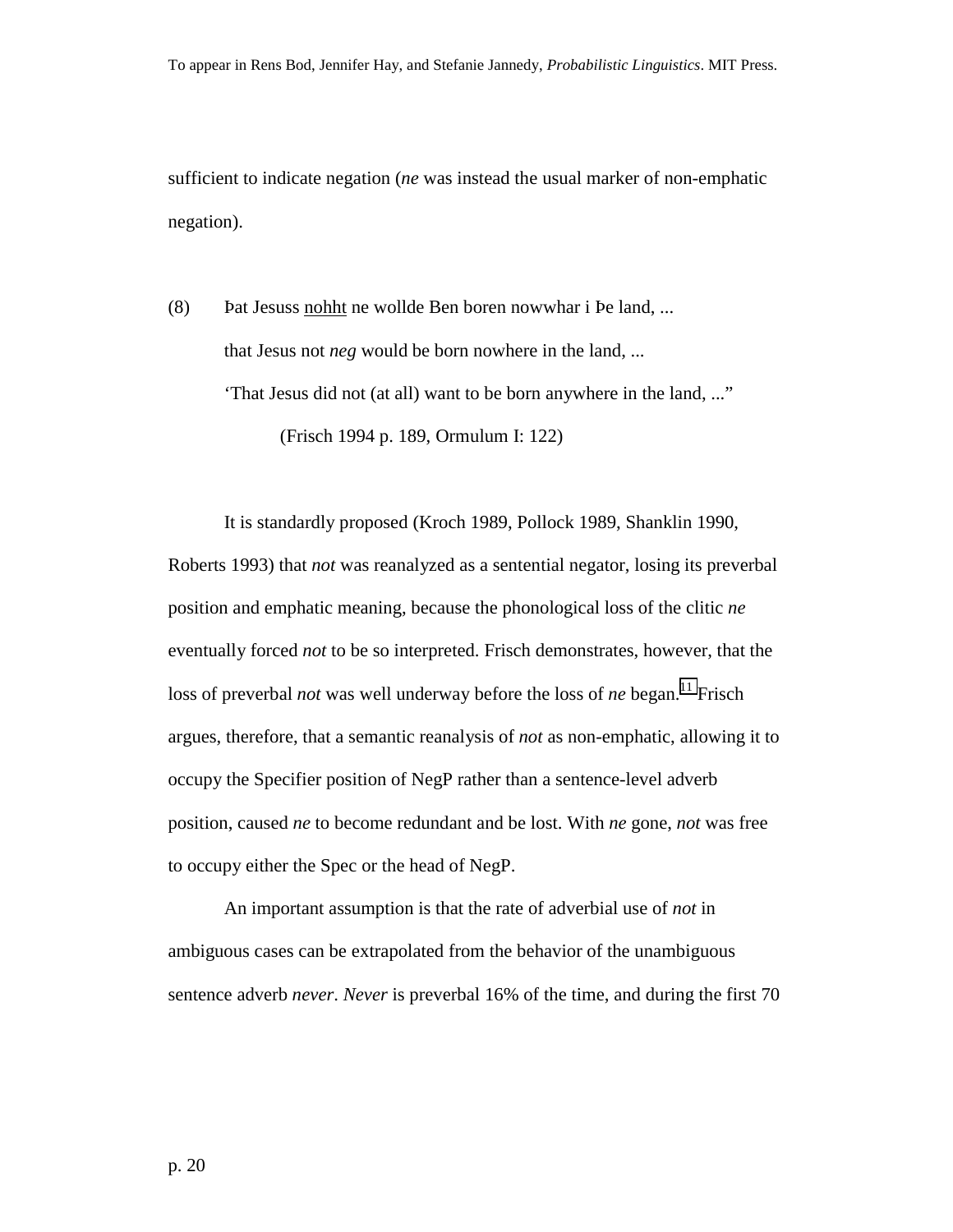years of Middle English, *not* has the same distribution. Frisch presents the following formula:

(9) number of preverbal *not* = 0.16 × total number of adverbial *not*  total number of adverbial *not* = number of preverbal *not* / 0.16

Assuming that the rate at which true sentence-level adverbs appear preverbally is constant at 16% throughout the period, Frisch obtains an estimate of how often *not* is used adverbially from 1150 to 1500. The key finding is that this percentage falls drastically before the percentage of negative sentences containing *ne* begins to drop much at all.

 We have, then, cases in which that reanalysis appears to occur at the beginning of a frequency shift, rather than at the end. Does this contradict Tabor's claim that frequency shift leads to gradient reanalysis, in which a word begins to belong more and more to a different cluster, gradually taking on properties of that cluster? Perhaps not: In Tabor's model, reanalysis and frequency shifts can be gradual and mutually reinforcing. If Tabor's model were extended to include semantics, an increasing use of *not* in non-emphatic contexts (a typical case of semantic bleaching) could cause *not* to be gradually reanalyzed as a non-emphatic negator. The more strongly it was so re-categorized, the less often it would appear preverbally. Reanalysis would thus follow one frequency shift, and precipitate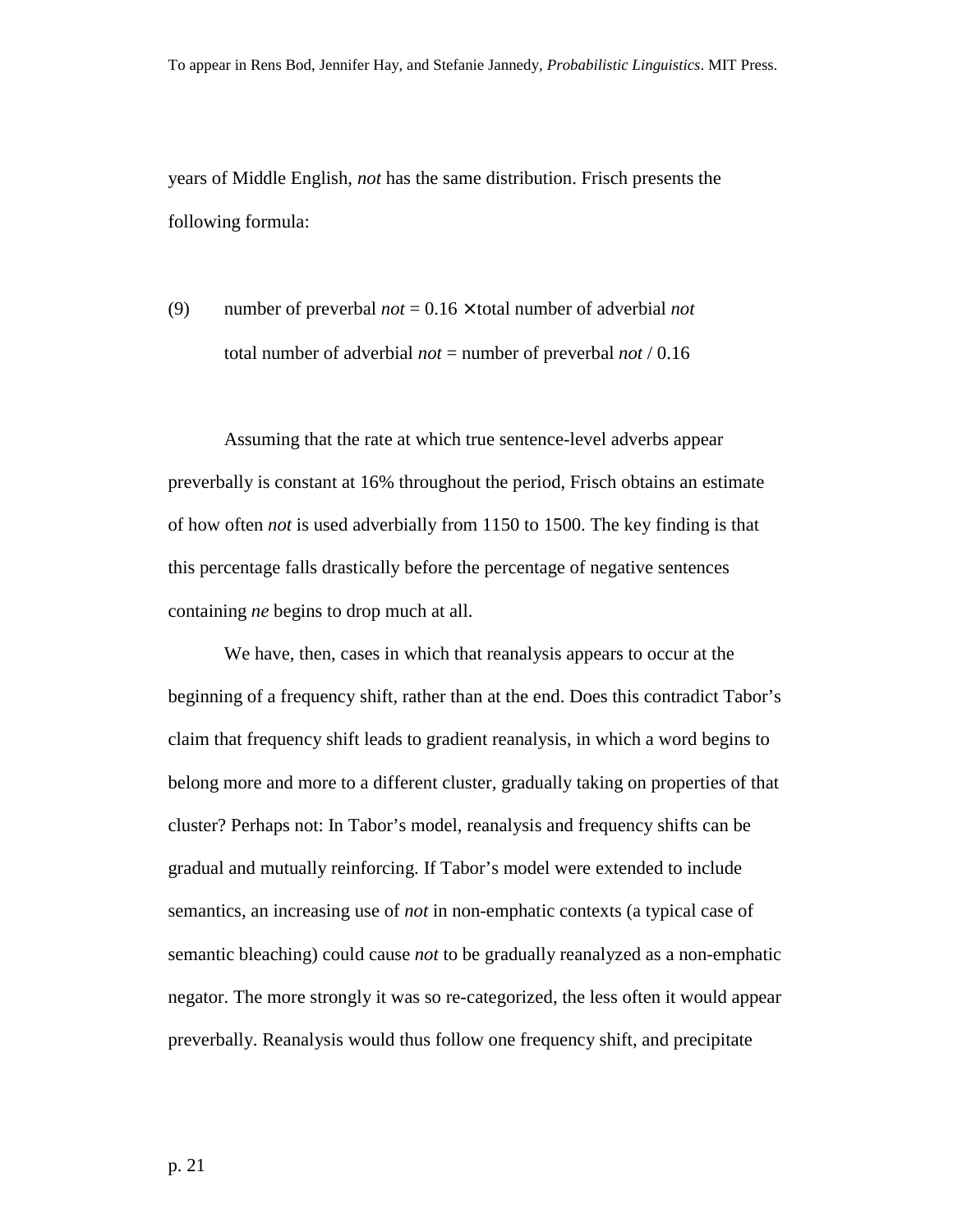another: frequency shifts affect probabilistic learners and in turn are affected by probabilistic speakers.

#### *2.3. The timecourse of language change*

As mentioned above, it has long been observed that language change proceeds along an S-shaped curve. Why should change begin and end slowly? If changes spread from speaker to speaker, the rate of spreading depends on the number of interactions between a speaker who has the new variant and one who has the old variant. There will be few such exchanges at first, because there are few speakers who have the new variant, and few such exchanges at the end, because there are few remaining speakers to whom the change has not yet spread (Bloomfield 1933). When there is variation within individuals, as there is in nearly all studies of historical texts, the picture is more complicated, because there are no speakers with 100% use of the new variant at first. We must assume that speakers can slightly increment their use of a variant, and that some force (such as group identification or learnability) encourages the change to continue in one direction. The remainder of this section discusses some attempts to derive S-shaped language change mathematically, with limited success.

 But first, is a cautionary note, based on Shi's (1989) findings: Shi argues that a gradual, S-shaped change that appears to have taken place over 1000 years is actually an abrupt change that was completed in at most 200 years. The illusion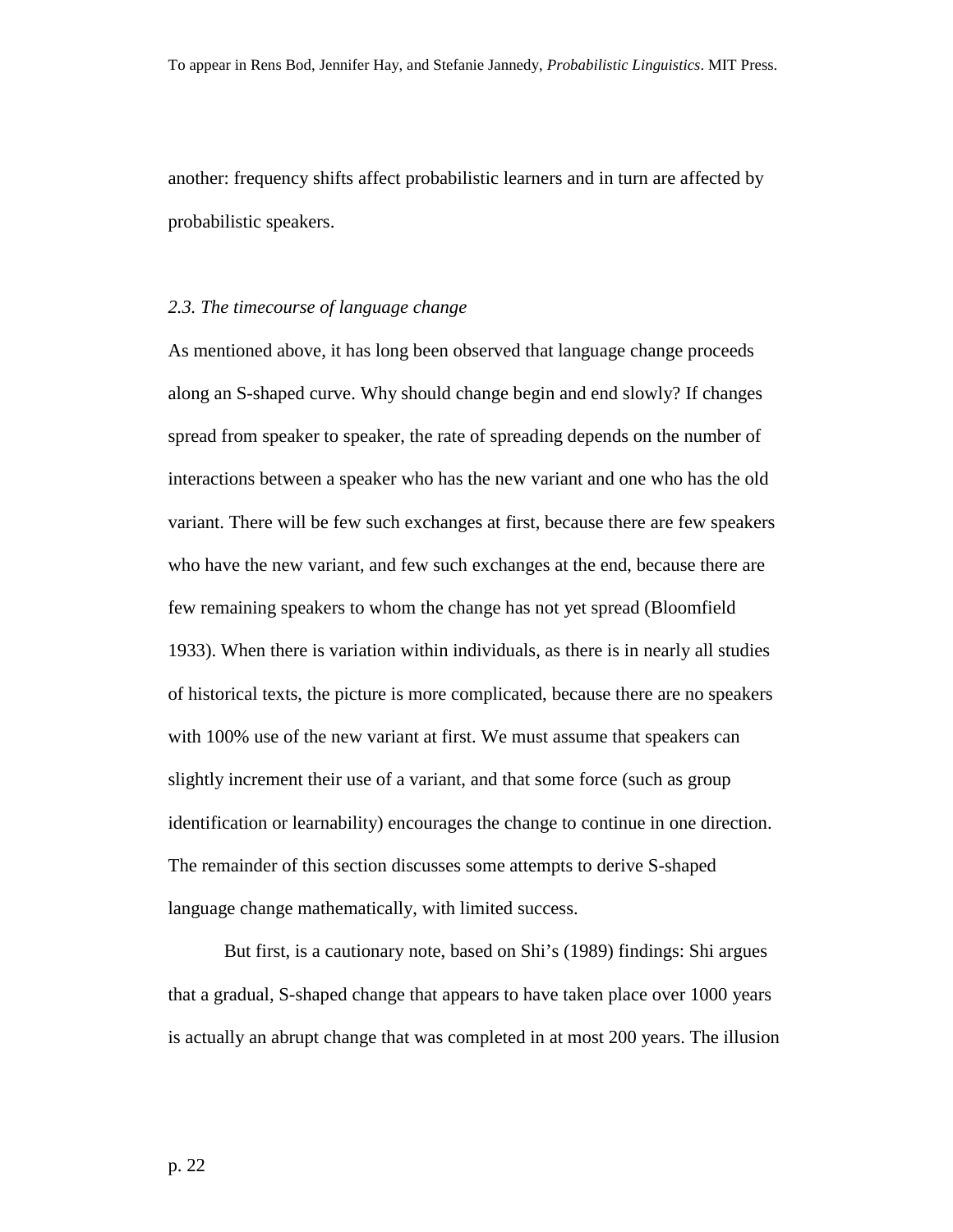of gradualness comes from the persistence of classical style in modern texts. Shi tracks the rise of the aspectual particle *le* in Mandarin, which derives from the classical verb *liao* 'finish'. When the number of uses of *le* per 1000 characters is tracked for a corpus from the pre- $10^{th}$  to  $20^{th}$  centuries, the rate of use rises slowly from the  $10^{th}$  to  $12^{th}$  century, then quickly until the  $17^{th}$  century, and continues to rise slowly (though unevenly) to the present.

Shi finds, however, that *le* seems to be inhibited by classical verbs, and hypothesizes that avoidance of *le* in more recent writers is merely an attempt to emulate classical style. Shi uses occurrences of the sentence-final copula or interjective *ye* as an index of classicalness. Classical texts have approximately 8 occurrences of *ye* per 1,000 characters, so if there are *n* occurrences of *ye* per 1,000 characters in a text, there are approximately *n*/8 classical characters per actual character in the text; the rest can be considered vernacular. When the number of *le*s per 1,000 vernacular characters is plotted, the picture is very different from when raw character count was used: there is how a sharp rise in use of *le* from the  $10^{th}$  to the  $12^{th}$  century, and the rate of *le* use has not risen since. Shi's study points out an important potentially distorting effect of the unavoidable use of written records: even when a change is abrupt, the conservatism of written styles may cause it to appear gradual.

Assuming, however, that the S-shaped model is accurate (though it may appear artificially stretched in the written record), are there any models that can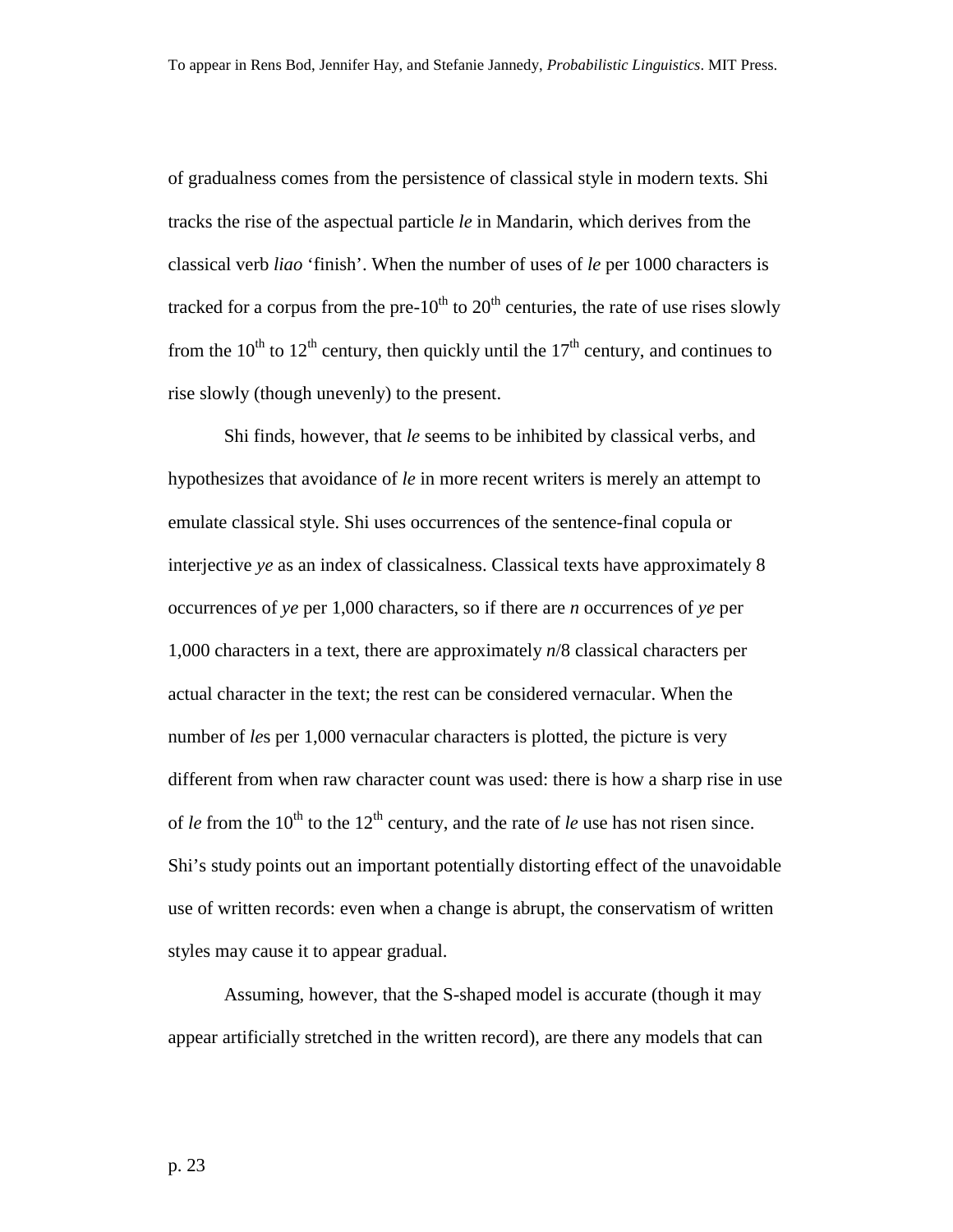derive it? Manning (this volume), points out that that stochastic Optimality Theory (Boersma 1998, Boersma & Hayes 2001) predicts S-shaped change if one constraint rises or falls at a constant rate through the grammar. In stochastic OT, surface forms are chosen according to their satisfaction of constraints whose rankings are normally distributed. Change is therefore slow when constraints' distributions overlap only at the outer edges, accelerates as the centers of the bell curves begin to overlap, and slows as the distributions again overlap only at the edges. The mechanism by which the grammar is transmitted from generation to generation in such a way that a change is in ranking persistent and linear is not known, however. Below are reviewed some attempts at achieving S-shaped change through modeling transmission of the grammar from adults to children over time.

Niyogi and Berwick (1995) present an abstract simulation of language change that does derive a logistic function for change, among other possibilities. In Niyogi and Berwick's model, different members of the population use different grammars, and learners must decide which grammar to adopt. (Admittedly, this is an unrealistic assumption, as it predicts no variation within individuals.) Each grammar is a series of *n* binary parameters, and the distribution of sentences produced by each grammar is uniform (all well-formed sentences are equally likely). Learners set parameters on the basis of examples, permanently and without tracking probabilities. Because the learner has limited opportunity to

p. 24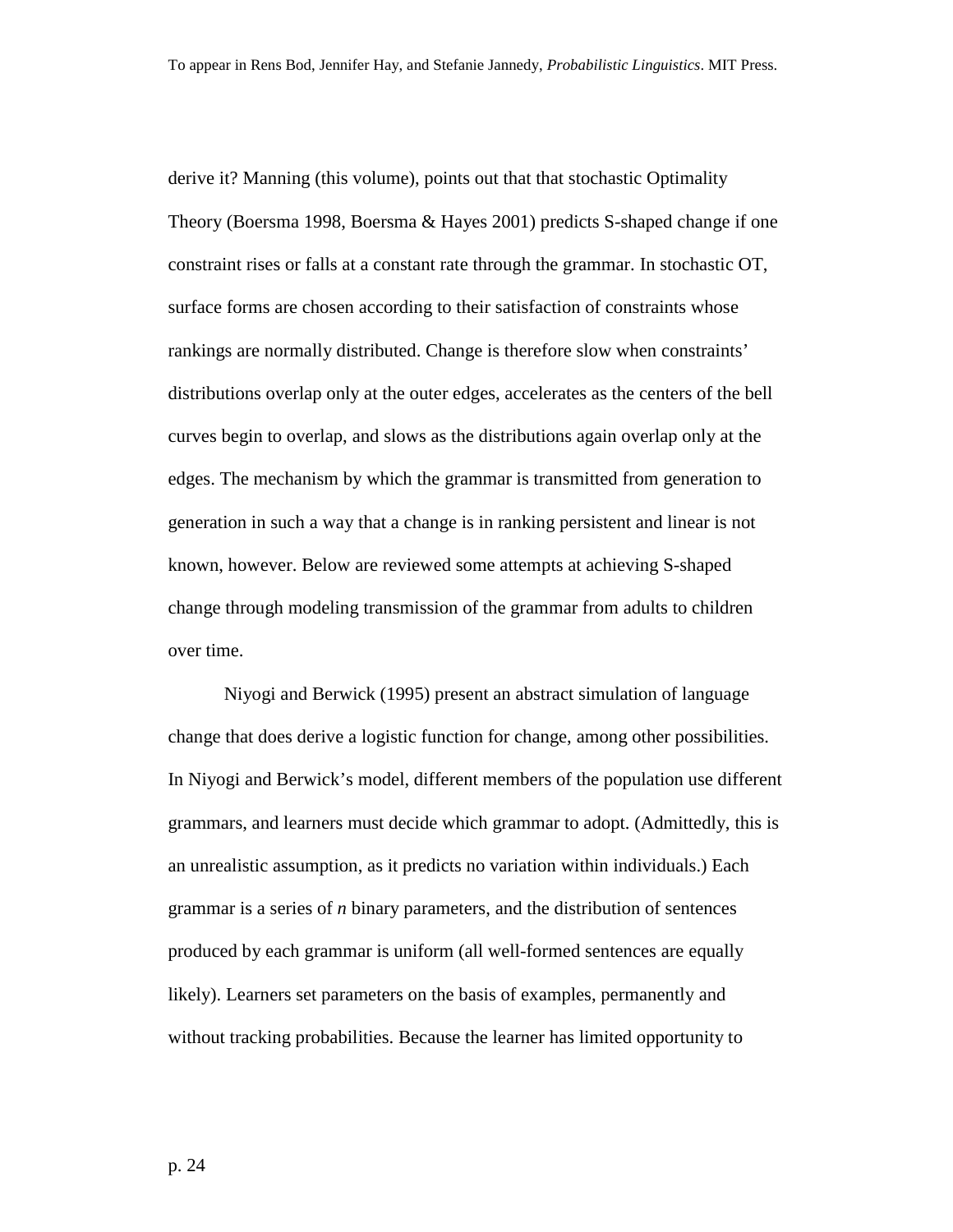adjust its grammar, mislearning is likely, especially if many utterances are ambiguous, making even homogeneous populations potentially unstable.

Learning proceeds as follows in Niyogi and Berwick's model: the learner draws at random two utterances by members of the surrounding population. If the second trigger utterance unambiguously supports one parameter setting, the learner chooses that setting. If only the first trigger is unambiguous, the learner chooses that setting. And if both triggers are ambiguous, the learner makes an unbiased choice at random. In other words, the critical period is just two utterances, and if they conflict, the more recent utterance prevails.

Niyogi and Berwick investigate by simulation the case of three parameters governing constituent order (yielding eight possible grammars) and find that the distribution of grammars sometimes changes according to a logistic function (Sshaped curve) that varies in steepness. But with some starting distributions and maturation times, the function is not logistic: rapid change can occur right away (the initial tail of the S is cut off), or the function may fall off towards the end rather than continuing to approach an asymptote.

Niyogi and Berwick apply their model to the change from Old French V2 to Modern French SVO, using the five binary parameters suggested by Clark and Roberts (1993) to yield 32 possible grammars. If learning time is limited, so that the younger generation does not have full opportunity to acquire the older generation's grammar, then in simulations even a population that begins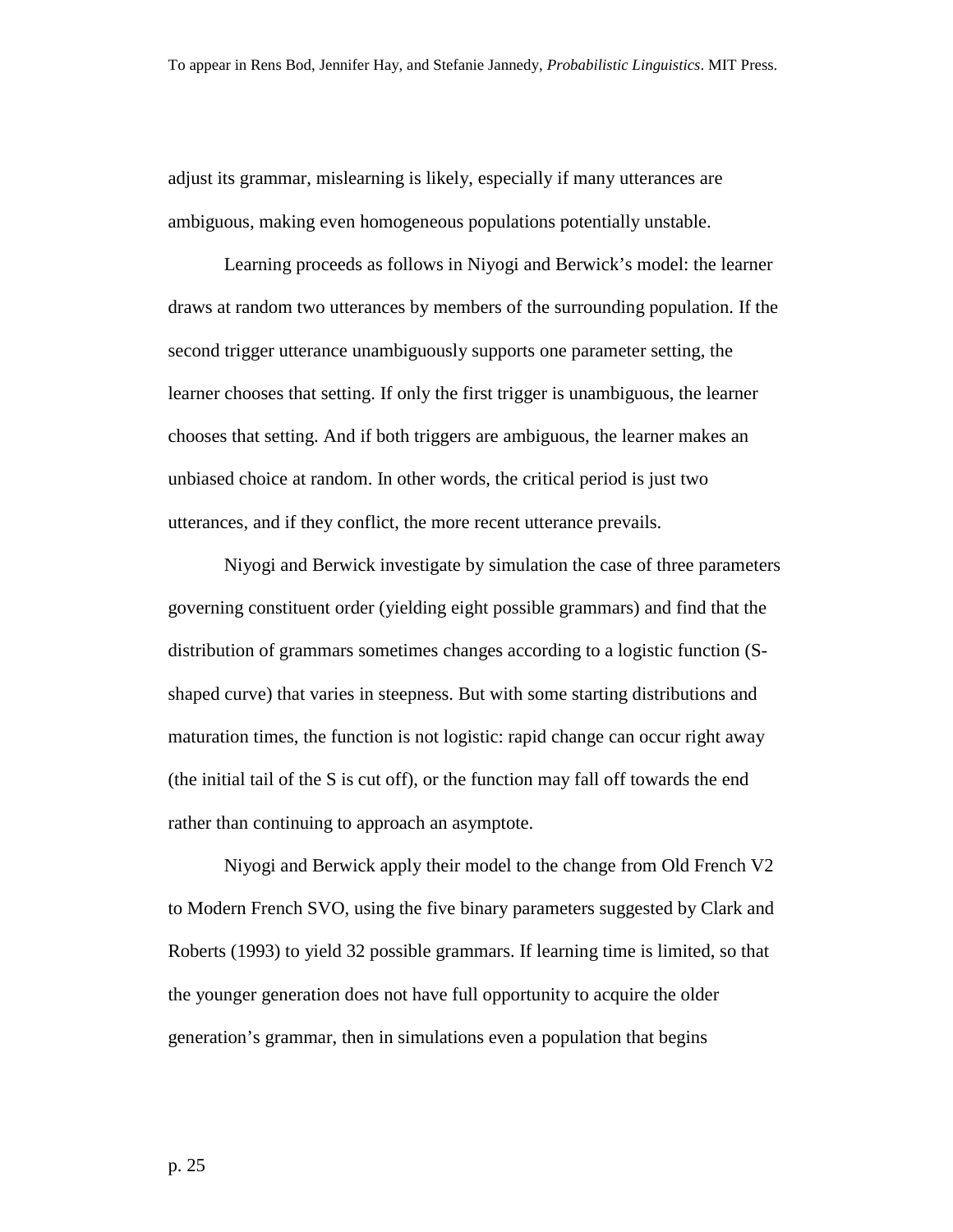homogeneously V2 shifts away from V2, though the change is slow and does not proceed very far. But when even small numbers of SVO speakers were included in the initial population (perhaps representing foreign speakers), there was relatively rapid loss of  $V2<sup>12</sup>$  $V2<sup>12</sup>$  $V2<sup>12</sup>$ 

Niyogi and Berwick's model is deterministic if the population of agents is infinite (and generations do not overlap). Briscoe (2000) extends the investigation to cases in which the population is finite and small, and finds that the results are quite different. For example, if two competing grammars are initially equally distributed and produce equal proportions of ambiguous sentences, in the infinitepopulation model the two grammars should remain in balance: half the learners will adopt one, and half will adopt the other. In a finite population, however, the probability that exactly half the learners will adopt one grammar on any given trial is low (just as the probability is low that exactly half of a finite number of coin tosses will come up heads). Therefore, one grammar will probably gain ground over the other. As one grammar becomes much more common than the other, however, it becomes less and less likely that it can maintain its advantage. At the extreme, if a grammar is used by 100% of the population, as long as there are some unambiguous sentences, some learners will learn the other grammar. Even a moderate bias such as 75%-25% is untenable if there are a high proportion of ambiguous sentences: if 75% of the population uses grammar *A*, with 50% of sentences from each grammar being ambiguous, and there are 100 learners, the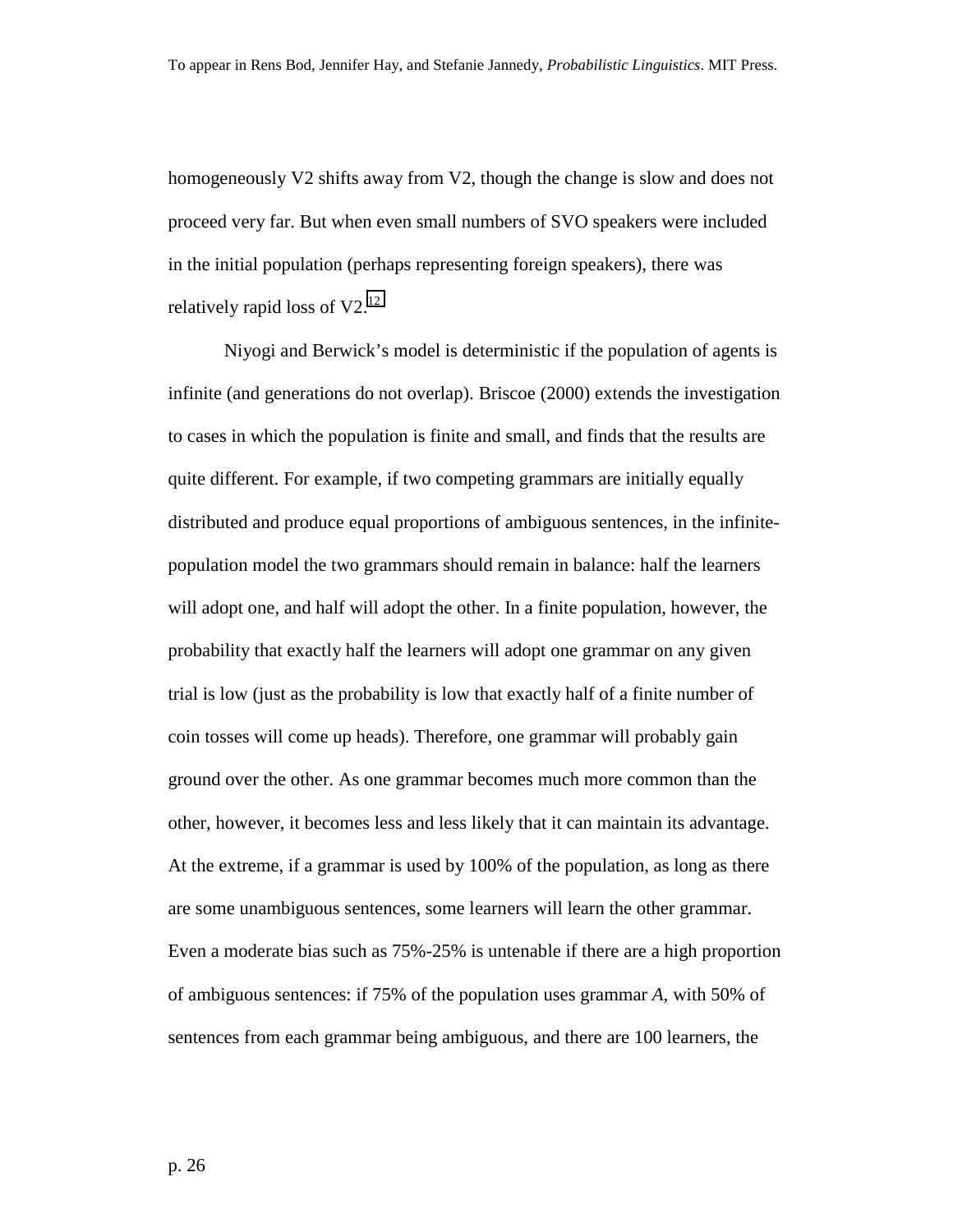probability that 75 or more of the learners will adopt *A* is only 0.07. Grammar *A* begins to lose ground, then, falling towards 50%, which we have already seen is itself an unstable state. The proportions of the two grammars will therefore oscillate endlessly.

Clearly, a realistic and complete model of how changes spread remains to be implemented.

#### **3. The role of frequency in language change**

We have seen the importance of changes in frequency over time. The individual frequencies of linguistic items also appear to play an important role in language change. Words' frequencies affect their susceptibility to phonological, morphological, and morphosyntactic change. This fact reinforces the findings elsewhere in this volume that not lexical items are treated alike, and that the strength of lexical entries is gradient. These differing strength values are important in the lexical (word-to-word) spread of linguistic innovations.

#### *3.1. Frequency and phonological erosion*

Bybee (1994) proposes that a usage-based model of phonology<sup>13</sup> can account for two relationships between word frequency and phonological change: frequent lexical items are the first to adopt automatic, phonetic rules, and the last to abandon nonphonetic rules. By "phonetic rules" Bybee means rules, like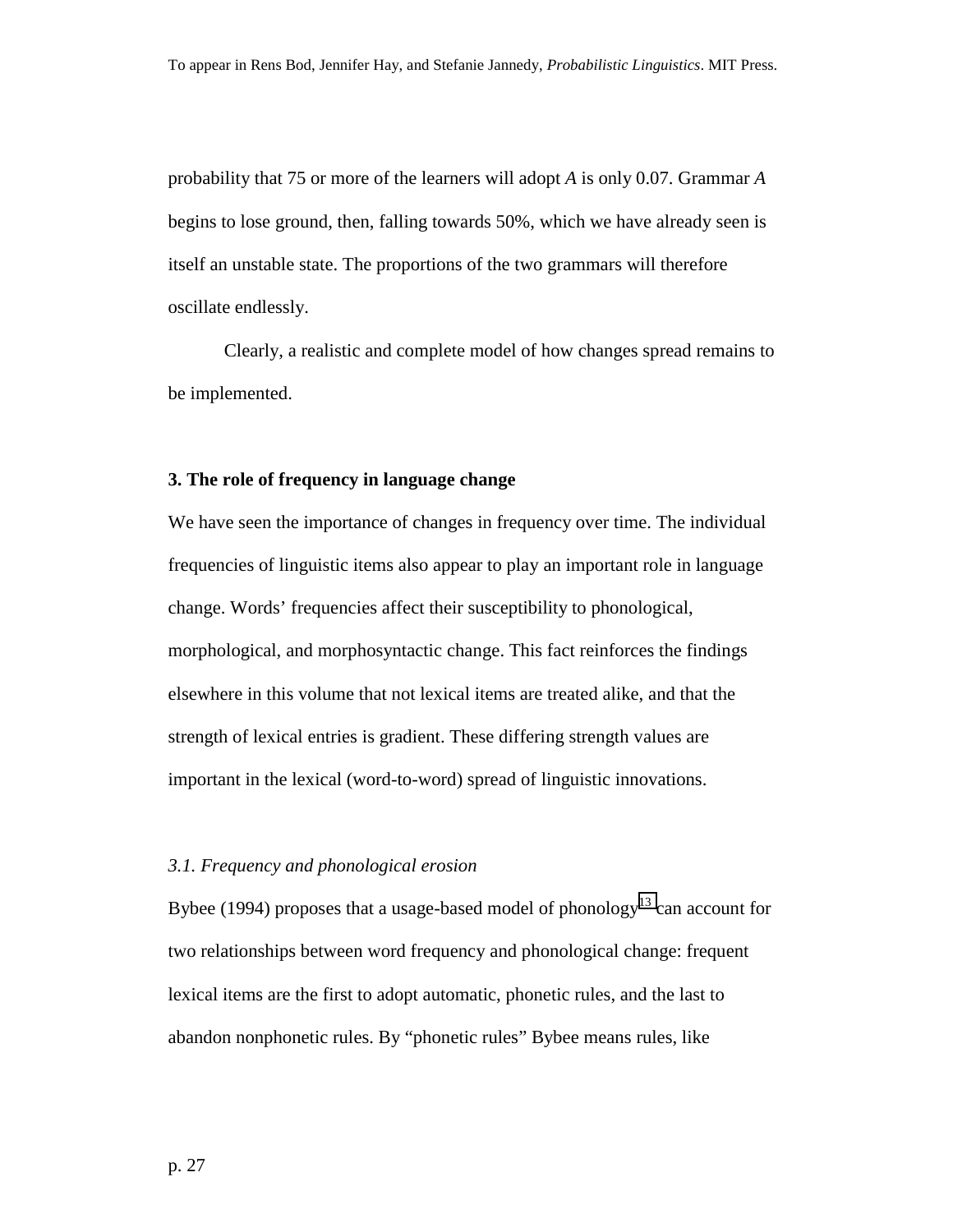American English flapping, that involve minimal articulatory or acoustic change. Nonphonetic rules include morphologically conditioned rules, like stress in Spanish verbs or English noun-verb pairs, and lexical generalizations, like the English *sing-sang-sung* and *ring-rang-rung* patterns.

An important assumption for Bybee in explaining the effect of frequency on susceptibility to phonetic changes is that lexical representations do not include only the idiosyncratic aspects of a word. Redundancies and phonetic detail are included, so that different words may be reliably associated with slightly different patterns of articulatory timing, and other sub-phonemic properties.

Phonetic rules tend to spread gradually through the lexicon, affecting frequent words to a greater extent. For example, in Hooper (1976), Bybee found that medial schwa deletion was most advanced in frequent words like *every* (it is nearly obligatory), and less advanced in less frequent words like *artillery* (it is nearly forbidden). In Bybee's usage-based model, this is because lexical entries are updated by speakers and/or listeners every time they are used. If schwa deletion has some probability of applying every time a word is used, then there is a related probability that the word's lexical entry will be updated to reflect the change. Because there is no reverse rule of "schwa restoration," once the strength of the schwa in a lexical entry is reduced, it cannot later increase—it can only stay where it is or reduce further. The more often a word is used, the more chances it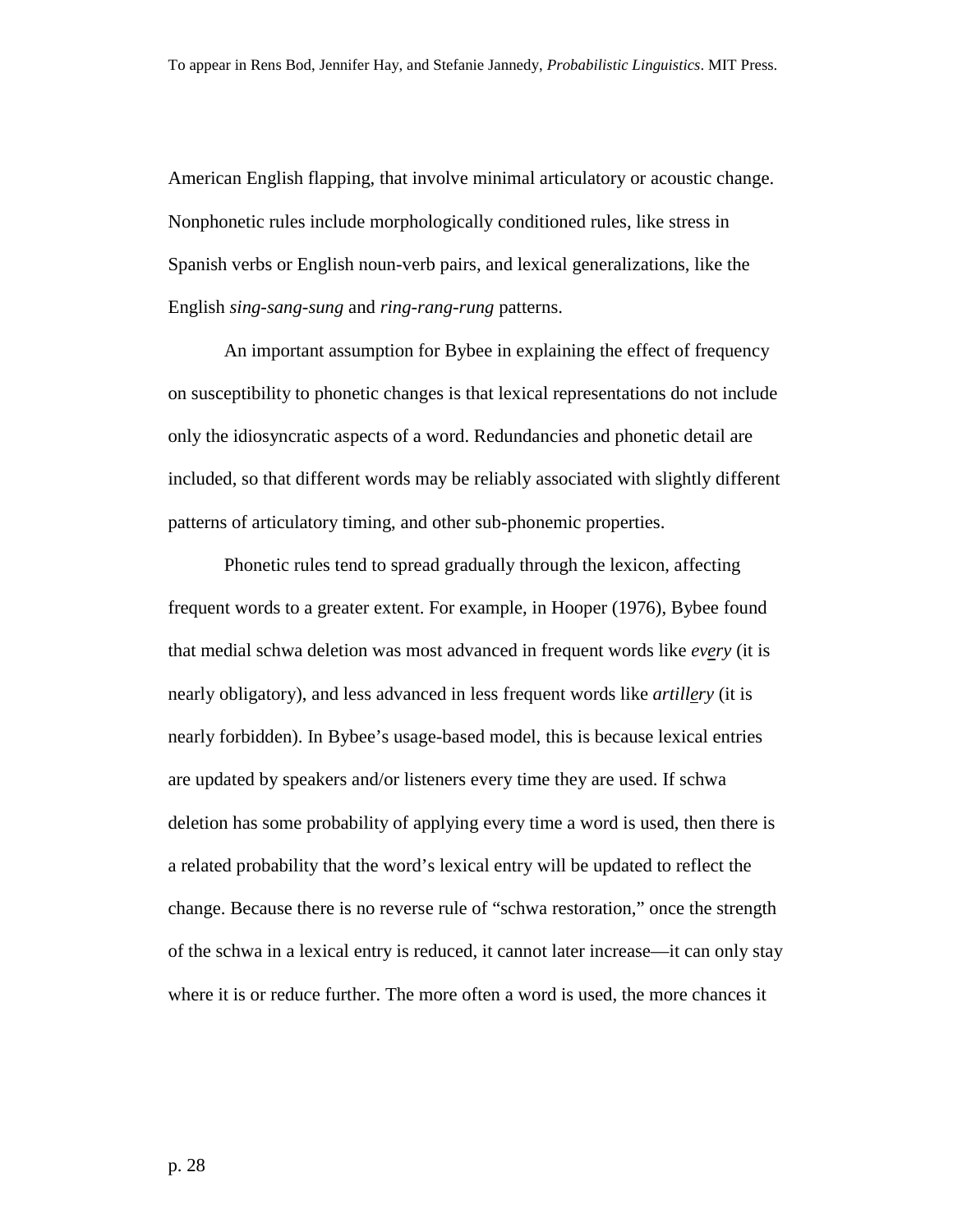has to drift irreversibly towards schwa deletion. Thus, highly frequent words are the innovators in phonetic change.

Pierrehumbert (2000; see also this volume), in developing an exemplartheory based model of production, derives this finding quantitatively. In exemplar theory, categories are represented mentally as clouds of remembered tokens (projected onto a similarity map) that are typically densest in the middle. Highly similar tokens are grouped into a single exemplar, whose strength is augmented when tokens are added to the group (and, countervailingly, decays over time). An incoming stimulus is classified according to the number of exemplars from each category that are similar to it, with a weighting in favor of stronger exemplars. Categories are produced by choosing an exemplar at random, but with a preference for stronger exemplars, and with some amount of noise added, so that the actual production may differ slightly from the exemplar chosen. Pierrehumbert shows that when exemplars are chosen in this way and the resulting tokens added to memory, the exemplar cloud gradually becomes more diffuse, but its center does not shift.

When a persistent bias (motivated by some external force) is added, however, drift does occur. If there is a tendency for productions to be slightly hypoarticulated with respect to the exemplar chosen for production (i.e., the articulatory gesture is reduced in magnitude), the center of the exemplar cloud gradually shifts towards hypoarticulation. For example, if an exemplar is chosen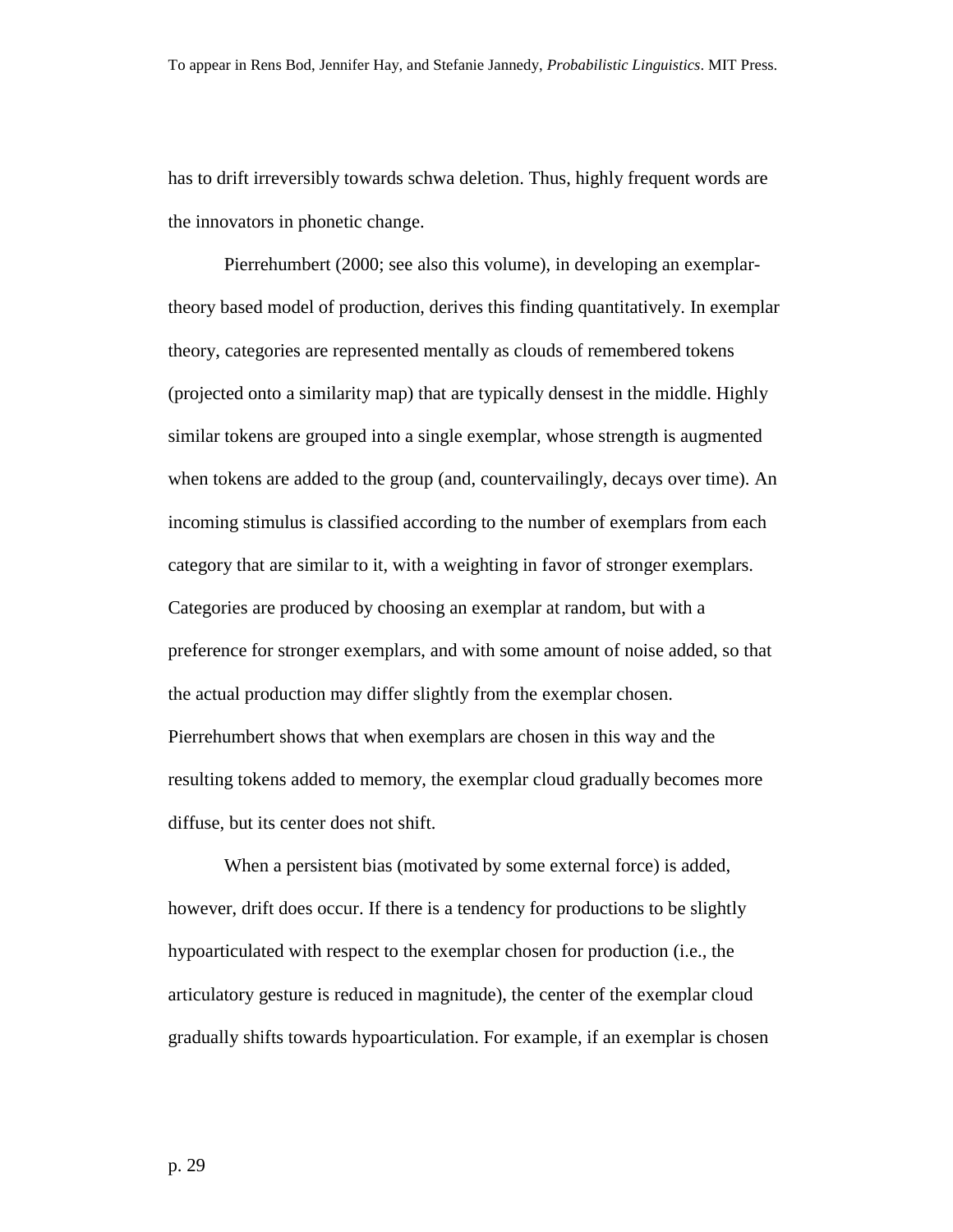whose articulatory effort along some dimension is 0.9, it may be produced with 0.89 effort instead. The 0.89 token is then added as an exemplar, and if it is chosen in a later production, it may be pronounced with 0.88 effort, and so on.

The shift increases as the number of productions of the category increases. This means that if individual words have their own exemplar clouds, then words that are used more often shift more rapidly, as predicted by Bybee. Pierrehumbert further shows how an infrequent category that is subject to lenition (or any other persistent bias) is absorbed into a frequent category that is not subject to lenition.

Bybee argues that frequent words are more subject to phonetic rules for an additional reason: phonetic rules tend to be lenition rules, involving reduced articulatory gestures. Frequent words are more likely to be used in prosodically unemphasized positions, which are associated with less articulatory effort. This is because a frequent word is likely to be used more than once in a discourse, and subsequent occurrences of a word in a discourse tend to be less emphasized prosodically than the first occurrence (Fowler and Housum 1987). In addition, frequent words or constructions are more likely to become semantically bleached (see Bybee 2000, discussed below), and thus less likely to be the carrier of important discourse information that is subject to prosodic emphasis.

Frequent words' lexical entries are thus doubly subject to a phonetic rule when that rule is lenitive: not only does the word's more frequent use give it more opportunities to undergo the change, but the word's tendency to occur in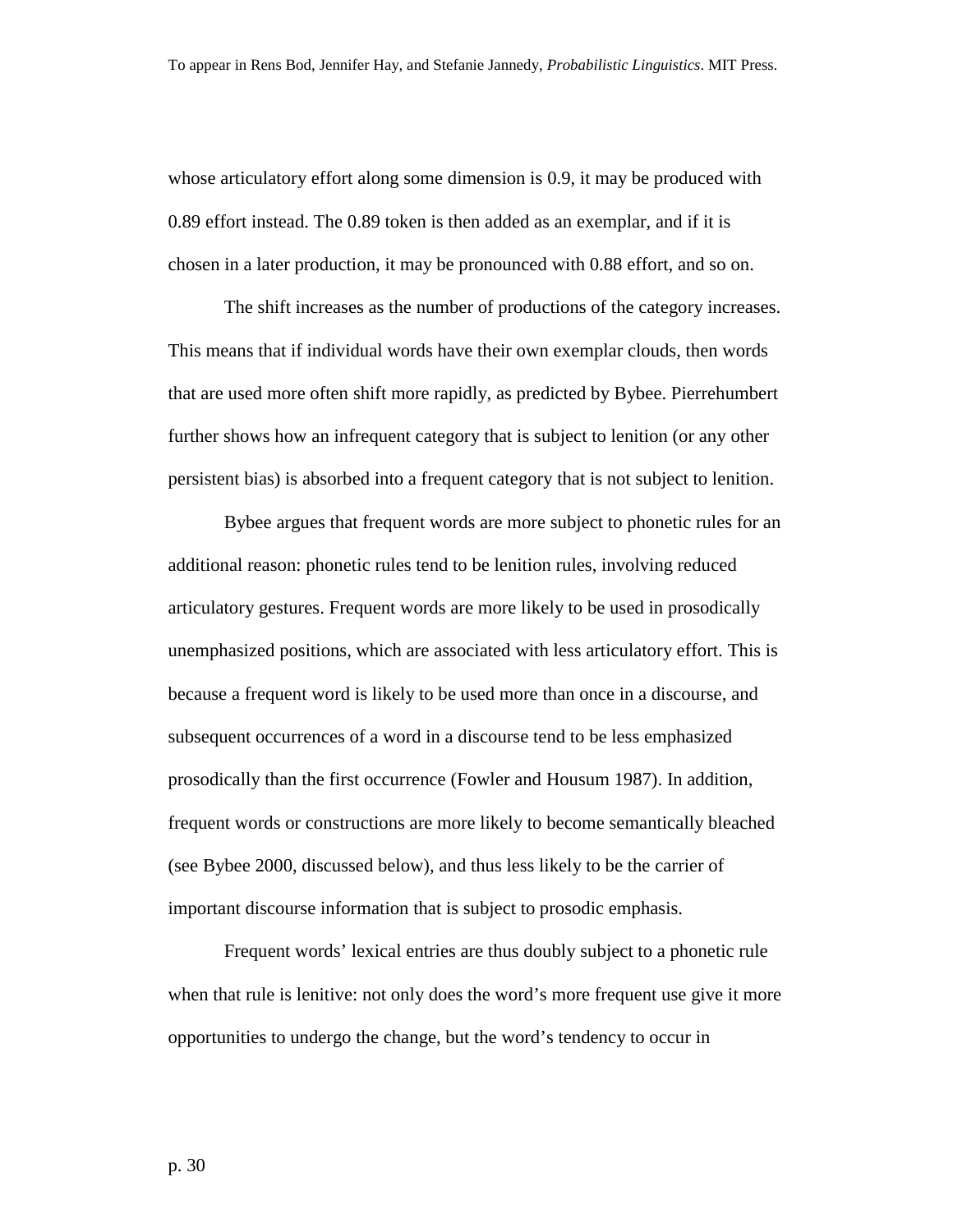repetitive or semantically bleached contexts disproportionately subjects it to lenition.

#### *3.2. Frequency and nonphonetic rules*

Highly frequent words are conservative, however, when it comes to nonphonetic rules like the English irregular past tenses (Hooper 1976) or English noun-verb stress shifts (Phillips 1998, 2001):<sup>14</sup> when the language begins to lose or gain a rule, they are the last words to change.<sup>15</sup> There are two reasons for this. The first reason is the competition between irregulars (residual archaic forms) and regulars (the innovative form). This competition proceeds differently in different models of regulars and irregulars, but in every case an irregular requires a strong lexical entry in order to resist regularizing. Under the dual-mechanism model of Pinker and Prince (1994), for example, listed irregular words and regular morphological rules compete in the brain: irregular, listed *sang* competes with regular, synthesized *sing+ed*. If the lexical entry of an irregular word is not strong enough, it may not be accessed in time or with enough certainty to win the competition, and the regular pronunciation will win. In a model such as Albright and Hayes' (2000) that encodes both regular and irregular patterns in the grammar, the competition is between very specific irregular rules and more general regular rules; in a connectionist model it is between patterns in associative memory (Rumelhart and McClelland 1986, Daugherty and Seidenberg 1994).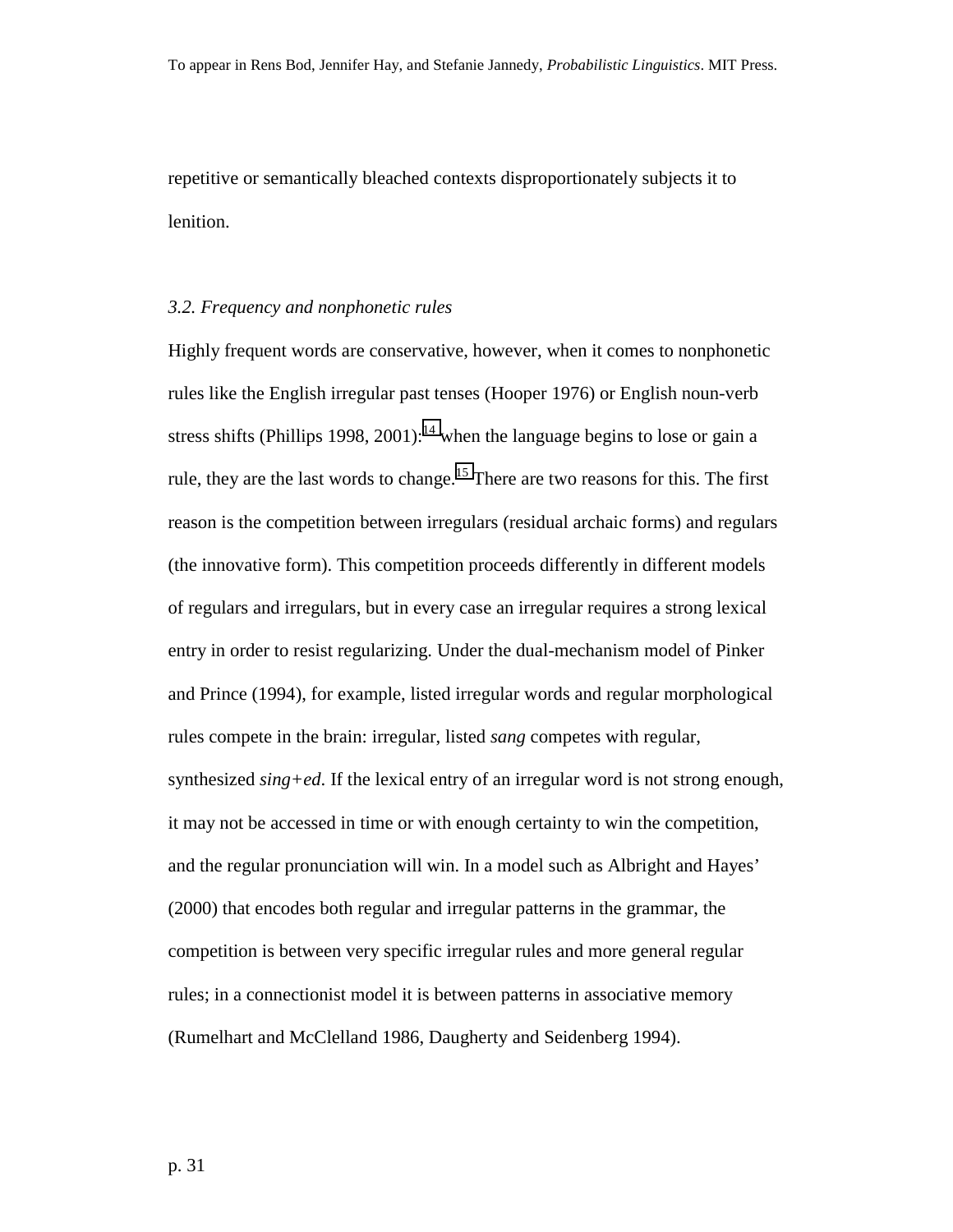Frequent words' lexical entries are strong from frequent use and reinforcement, and thus will tend to beat out synthesized, regular pronunciations, whether the pressure for those pronunciations comes from the grammar or from elsewhere in the lexicon. Infrequent words' lexical entries, on the other hand, may not be strong enough to win reliably.

The second, related reason for the retention of nonproductive rules in frequent words concerns transmission from one generation to the next. Infrequent irregulars may fail to be transmitted to the next generation—if a word is too infrequent, the child may never encounter it—and the younger generation will apply regular rules to the word. An abstract simulation performed by Kirby (in press) confirms that this mechanism can have the observed effect. Although the population in Kirby's simulation begins with no lexicon at all, as a lexicon begins to develop, it is only the most frequent words that are able to retain an irregular form; words that are too infrequent to be reliably transmitted fall under a regular compositional rule.

#### *3.3. Frequency and the undertransmission of morphosyntax*

The instability of infrequent irregulars is one type of "undertransmission." Richards (1997) is a study of a more drastic type of undertransmission in the morphosyntactic realm that leads to a change not just in particular lexical items, but in the whole grammatical system. Richards compares the word order and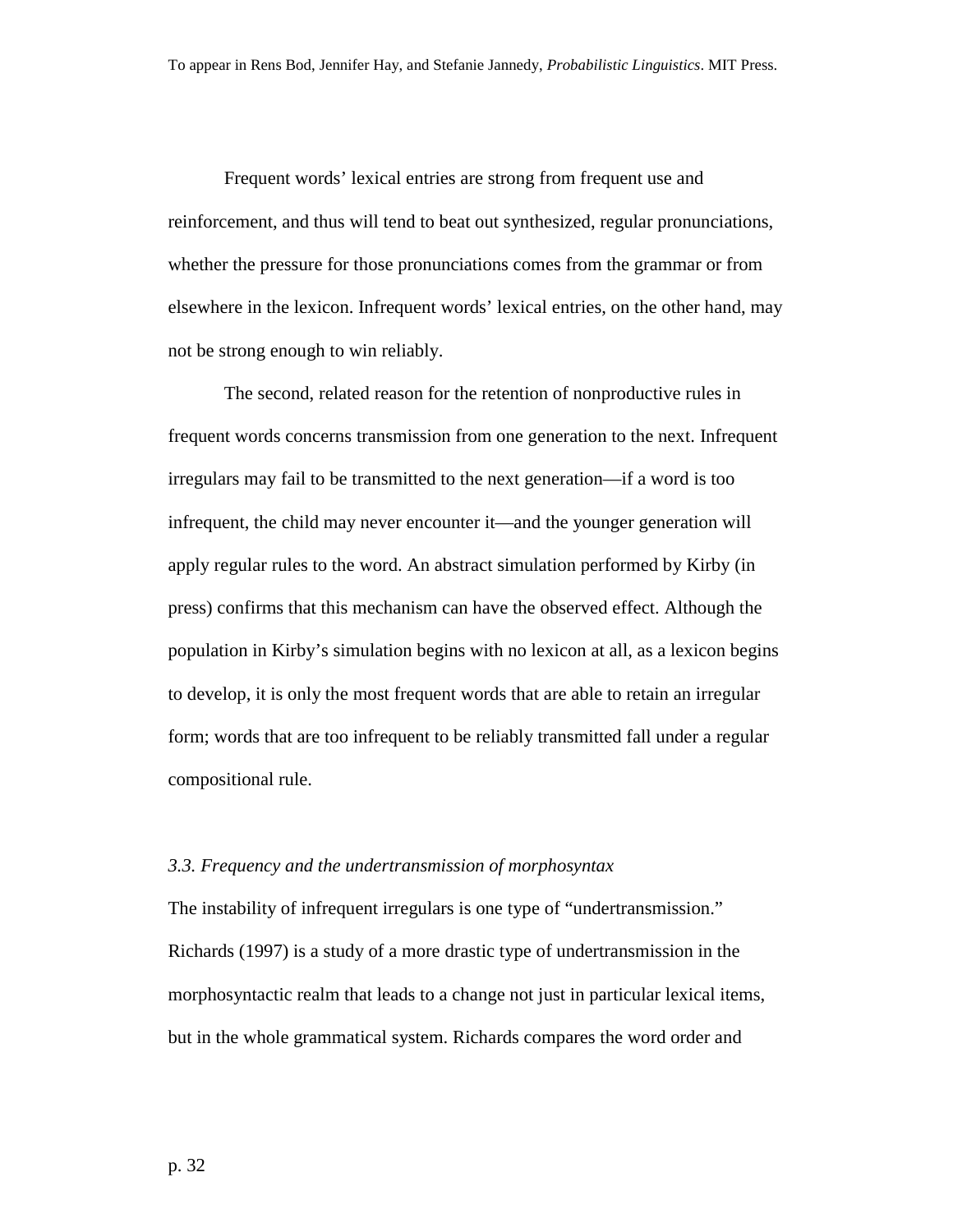verbal morphology of current speakers of Lardil, an Australian language, to data collected by Hale from speakers in the 1960s. Lardil is being replaced in everyday use by English, but Richards argues that the changes observed in Lardil are due not to the linguistic influence of English, but to the scarcity of Lardil data available to learners. (Richards' arguments rest on syntactic sensitivities of the changes that would not be expected if the language were merely adopting English morphosyntax.)

The morphological difference between "Old Lardil" and "New Lardil" that Richards discusses is the frequent absence of inflection on objects in New Lardil (the syntactic difference is the resulting rigidification of word order). Richards' explanation is that in Old Lardil, certain phonological rules could delete object suffixes. New Lardil learners exposed to these apparently unsuffixed forms, and not exposed to enough overtly suffixed forms to learn that suffix deletion is phonologically conditioned, might conclude that overt suffixes alternate freely with null suffixes.

In analyzing the behavior of particular nouns and pronouns, Richards found that the pronoun on which inflection was most often produced had a highly irregular paradigm in Old Lardil. The pronoun on which inflection was least often produced had a more regular paradigm. Richards suggests that although regular morphophonological rules have been lost in New Lardil because of insufficient evidence, individual lexical entries exhibiting idiosyncratic inflection have been

p. 33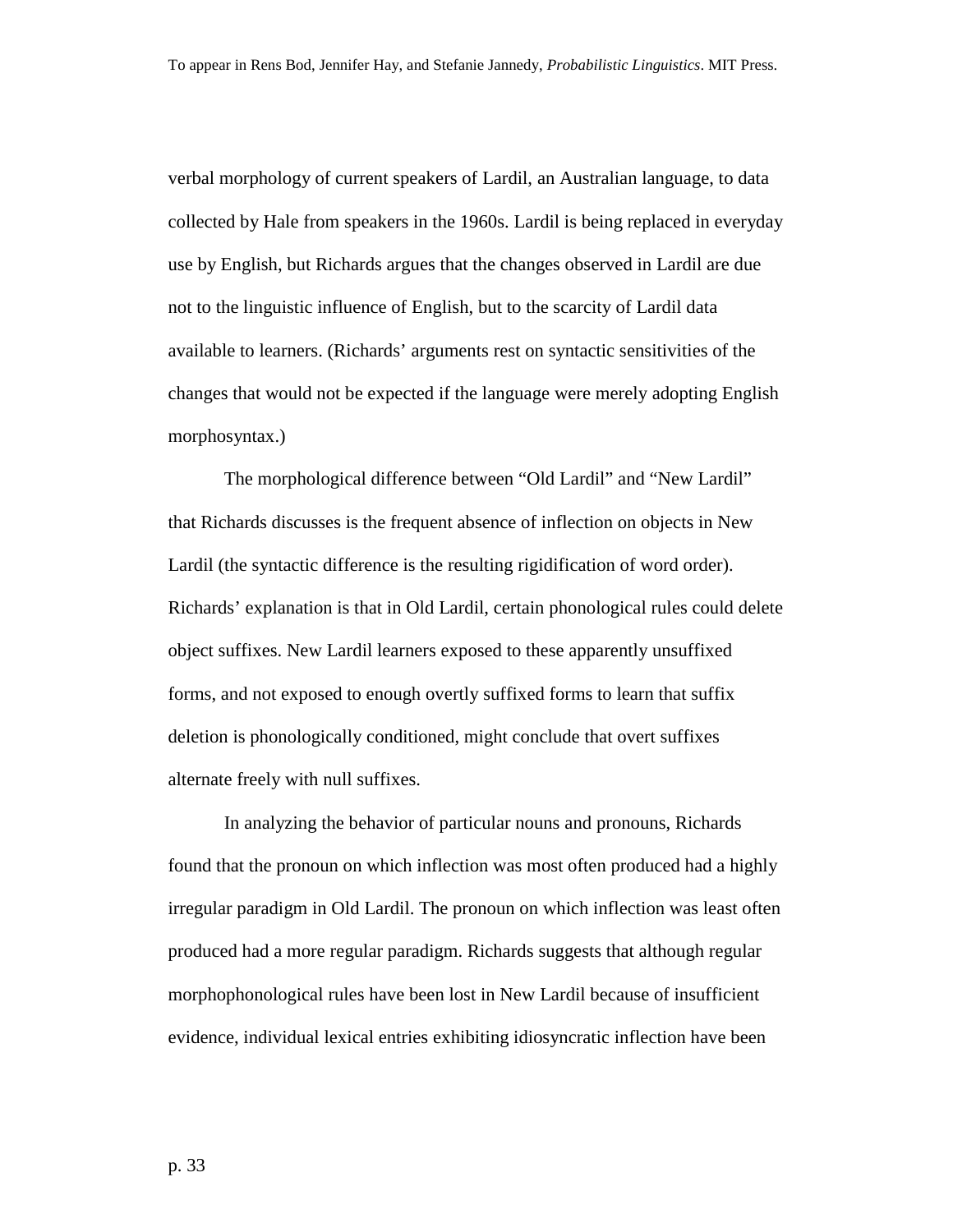retained when frequent enough. Similarly, Richards finds that the regular morphophonological rules of verb augmentation have been lost, but that certain (presumably) irregular verbs forms of Old Lardil have been retained. High frequency, then, can allow a word to retain various idiosyncratic properties in the face of a more general language change.

#### *3.4. Frequency and grammaticalization*

Frequency may also have an effect on which words or morphemes will undergo morphosyntactic change. Grammaticalization, the process by which content morphemes or morpheme sequences become function elements, tends to be correlated with an increase in frequency (see Traugott and Heine 1991, Hopper and Traugott 1993, for overviews and many case studies of grammaticalization). Is this increase merely the result of grammaticalization, as the morpheme becomes needed in more contexts, or could it also be a cause?

 Bybee (2000) argues that it can. Bybee traces the evolution of English *can* from a content word meaning 'have mental ability/knowledge' to a function word meaning 'possibility exists'. Following Haiman (1994), Bybee views grammaticalization as a form of ritualization, whereby repetition of a frequent act (in this case, the uttering of a word or construction) bleaches the act of its significance, reduces its (phonological) form, and allows the act to become associated to a wider range of meanings. Bybee shows how *cunnan*, the ancestor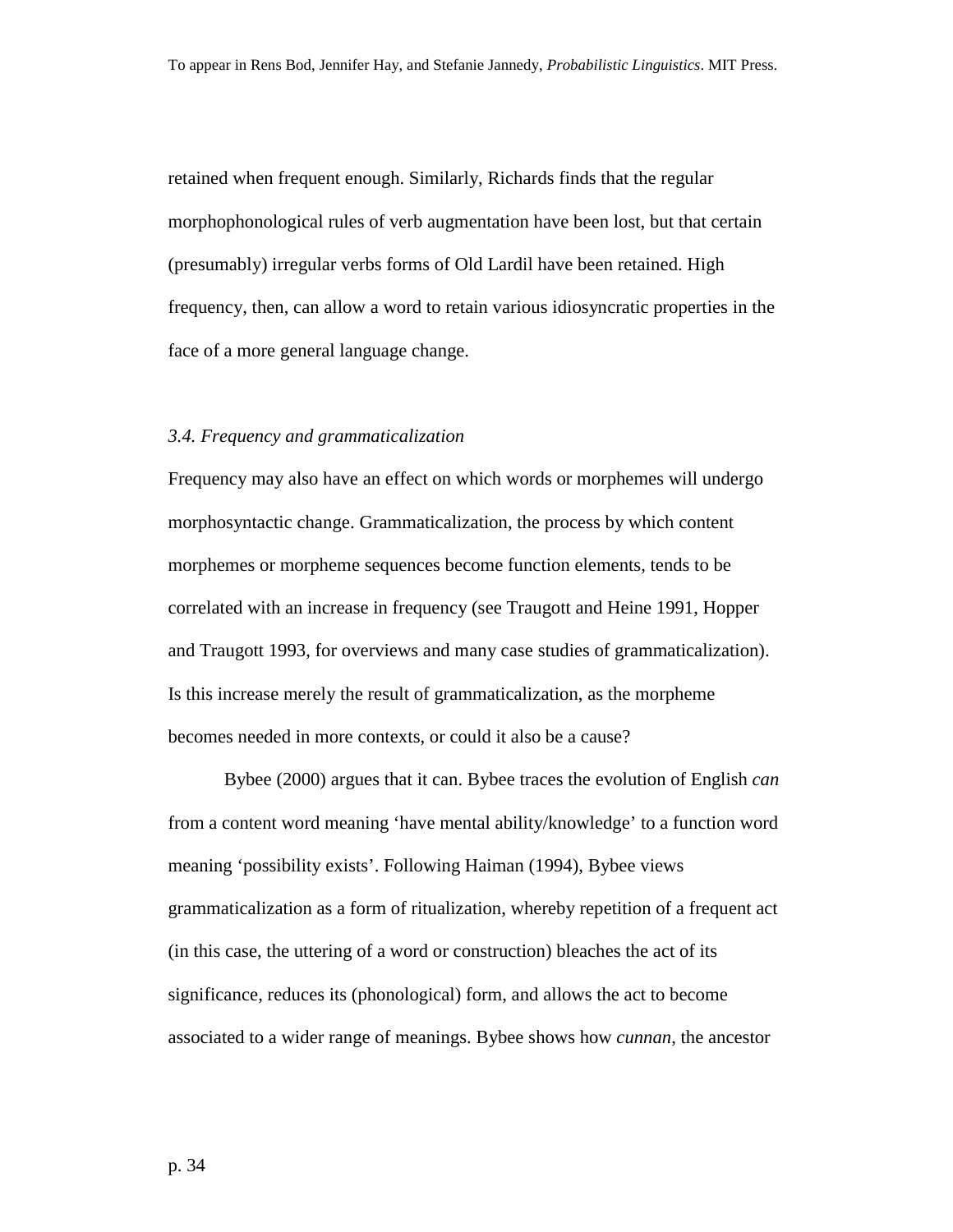of *can*, which first took only noun-phrase objects, began to take as object infinitives of verbs relating to intellectual states and activities, communication, and skills. Bybee argues that because *cunnan* with a noun-phrase object was already common, additional mental verbs began to be added to "bolster the meaning," creating seemingly redundant expressions like *cunnan ongitan*, 'know how to understand.' This use of *cunnan* further weakened it semantically presumably, a learner who encounters the phrase *cunnan ongitan* is likely to attribute all the meaning to *ongitan* and treat *cunnan* as merely grammatical.

The token frequency of *can* increased greatly from Old to Middle English, partly as *can* came to be used with a larger number of verbs, partly as some of the *can+VERB* combinations became more frequent. The increase in both type and token frequency, Bybee argues, further bleached *can* semantically, and its verbal objects expanded to include emotional states, non-mental states, verbs that take as object another person, verbs indicating an action (rather than merely a skill). A few instances of inanimate subjects also began to occur. Eventually, as the 'possibility' meaning became more common, the use of inanimate subjects increased. Thus, increasing frequency and semantic bleaching reinforce each other.

Bybee further notes (citing crosslinguistic findings in Bybee et al. 1991, 1994) that grammaticalized morphemes tend to be shorter and more phonologically fused with surrounding material, for reasons discussed above: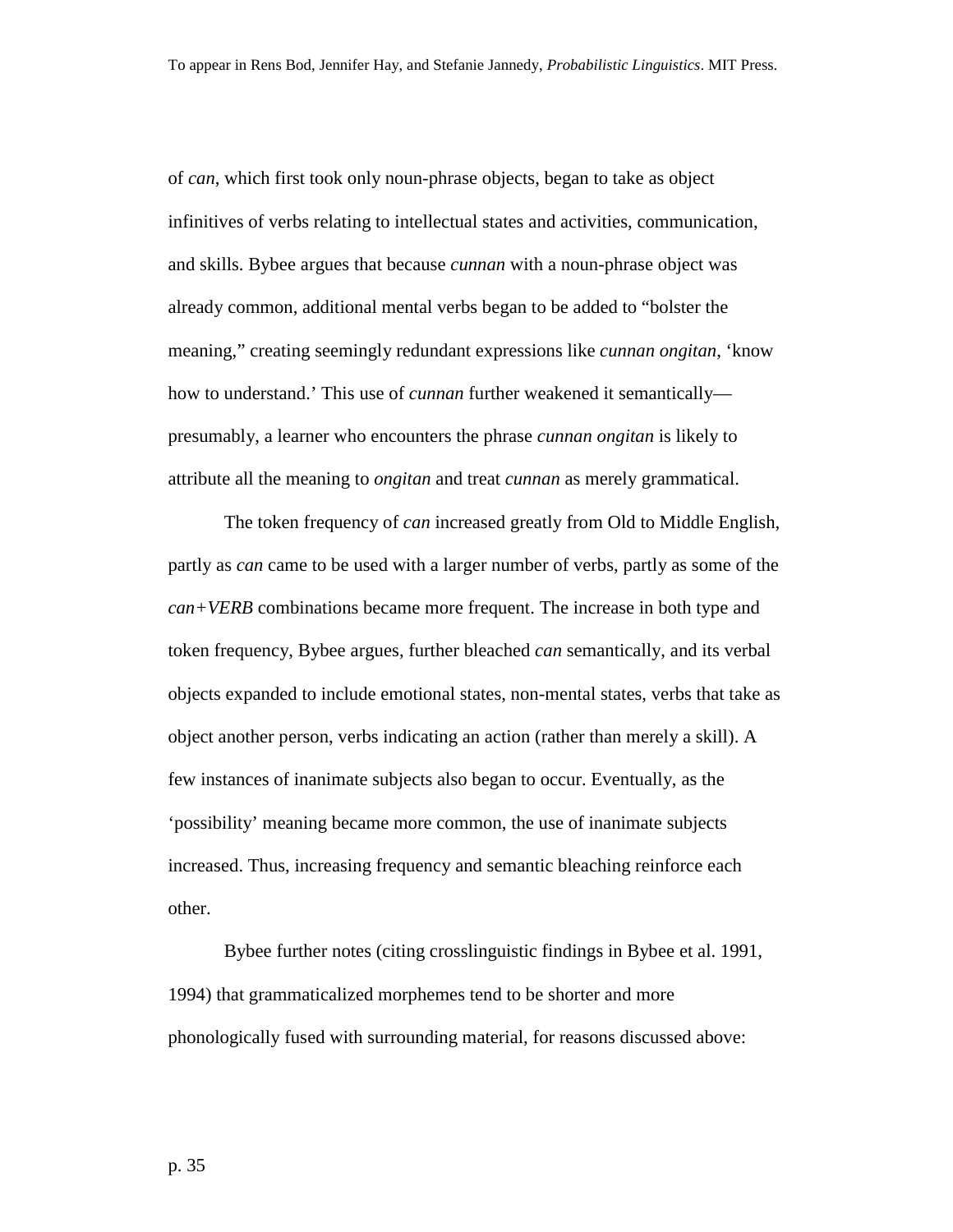frequent morphemes (including grammatical morphemes) are more susceptible to erosive lenition rules, which can cause loss and overlap of gestures. Bybee proposes that the units of lexical storage are not only morphemes or words, but also highly frequent phrases or sequences. When grammatical morphemes enter into high-frequency sequences such as *going to*, those sequences too are subject to erosion (*gonna*). As these sequences gain their own lexical representations, they can also develop idiosyncratic meanings and syntactic functions.

Tabor's (1994) connectionist model, described above, similarly views frequency as a driver of syntactic change. Tabor focuses not on the overall type or token frequency of a lexical item, but on the frequency with which it occurs in a particular context. Tabor performs a series of experiments, simulating real changes that occurred in English, in which a network is trained on a corpus, then trained on a frequency-altered version of that corpus, and a word or sequence of words consequently changes its categorical affiliation, exhibiting new behaviors that were previously ungrammatical (i.e., below some probability threshold). The cases simulated include the rise of periphrastic *do*, the development of *sort of*/*kind of* as a degree modifier, and the development of *be going to* as a future auxiliary.

 Tabor, like Bybee, argues that the changes in frequency that often precede a reanalysis can be the cause of the reanalysis: the more a word appears in the same context as words from some other category, the more it is pushed to take on the characteristics of that category. For example, in the *sort of*/*kind of* case,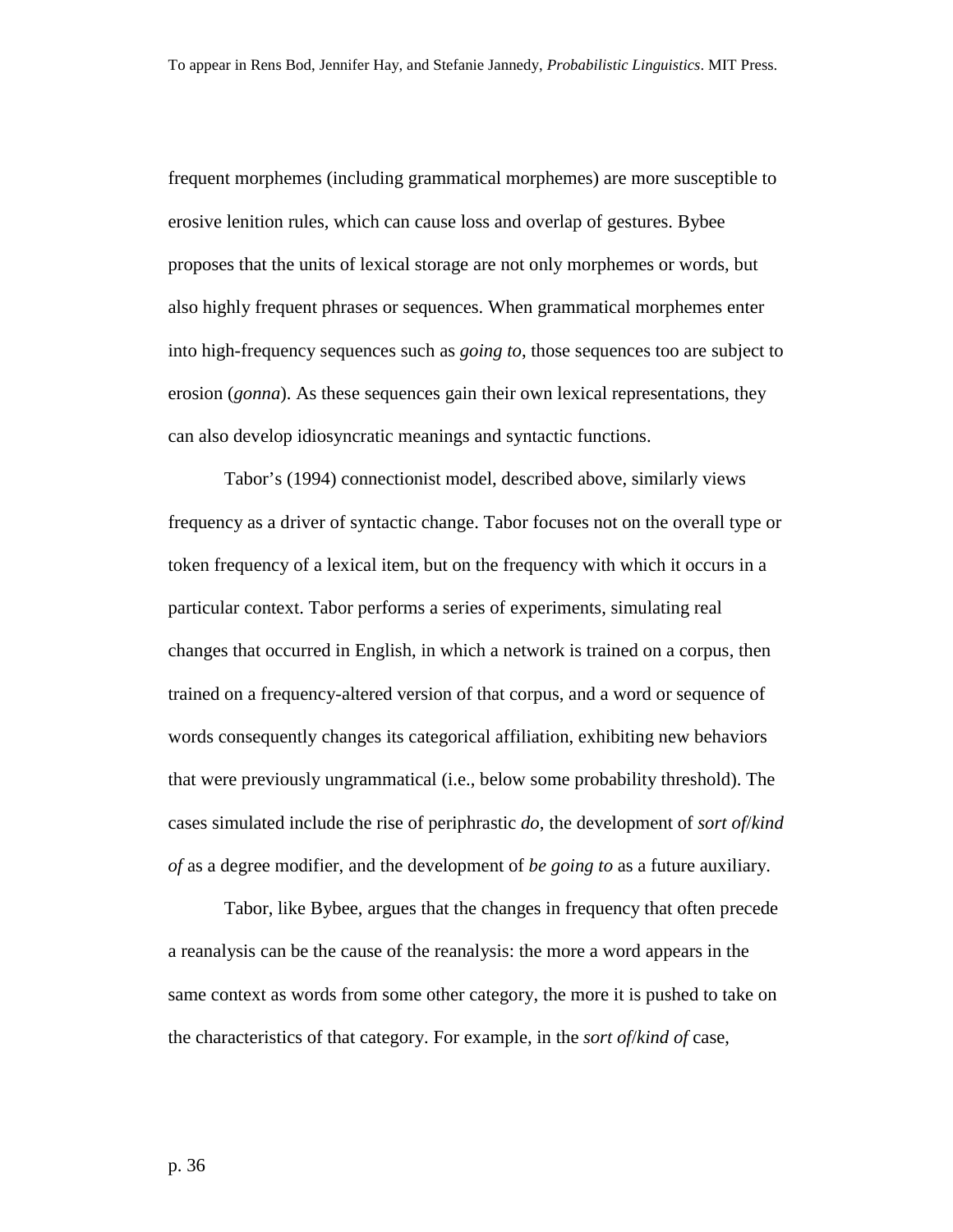sentences like (10) would have been parsed only as (10a) until the  $19<sup>th</sup>$  century ('It was a type of dense rock'), but can currently also be parsed as (10b) ('It was a somewhat dense rock'). Tabor argues that a high frequency for sentences like (10)—where *sort of*/*kind of* is followed by and adjective+noun and therefore appears in a position that the degree modifiers *quite* or *rather* also can appear in caused *sort of*/*kind of* to become affiliated with the degree modifiers, and therefore become able to appear in unambiguously degree-modifying contexts, like (11).

- (10) It was a sort/kind of dense rock (Tabor p. 137)
- (a) It was  $\left[ \text{a } \left[ \left[ \text{sort/kind }_{N} \right] \right] \text{ of } \left[ \text{dense rock }_{NP} \right] \text{ }_{PP} \right] \text{ }_{N} \right]$
- (b) It was [a  $[[\text{sort/kind of }_{DegMod}]$  [dense  $_{Adj}]_{AdjP}$ ] rock  $_N$ ]  $_{NP}$ ]
- (11) We are sort/kind of hungry (Tabor p. 137)

Tabor finds a sharp rise in the late 18th century how often *sort of*/*kind of* is followed by an adjective (crucially, preceding the rise of sentences like (11)). The simulation shows that increasing the frequency of  $\langle a \rangle$  sort/kind of Adj N $>$  noun phrases does lead unambiguously degree-modified utterances like (11) to rise above the threshold of grammaticality (i.e., become more frequent than a neargrammatical control sentence type that is never attested in the corpus and does not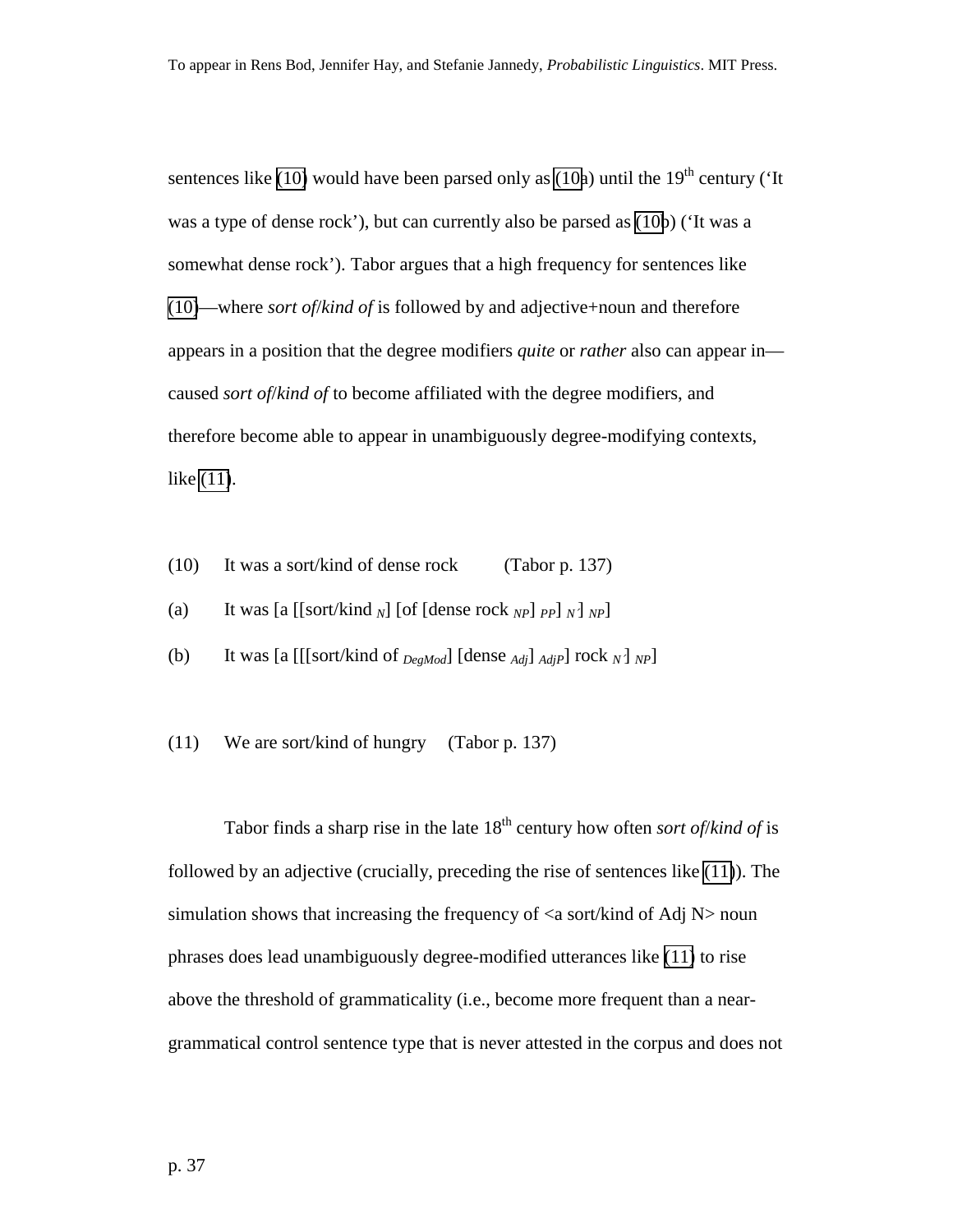become more likely over the course of the training) and continue to rise in frequency. Thus, again we see that reanalysis and frequency change are mutually reinforcing.

#### **4. Language agents in a probabilistic environment**

Speaker-hearer interactions, whether involving adults, children, or a combination, are the atoms of language change. What we call a language change is not a single event, but rather a high-level description of millions of individual interactions over time, with early interactions influencing later ones. If a participant, child or adult, comes away from an interaction with her grammar or lexicon slightly changed, then her altered behavior in a subsequent interaction may cause a change in the grammar of her interlocutor, and so on.

The mathematics of a model built up from many probabilistic interactions of agents can be unwieldy, however. Rather than trying to calculate directly how the system will behave, researchers often use computer simulation as an experimental tool. Artificial agents with the desired properties and behaviors are left to interact and change, and the results observed. Through such simulations, the effects of probabilistic learning and behavior on language change can be explored, and we can determine under what conditions a change will continue or accelerate, and under what conditions variation is stable.<sup>[16](#page-70-0)</sup>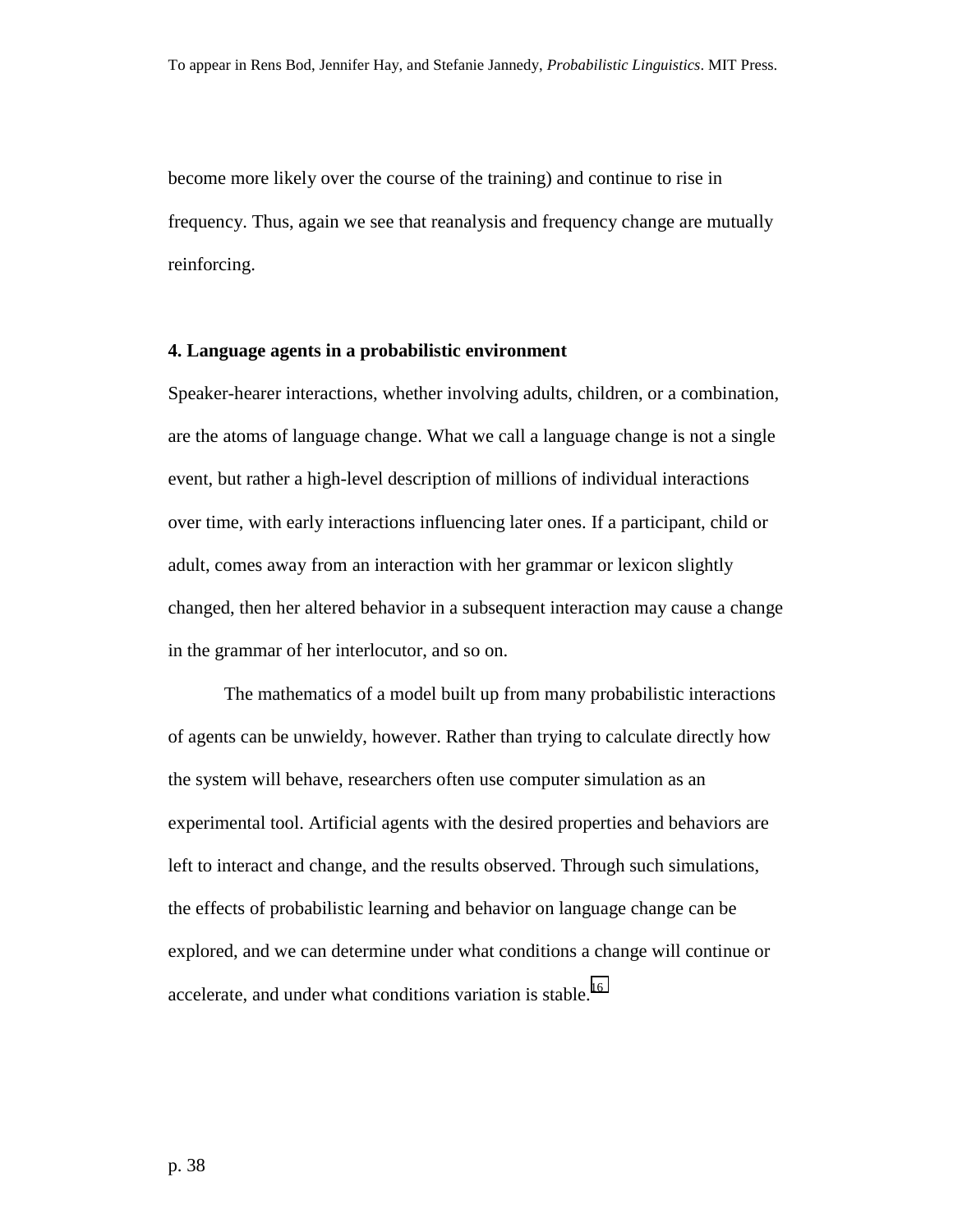#### *4.1. The adoption of new words*

Zuraw (2000), in presenting a model of exceptions and regularities in the phonological grammar, shows that listeners' probabilistic updating of their lexicons can shape the integration of new words into a language. The puzzle I attempted to address is that even though there is a resistance to applying semiproductive phonology to new words, as words become integrated into the lexicon they begin to undergo semiproductive phonology at rates similar to those seen in the established lexicon.

In the model proposed, semiproductive phonology is encoded in a stochastic optimality-theoretic grammar (see Boersma 1998, Boersma and Hayes 2001) by low-ranking markedness constraints. Existing words' behavior is determined by high-ranking faithfulness constraints that require the preservation of idiosyncratic properties encoded in lexical entries. These constraints do not apply to new words, however, because those words lack lexical entries. The 'subterranean' constraints emerge, therefore, to determine the pronunciation of new words.

The example examined in the greatest depth is Tagalog nasal coalescence, which fuses a prefix-final nasal with a stem-initial obstruent:

(12) *stem nasal-coalesced* 

bákat 'mark, scar' mamákat 'to leave a scar'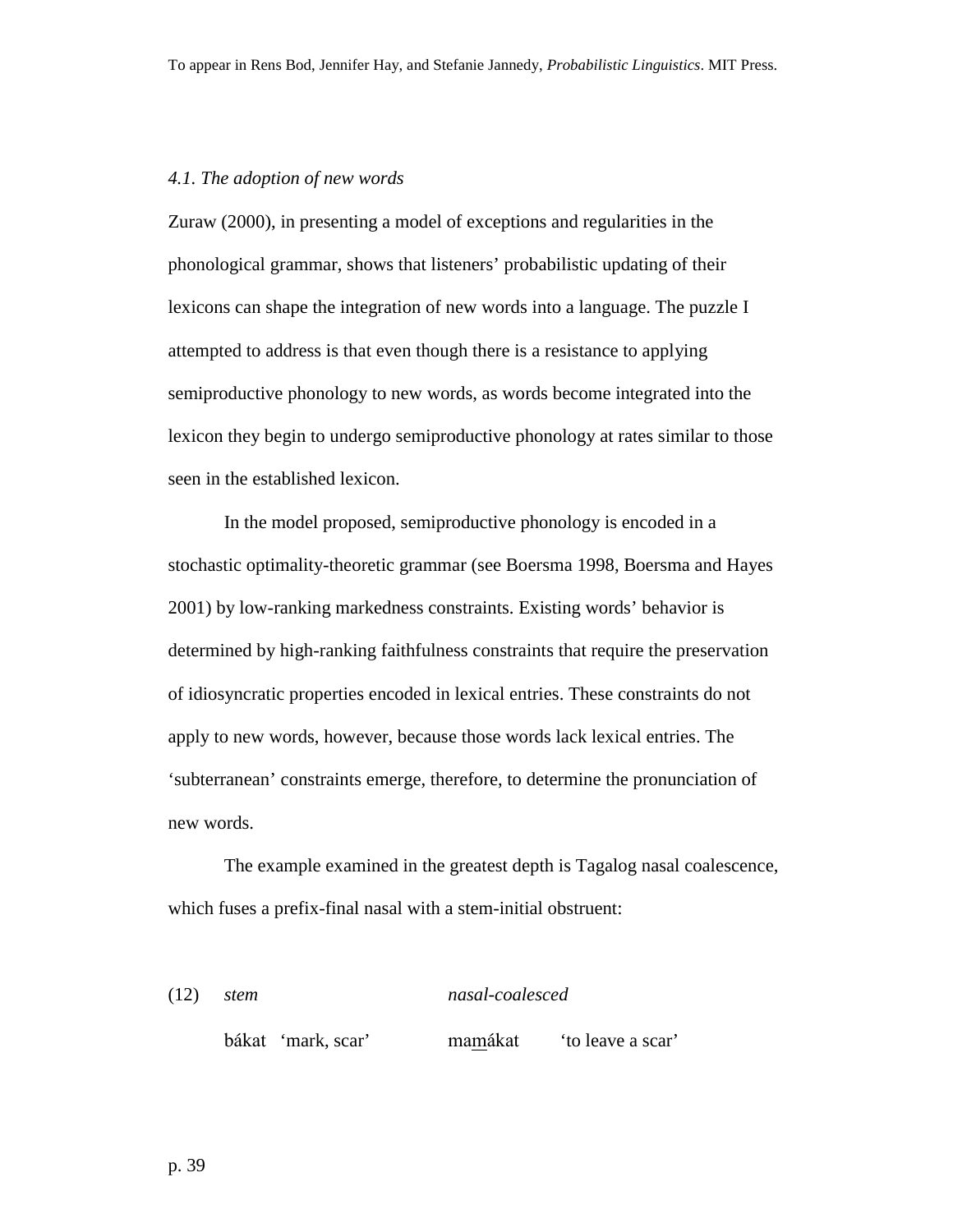<span id="page-39-0"></span>*stem prefixed but not nasal-coalesced*  bajáni 'hero, helper' mambajáni 'to offer cooperation'

As shown in nasal coalescence appears to be distributed in the lexicon according to a pattern—voiceless obstruents are much more likely than voiced to undergo it, and obstruents with fronter places of articulation are somewhat more likely than those with backer places to undergo it—but the pronunciation of individual words is unpredictable and must be memorized.

(13) (figure is at end of manuscript)

I argue that words with nasal-coalescing prefixes (or at least some of them) have their own lexical entries, and thus high-ranking faithfulness constraints against coalescing, splitting, or inserting segments within a lexical entry ensure that they are pronounced correctly. An additional constraint, USELISTED, which prefers inputs to be a single lexical entry, ensures that if a lexical entry exists, it is used as the basis for evaluating faithfulness.

When no lexical entry exists, as when a prefixed form is created for the first time, USELISTED cannot be satisfied, and the faithfulness constraints do not apply, so it falls to low-ranked constraints to decide probabilistically whether nasal coalescence should apply. I further assume that the strength of a lexical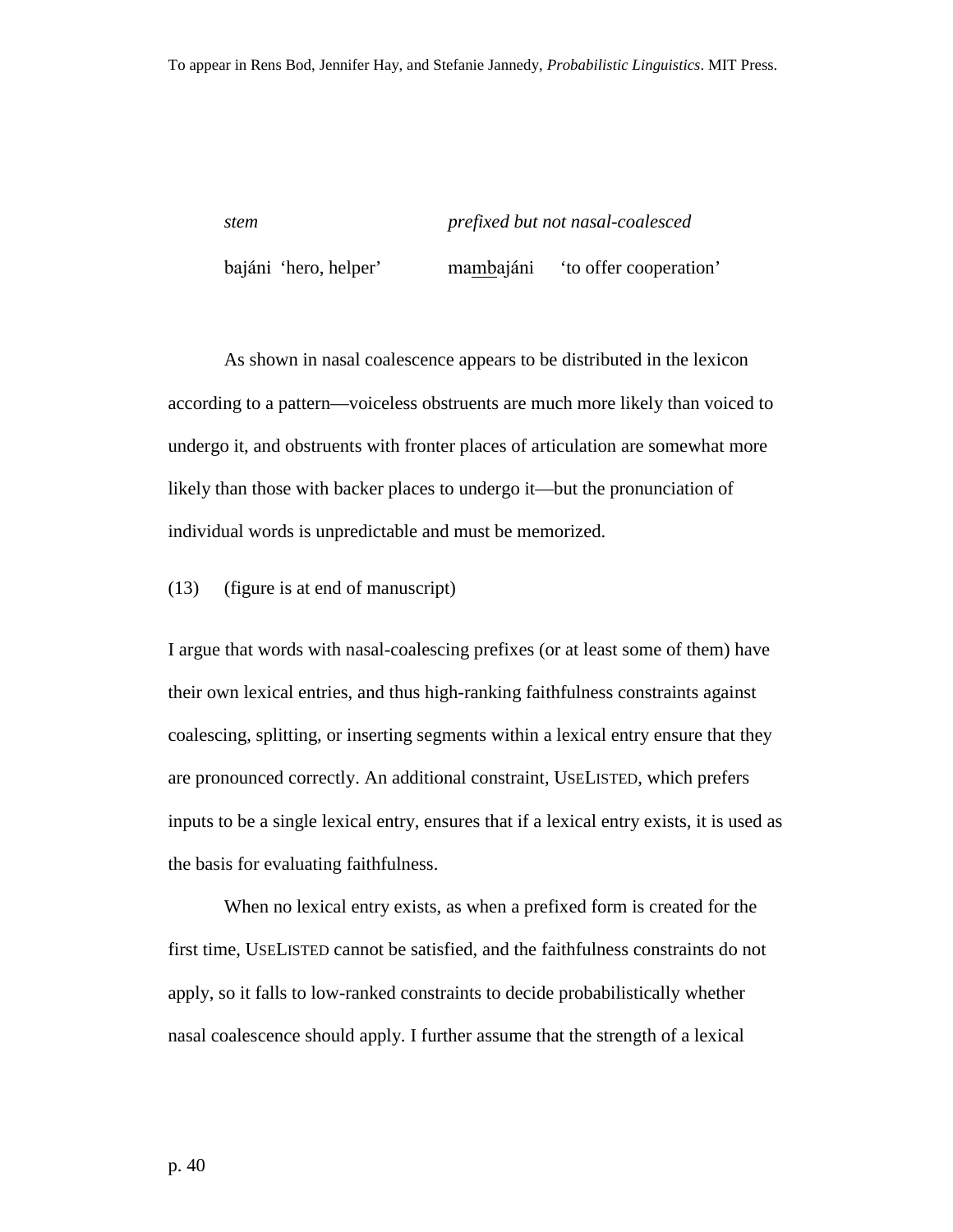entry grows gradually as instances of the word are encountered, and that a lexical entry with strength of 0.5, for example, is available for use only half the time. Thus, in 50% of utterances, USELISTED and the faithfulness constraints will enforce the memorized pronunciation of such a half-strength word, but in the other 50% of utterances, the lower-ranked constraints will decide, because the lexical entry has not been accessed.

Boersma's (1998) Gradual Learning Algorithm is shown to be able to learn the distribution of nasal coalescence from exposure to the lexicon and encode that distribution in the ranking of subterranean constraints, preferring nasal coalescence on voiceless obstruents and dispreferring nasal coalescence on back obstruents (cross-linguistic motivations are suggested for both). The behavior of the resulting grammar in generating and assigning acceptability ratings to new morphologically complex words is shown to be a fair match to experimental results with speakers. The part of the model that I will describe here concerns the grammar and lexicon's effects on the adoption of new words by the speech community.

The grammar is biased against applying semiproductive phonology to new words (this is just the definition of semiproductivity in this model: an unfaithful mapping from input to output is productive to the extent that the ranking values in the grammar allow it to apply to new words). This is consistent with experiments in several languages' finding that speakers are reluctant to apply semiproductive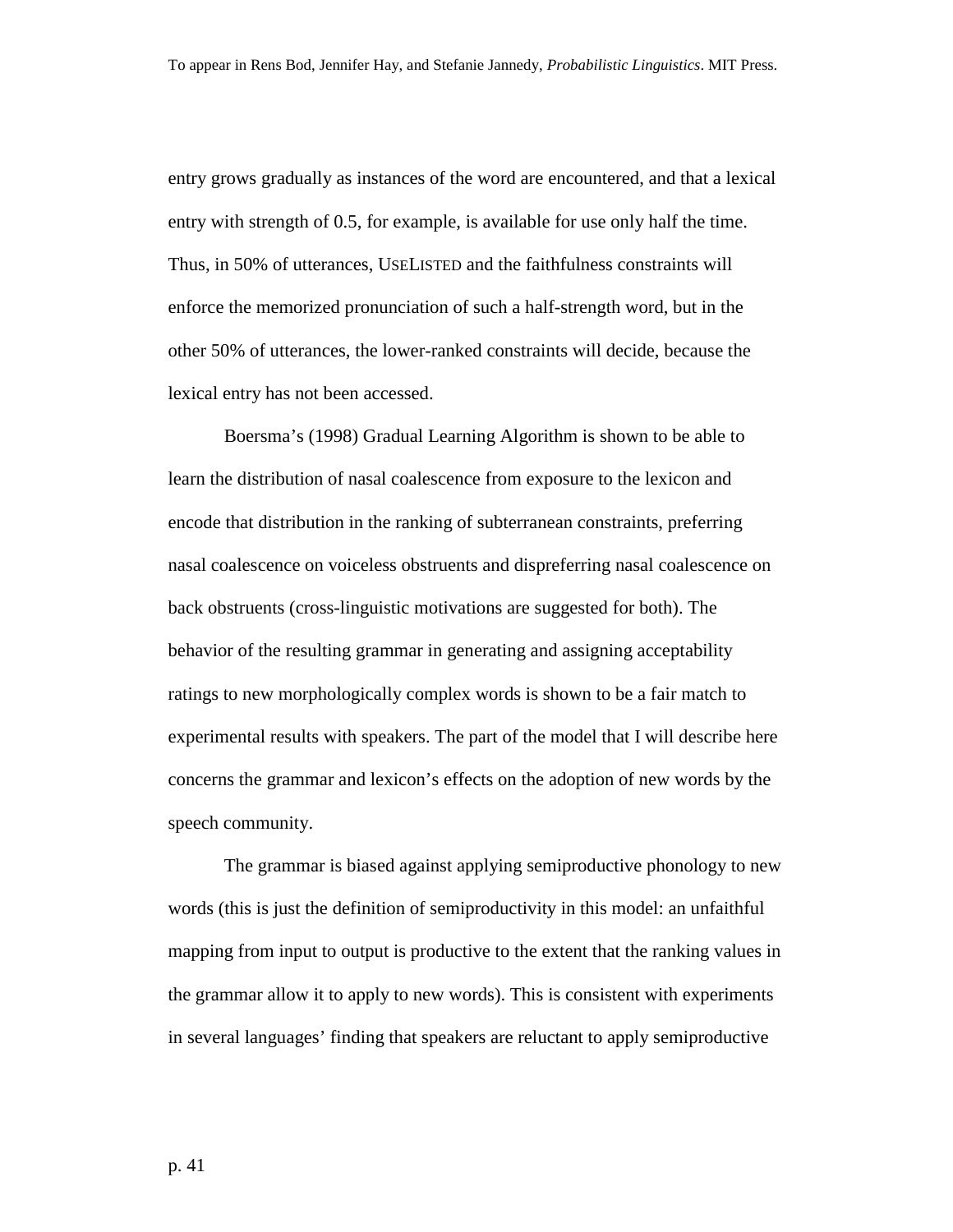<span id="page-41-0"></span>phonology to new words—although various aspects of the experimental design can increase apparent productivity, it is always less than what might be expected from looking at the lexicon (Bybee and Pardo 1981; Eddington 1996; Albright, Andrade, and Hayes 2000; Suzuki, Maye, and Ohno 2000). It has also been observed in many cases, however, that words eventually tend to conform to existing lexical patterns after they have been in the vocabulary for some time. In the Tagalog case, prefixed forms of Spanish loan-stems undergo nasal coalescence at rates similar to those seen in the native vocabulary, as shown in (14). This phenomenon seems counterintuitive, if we expect that the more frequent pronunciation early in a word's life (i.e., without nasal coalescence) should take over and become the conventionalized pronunciation as the word establishes a lexical entry in the minds of speakers.

#### (14) (figure is at end of manuscript)

I propose that the solution lies in probabilistic interactions between speakers and hearers, specifically in probabilistic reasoning on the part of the listener. Because morphologically complex words can be either drawn directly from their own lexical entries or formed synthetically by morpheme concatenation, the listener must decide whether a morphologically complex word that she hears was lexical or synthesized for her interlocutor, assuming that she wants to maintain a lexicon that is similar to her interlocutors'. For example, if a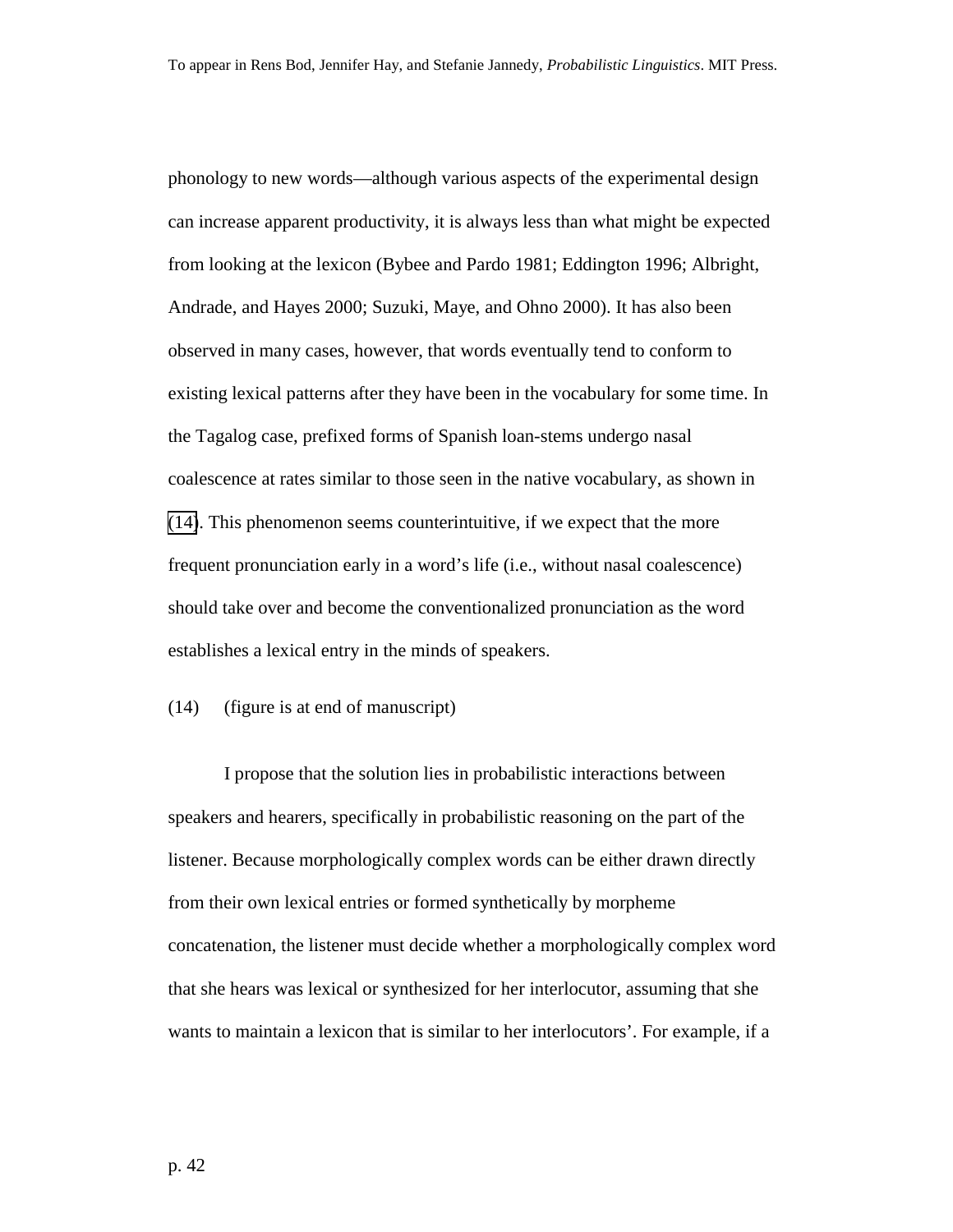listener hears *mambulo*, she must guess whether the speaker was using a lexicalized word *mambulo*, or merely concatenating the prefix *maN-* with the stem *bulo*. Factors that should enter into the calculation include how strong the listener's own lexical entry for the word is (if she has one at all), and how likely it is that a lexicalized or concatenated input, respectively, would produce the observed pronunciation. The listener can apply Bayes' Law:

(15) *P*(*synthesized* | *pronunciation*)

= (*pronunciation*)  $($  pronunciation  $|$  synthesized $) \cdot P$ (synthesized) *P pronunciation P pronunciation synthesized* ⋅ *P synthesized*

*P*(*lexicalized* | *pronunciation*) = (*pronunciation*)  $($  pronunciation  $|$  lexicalized $)$   $\cdot$   $P$ (lexicalized) *P pronunciation P pronunciation lexicalized* ⋅ *P lexicalized*

The grammar influences that calculation, because the probabilities *P*(*pronunciation* | *synthesized*) and *P*(*pronunciation* | *lexicalized*) depend on the grammar. *P*(*pronunciation* | *lexicalized*) is always close to one, because of the high-ranking faithfulness constraints. *P*(*pronunciation* | *synthesized*) is higher for non-nasal-coalesced pronunciations than for nasal-coalesced pronunciations recall that the grammar somewhat disfavors nasal coalescence on new words.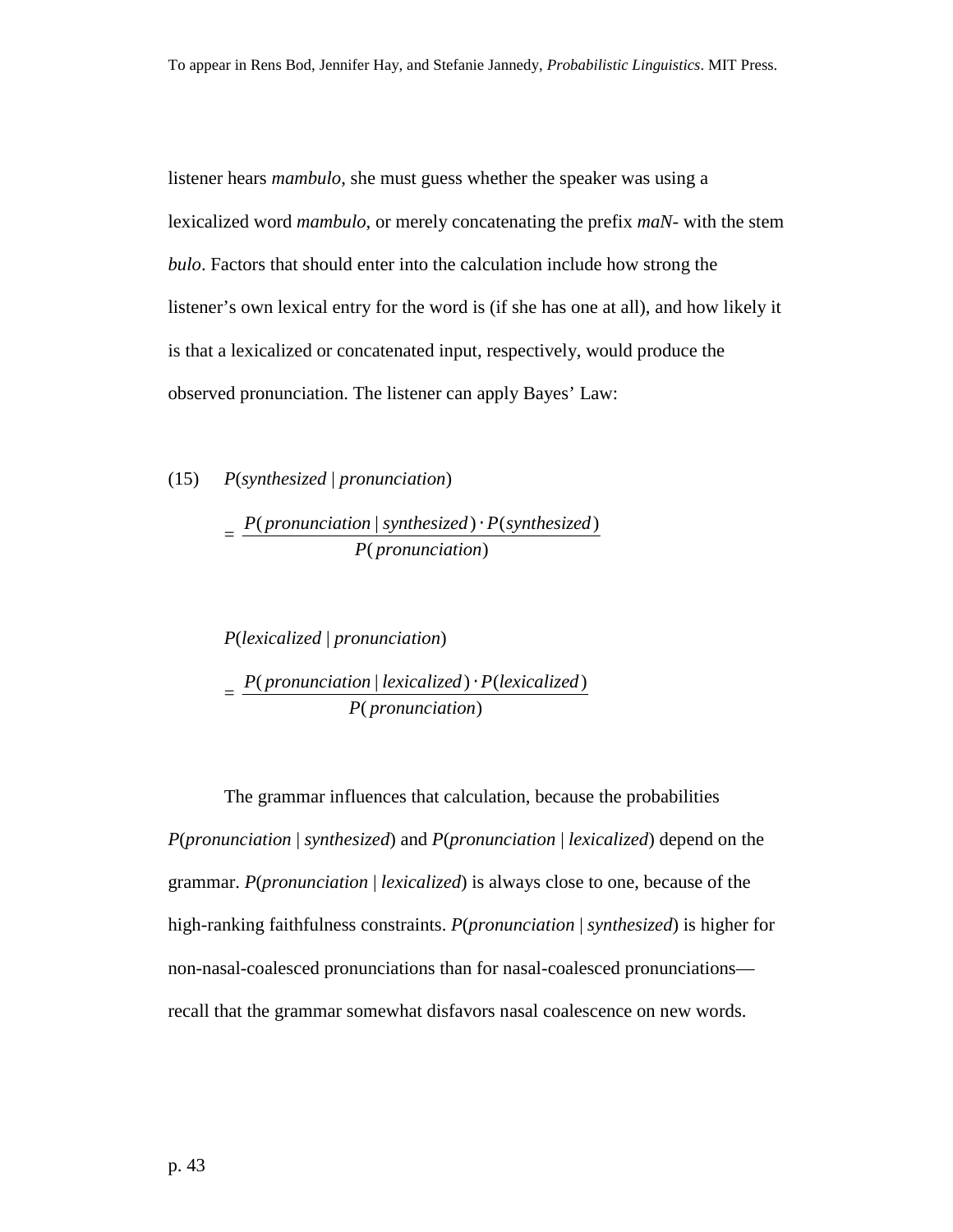Therefore, there is a bias towards classifying non-nasal-coalesced words as synthesized and nasal-coalesced words as lexical. Intuitively, the low productivity of a phonological rule encourages speakers to interpret words that do display the rule as exceptional and therefore listed.

The lexicon also influences the calculation, by contributing to *P*(*synthesized*) and *P*(*lexicalized*). *P*(*synthesized*) depends on the construction's productivity, determined by how many morphologically and semantically eligible words participate in the construction. *P*(*lexicalized*) depends on the candidate word's similarity to existing words. Thus, pronunciations that are similar to existing, lexicalized words (e.g., nasal-coalesced voiceless front obstruents and non-nasal-coalesced voiced back obstruents) are more likely to be interpreted as lexical.

If a hearer does decide that a word was lexicalized for her interlocutor, she will create a weak lexical entry for it. The existence of this weak lexical entry means that when it is the hearer's turn to speak, she has some small probability of using it. The bias towards recording nasal-coalesced words as lexical, especially when they resemble existing nasal-coalesced words (and ignoring non-nasalcoalesced words as synthesized) results in stronger lexical entries for nasalcoalesced pronunciations, which in turn results in an increase in the number of nasal-coalesced productions, leading to further strengthening of lexical entries for nasal-coalesced pronunciations.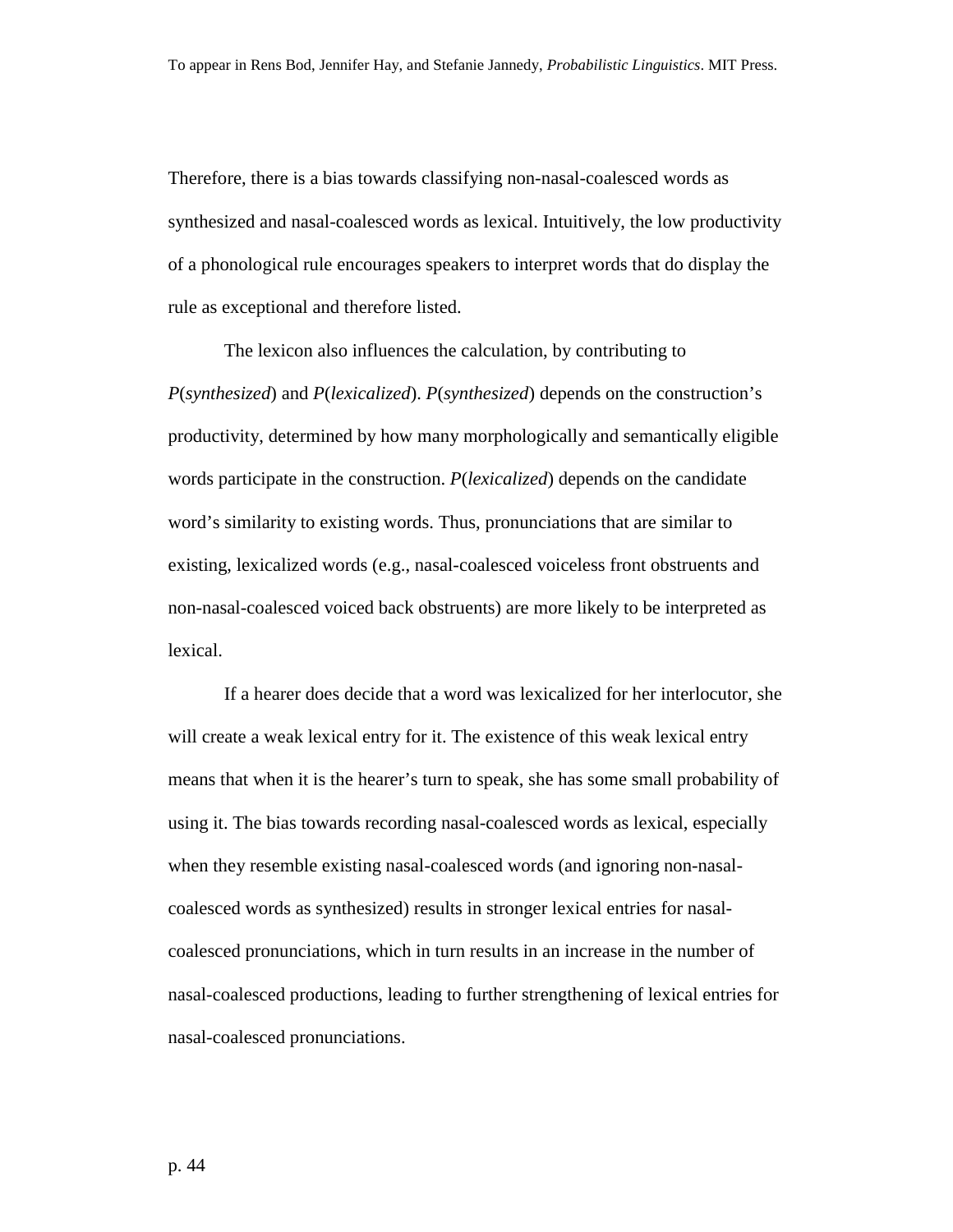<span id="page-44-0"></span>The model was implemented in a computer simulation with ten agents of varying ages who from time to time "die" and are replaced by agents with empty lexicons. To avoid undue influence from young speakers with immature lexicons, in each speaker-hearer interaction the hearer probabilistically decides, as a function of the speaker's age, whether to let her lexicon be affected by the speaker's utterance.<sup>17</sup> Different pronunciations for the same word (nasalcoalesced and not) do not directly compete, but if they are not reinforced, lexical entries decay.<sup>18</sup> Therefore, if two pronunciations remain prevalent, agents can have two strong pronunciations for the same word. This is a desirable result, because there are certain nasal-coalesced words whose pronunciation is variable within speakers. But if one pronunciation becomes much more common than the other, the lexical entry for the uncommon pronunciation will gradually decay.

The result of the simulations, shown in (16), was that new words were incorporated into the lexicon in a pattern similar to that seen among Spanish stems (though somewhat more extreme—this could be because some of the Spanish-derived words have not been in use long enough for their pronunciations to reach their final state). That is, for voiceless obstruents the final rate of nasal coalescence is nearly 100%, for front, voiced obstruents it is around 50%, and for back, voiced obstruents it is close to 0%.

(16) (figure is at end of manuscript)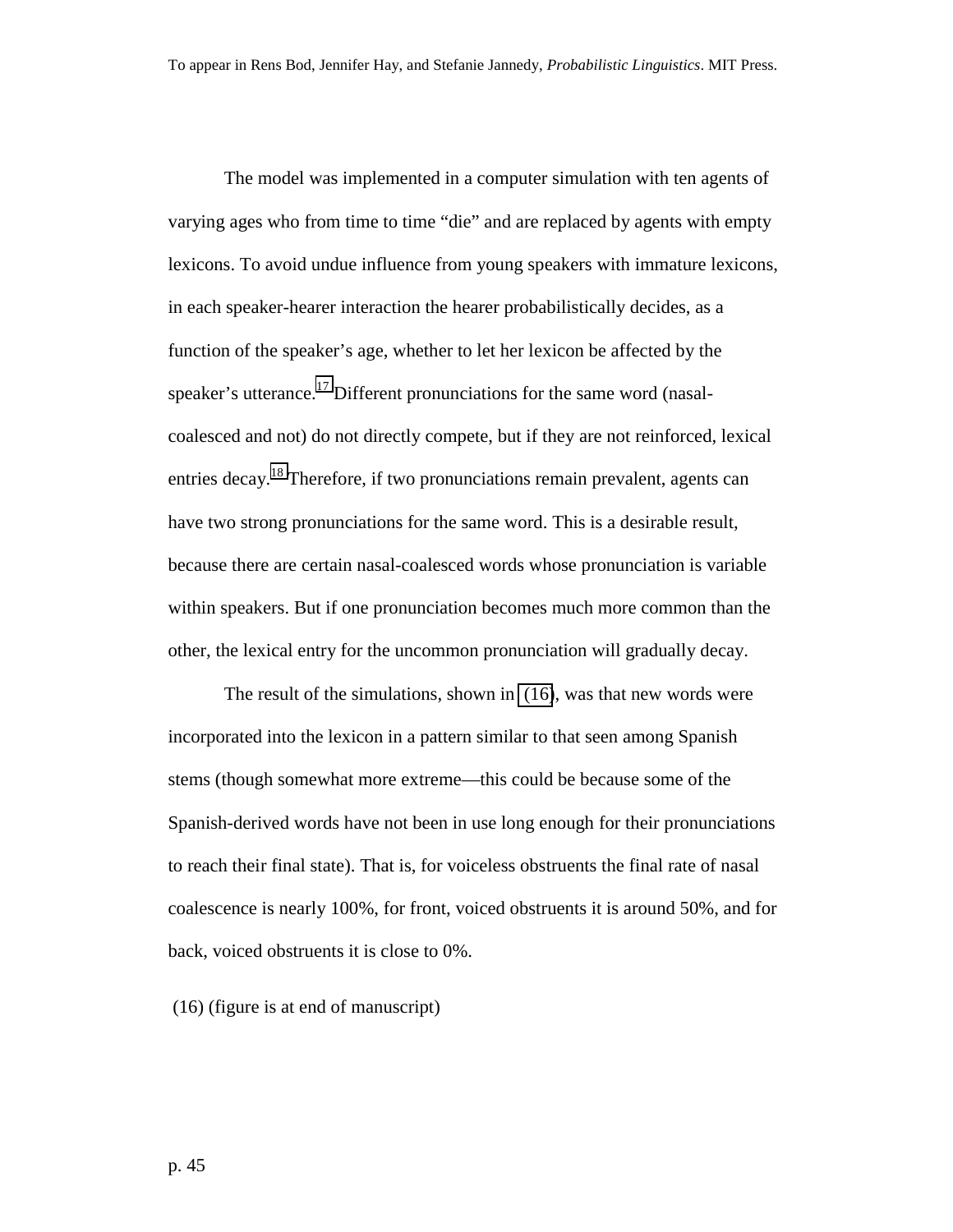Probabilistic reasoning by adults, then, could explain the maintenance of lexical regularities over historical time. Such reasoning requires speakers to have a probabilistic grammar, so that there is variation in the treatment of new words, and it requires listeners to have access, whether direct or indirect, to the statistical characteristics of the lexicon.

#### *4.2. Learners' response to the probabilistic environment*

If language change is a shift in the distribution of competing variants, what causes that distribution to change from one generation to the next? Why don't children mimic the frequencies of their elders? We have seen that in some cases generally cases of morphosyntactic change—the shift in frequency appear to reflect a reanalysis (e.g., Frisch's *not* case, Tabor's *sort of* case): younger speakers use a construction at a different rate because they assign a different interpretation to it. In other cases—generally cases of phonological change—younger speakers may use the older or the newer variant according to the requirements of the social setting (i.e., formal vs. informal), indicating that they control a grammar that is qualitatively similar to their elders', but that assigns different probabilities to different variants. Biber and Finegan (1989) argue that stylistic shifts in written English over the last four centuries similarly reflect sociological, rather than structural, motivations.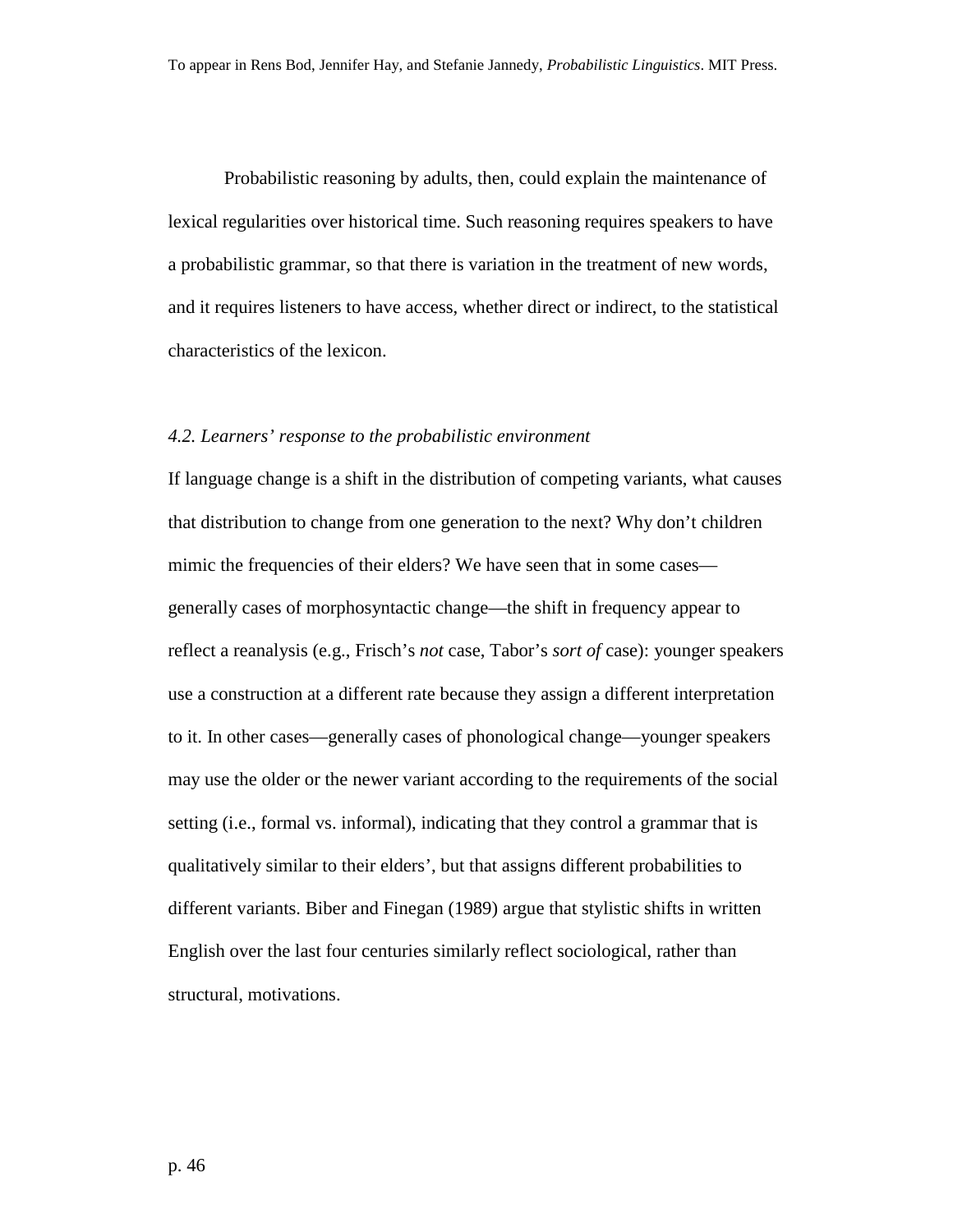Another possible source of frequency shift that has been proposed is the conflict between frequency and learnability: some variable situations could be inherently unstable, depending on learners' bias in dealing with ambiguous utterances. Yang (2000) and Briscoe (1999) both explore this idea within a principles and parameters framework (Chomsky 1981), where acquisition is the process of parameter setting.

 For Yang, no parameters are preset—all settings must be learned. The learner has a finite number of grammars to choose from, each having an associated weight that the learner maintains.<sup>19</sup> In each learning trial, the learner receives an input sentence and probabilistically selects one grammar, with higherweighted grammars more likely to be chosen. If the grammar selected can parse the sentence, then the learner augments its weight and decrements the weight of the other grammars. If the grammar selected cannot parse the sentence, then the learner decrement its weight and augment the weights of all the other grammars.

 The final weight that each grammar will attain depends in part on the distribution of grammars among the adults providing the learning data, but also on how many ambiguous sentences occur and what the learner does with them. For example, adults using a V2 (verb-second) grammar will produce a high proportion of sentences that are compatible with an SVO grammar.

Yang shows how this system can cause a drift in grammar probabilities. Suppose that the learning environment contains two grammars  $G_i$  and  $G_j$ , and that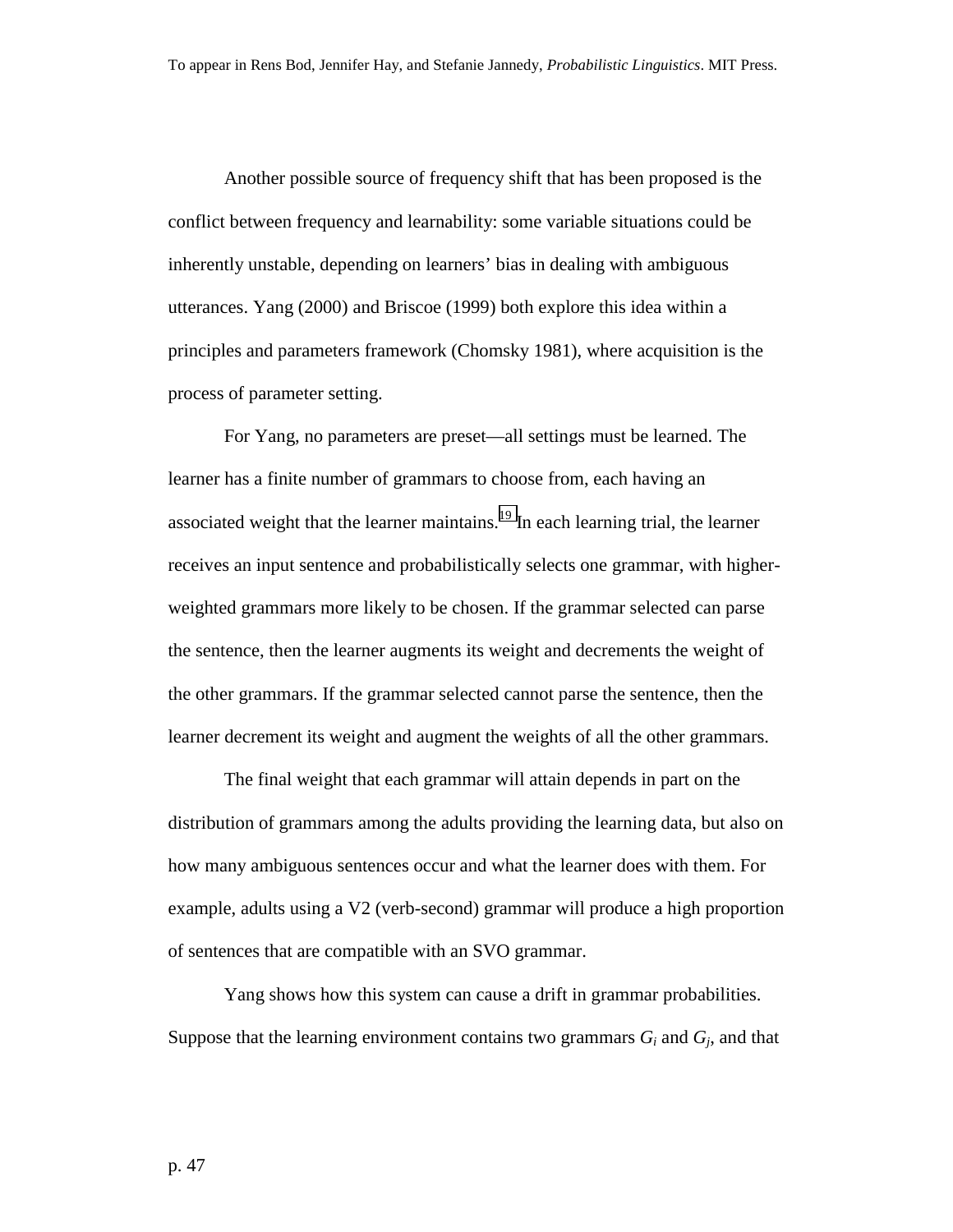a proportion  $\alpha$  of  $G_i$ 's sentences are incompatible with  $G_i$  (this is  $G_i$ 's *advantage*—the proportion of *Gi*-generated sentences that unambiguously lead the learner to strengthen the weight of  $G_i$ ), and a proportion  $\beta$  of  $G_i$ 's sentences are incompatible with *Gi* (*Gj*'s *advantage*). These proportions vary according to the specifics of the grammars and according to the likelihood of various utterances for example, the likelihood that an unambiguously V2 sentence is uttered given a V2 grammar may be quite different from the likelihood that an unambiguously SVO sentence is uttered given an SVO grammar. At generation *n*, the linguistic environment contains some proportion  $p$  of adult utterances from  $G_i$  and some proportion *q* of adult utterances from  $G_i$  ( $p + q = 1$ ).

The probability that grammar  $G_i$  will have its weight incremented in any learning trial is  $\alpha p$ , and the probability that  $G_i$  will have its weight incremented is β*q*. The learners will therefore tend to converge on new weights  $p' = αp / (αp +$  $βq$ ) for *G<sub>i</sub>* and  $q' = βq / (αp + βq)$  for *G<sub>j</sub>*. This means that the weights have been learned unfaithfully  $(p' \neq p$  and  $q' \neq q$ , except in the special case of  $\alpha = \beta$ .

For  $G_i$  to overtake  $G_i$ ,  $q$  needs to grow at  $p$ 's expense. This means that  $p'$  $q'$  < *p* / *q* (the ratio of *p* to *q* decreases), or, coalescing the equations for *p*<sup>'</sup> and *q*' obtained above,  $\alpha p / \beta q < p / q$ , or  $\alpha < \beta$ :  $G_i$ 's advantage must be smaller than  $G_i$ 's. Yang examines corpora in two case studies to see if  $\alpha < \beta$  does indeed cause *G*j to overtake *G*i.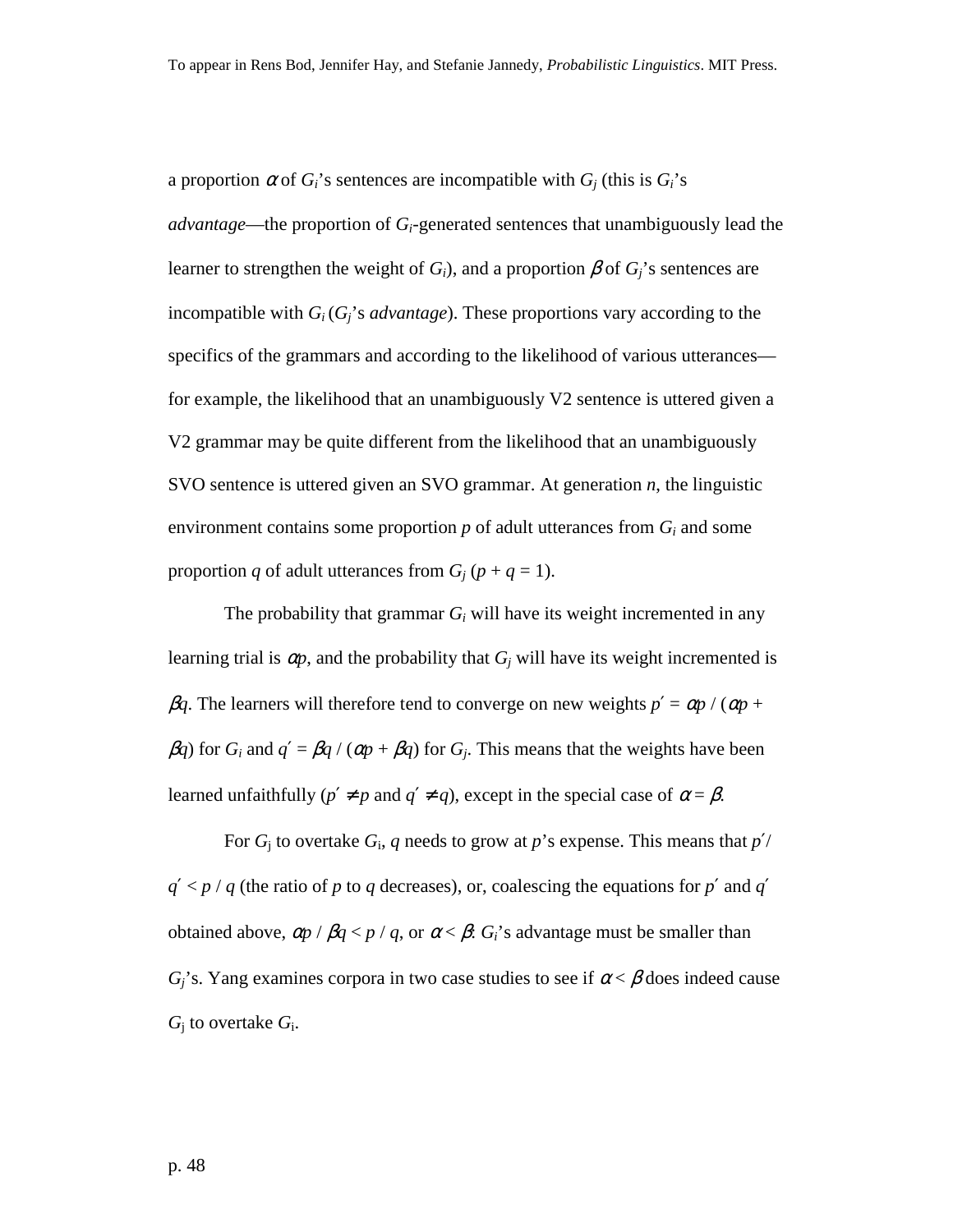The first case is the change from Old French's V2 grammar to Modern French's SVO grammar. The SVO grammar must have generated more sentences not analyzable as V2 (i.e., SXVO and XSVO sentences) than the V2 grammar generated sentences not analyzable as SVO (i.e., XVSO and OVS sentences). Certain sentences would have been ambiguous: SVO, SVOX, SVXO. To get an idea of how many unambiguous sentences an SVO grammar would generate, Yang looks at modern SVO English and finds that 10% of sentences are SXVO or XSVO (SVO's advantage). Looking at modern V2 languages, Yang finds that the combined proportion of XVSO and OVS sentences (V2's advantage) is 30%. If these advantages also held for competing SVO and V2 grammars in transitional French, then SVO should not have been able to overtake V2. Yang proposes that the solution lies in Old French's null-subjecthood: null-subject XVS sentences would be produced XV, which is also compatible with an SVO analysis (the XV sentence would be interpreted as XSV). Taking null subjects into account, V2's advantage is only 5-18%. If it fell below about 10%, then SVO would begin to take over.

The second case study is the change from V2 in Middle English to SVO in Modern English. The problem is similar to that in the French case: why would SVO take over? Yang proposes that the answer here is Middle English's pronominal proclitics, which resulted in some XSVO and OSV sentences ("V3"). When cliticization waned and these pronouns had to be reanalyzed as real DPs,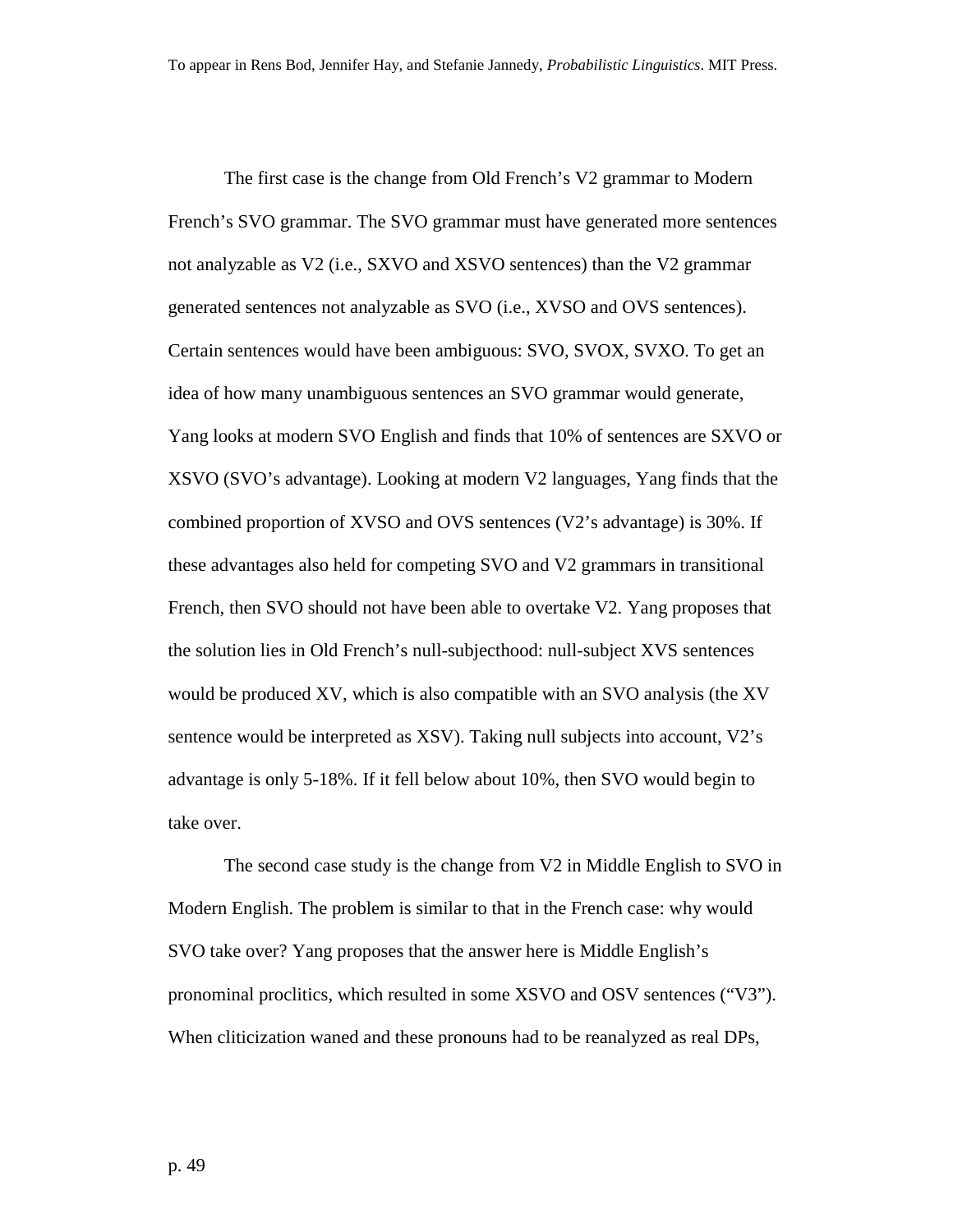the V3 sentences would have been compatible only with an SVO grammar, adding to its advantage.

In Briscoe's (1999) model, the instability of a variable grammar comes not from the frequency of ambiguous sentences, but from the (overturnable) presetting of certain parameter values.<sup>20</sup> On the one hand, a more frequent variant has more opportunities to shape the learner's grammar; but on the other hand, the more learnable variant—the one that uses more default parameter settings—has an advantage from the start. Briscoe simulates changes in word order, using a generalized categorial grammar framework, in which the syntactic rules are weighted so that different well-formed sentences have different probabilities of being uttered under a particular grammar. The parameters of the grammar include the default head-complement order, the order of subject and verb, the order of verb and object, and several others.

Certain parameter settings are associated with prior probabilities, intended to reflect innate markedness. Parameter settings are changed only when the learner's current grammar fails to parse an incoming sentence. The learner tries changing some settings, and if this makes the input sentence parsable, those potential new settings are strengthened, though not adopted right away. If the strength of a setting exceeds a threshold value, the new setting is adopted, though it can be changed back if contrary evidence is encountered later. Even after a setting is adopted, its strength continues to be updated; this determines how easy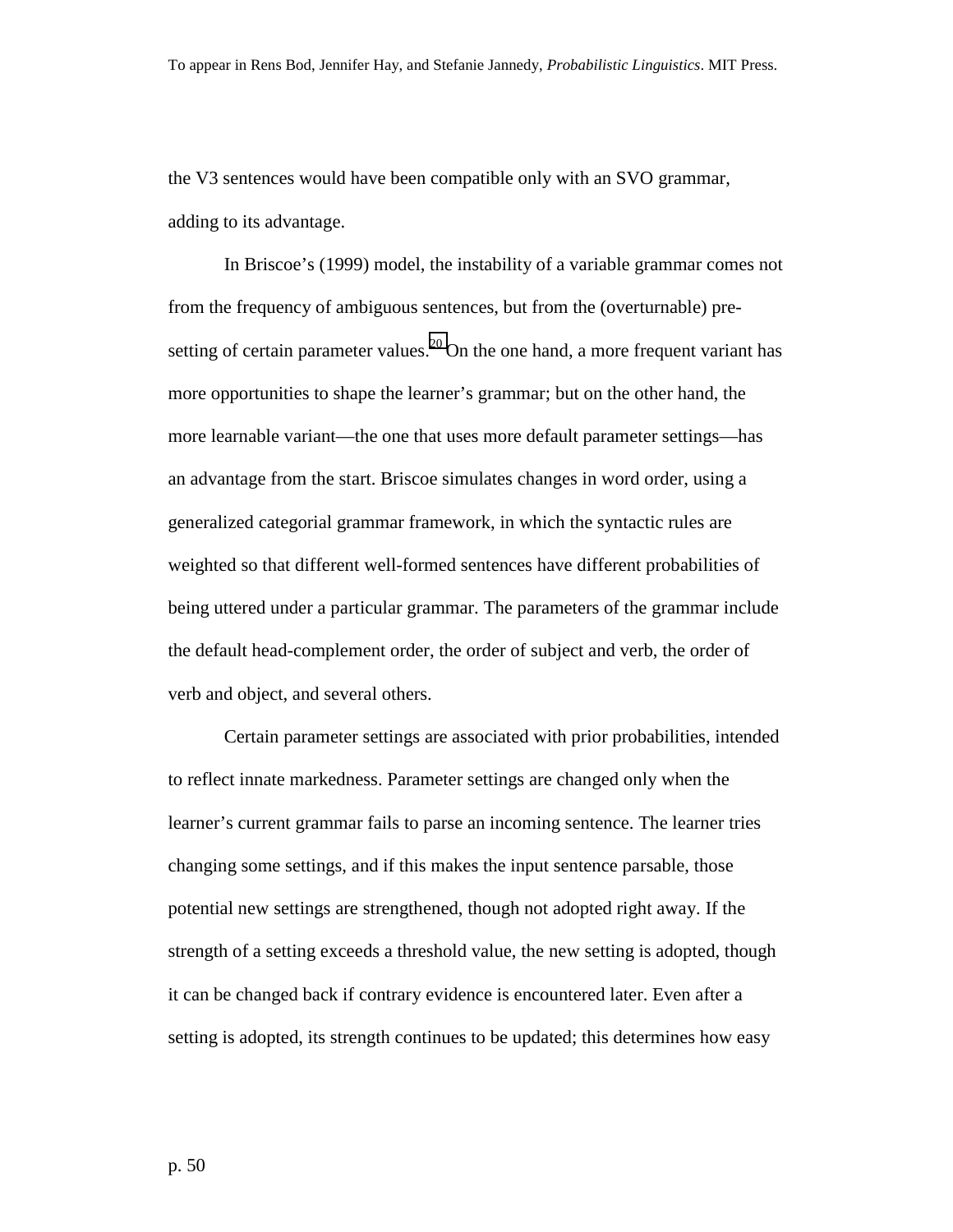it will be to reverse the setting later. Thus, during learning each parameter has an innate prior probability, a posterior probability derived from learning, and a current setting.

Briscoe's approach differs from Yang's in that, although the learner keeps several grammars under consideration, only one grammar is used at a time, and thus individual adults' outputs will not be variable. The learner chooses the most probable grammar according to Bayes' Law. Letting *g* be a grammar, *G* the space of possible grammars, and  $t_n$  a triggering input ( $=$  the set of sentences seen so far), the probability of a grammar *g* given a triggering input  $t_n$  is given in (17):

(17) 
$$
P(g \in G | t_n) = \frac{P(g) \cdot P(t_n | g)}{P(t_n)}
$$

The prior probability of  $P(g)$  is equal to the product of the probabilities of all its parameter settings.  $P(t_n | g)$ , the probability that a given grammar produces the set of sentences seen, is derived from the rule weights of each grammar. The denominator  $P(t_n)$  of (17) is unimportant, because it is the same in all grammars being compared. The grammar that the learner uses to try to parse incoming sentences, and that the learner will use when speaking, is simply the most probable  $g \in G$ .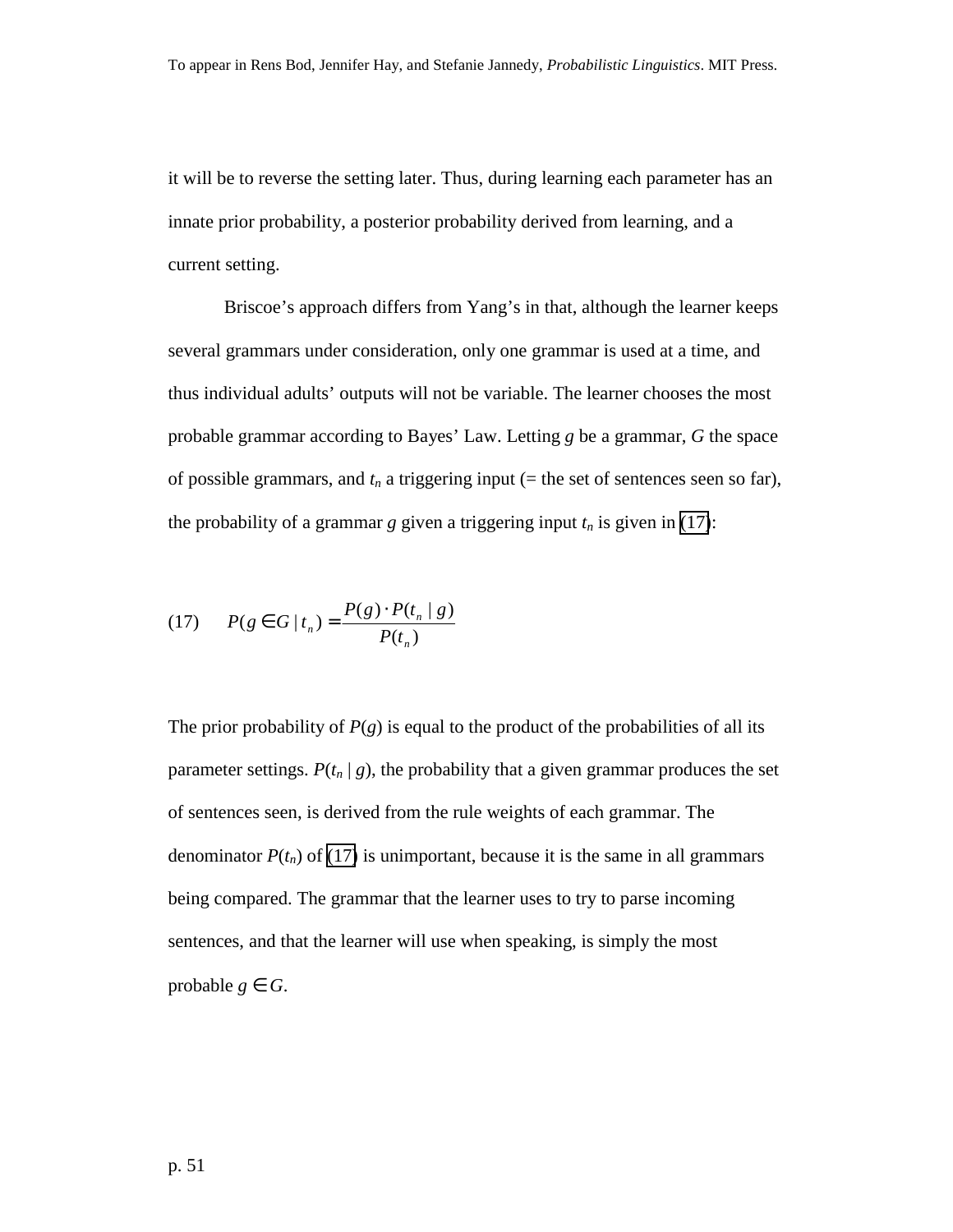Briscoe's model, like Yang's, is sensitive to the amount of overlap in triggers (e.g., surface *SVO* as evidence for either an SVO grammar or a V2 grammar). Briscoe found that in a population of mainly SOV+V2-speaking adults ("German") and some SVO-speaking adults, learners reliably converged to SOV+V2 as long as the percentage of unambiguously SVO triggers did not exceed 15% (the number depends on the strength of the default settings, if any).<sup>[21](#page-70-0)</sup> If the percentage exceeded 15%, a drift towards SVO could begin.

The learner's response to a variable environment is crucial to language change. But in order to ensure that learners do not merely replicate the frequencies around them, there must be some persistent bias at work, whether it comes from social motivations, from learnability, or from ambiguity.

#### *4.3. Language change under competing forces*

We have seen several forces that may be at work in probabilistic language change: innate parameter settings, frequencies of ambiguous utterances, frequencies of individual lexical items or constructions, variation due to language or dialect contact. In real cases of language change, however, it can be difficult to tease apart these factors to determine which are necessary or sufficient triggers for various changes. As Dras et al. (2001) note, simulation studies provide a way to perform diachronic experiments on language, altering the strength of each force and observing the effects.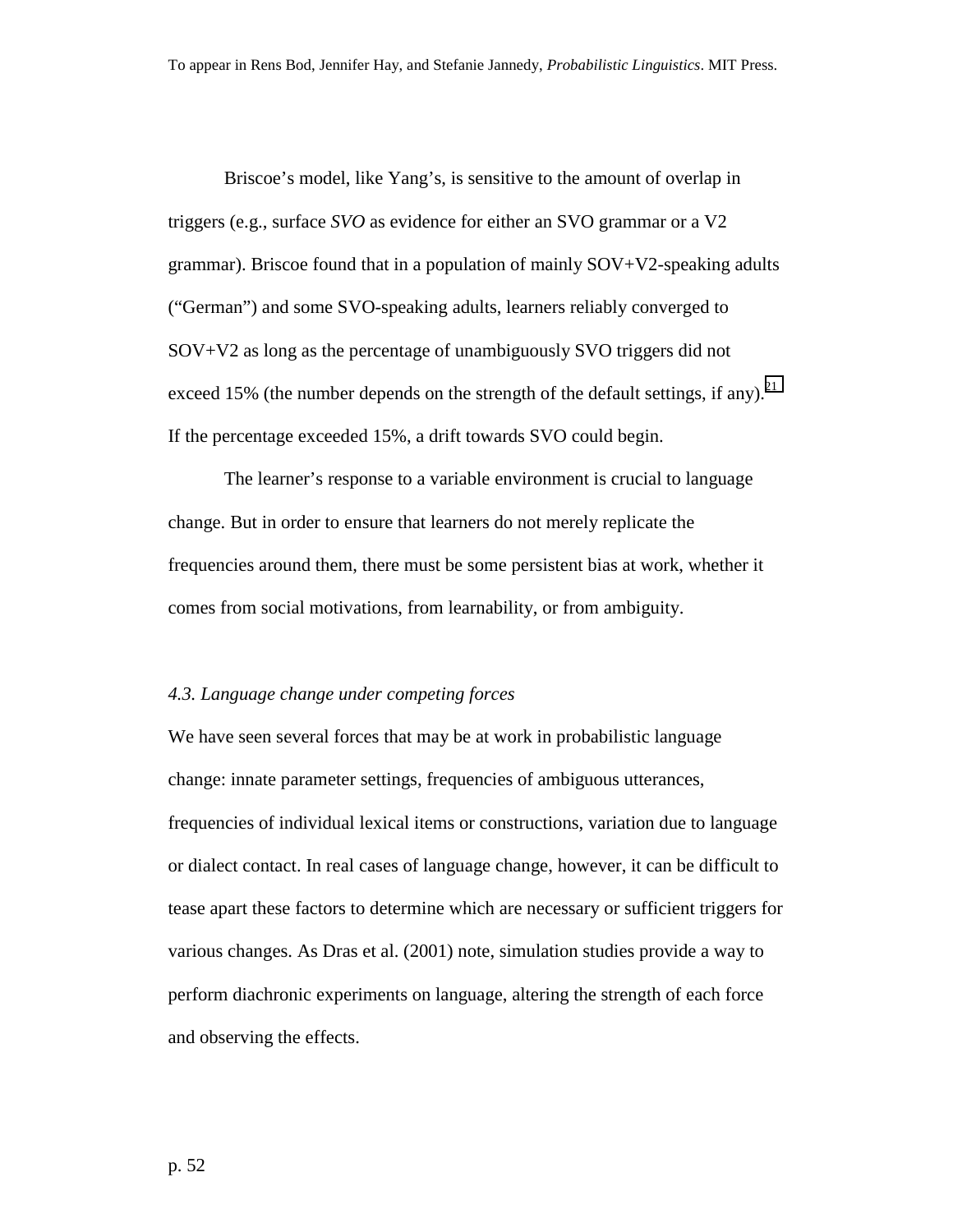Few such simulations have been undertaken that attempt to model real changes, but this line of inquiry seems promising. This section concludes by reviewing preliminary results from one simulation project (Dras et al. 2001) that investigates the effects of various forces on changes in vowel harmony. Dras et al. collected corpus data on Old Turkic—in which 100% of words were harmonic for palatality and backness—and several of its descendants, from the  $9<sup>th</sup>$  century to the present. Some of the contemporary languages have maintained very high rates of harmony, while others' rates of harmony have fallen drastically. Dras et al. identify internal and external factors that could affect rates of vowel harmony: vowel co-articulation, inherent markedness of certain vowels, consonantal effects, merger of vowels (collapsing harmony pairs), the introduction of disharmonic loanwords, and language contact, and model several of them.<sup>22</sup> Agents in the simulation exchange words with randomly selected neighbors, updating their lexical entries to reflect what they have heard. When speaking, an agent may mispronounce a word or co-articulation; when listening, an agent may mishear, ignore co-articulate, or adjust an interlocutor's pronunciation before adding it to the lexicon. Agents may also mutate their lexical entries at an agent-specific rate; if a vowel is to be mutated, there is an agent-specific probability that it will be made harmonic.

 If factors favoring harmony are strong enough, harmony can increase, following roughly an S-shaped curve. Dras et al. find that vowel merger alone is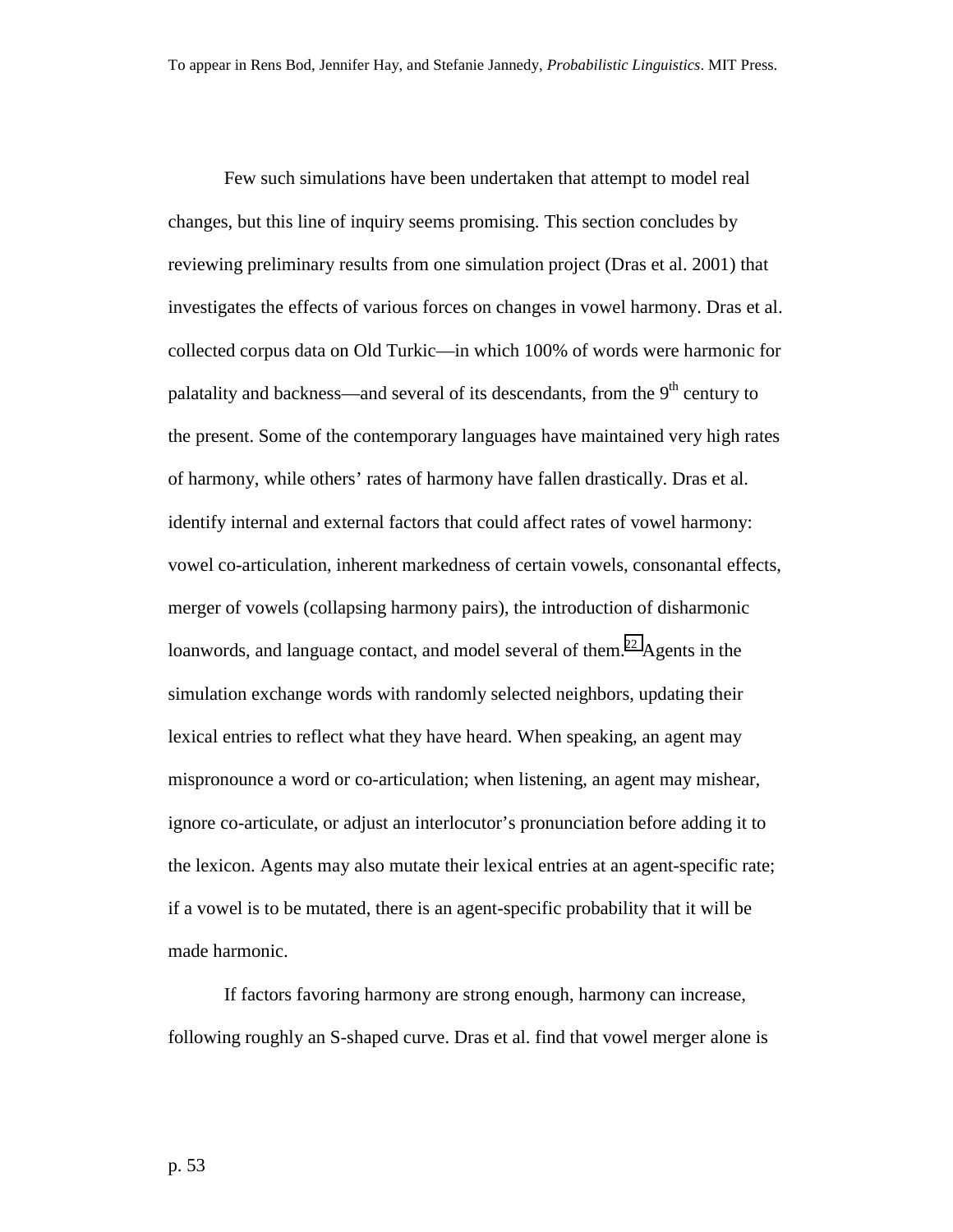not sufficient to eliminate harmony, nor is the addition of disharmonic loanwords. Though Dras et al. emphasize that their results are preliminary, and that the model needs to be enriched with several more factors, this study shows a promising direction for future work: using probabilistic simulation tools and real historical data to model the effects of a variety of internal and external factors on language change. Such simulations should help us determine which factors, alone or in conjunction, are strong enough to cause and continue language change.

#### **5. Conclusion**

Many linguists are interested in language change because of what it can tell us about synchronic language. For example, the types of reanalysis that are common may tell us about the learning mechanism, and the way a change spreads through the speech community may tell us about the social function of language.

Because the study of language change draws on all areas of linguistics, and particularly on probabilistic approaches to all areas of linguistics, the study of language change also has something to contribute to the study of probabilistic linguistics: models of synchronic acquisition, representation, and use of language must be consistent with observed diachronic facts.

We have seen that the probabilistic behavior of learners, speakers, and listeners can shape language change, and that simulation studies can help us explore how this happens. Simulation studies can also support or undermine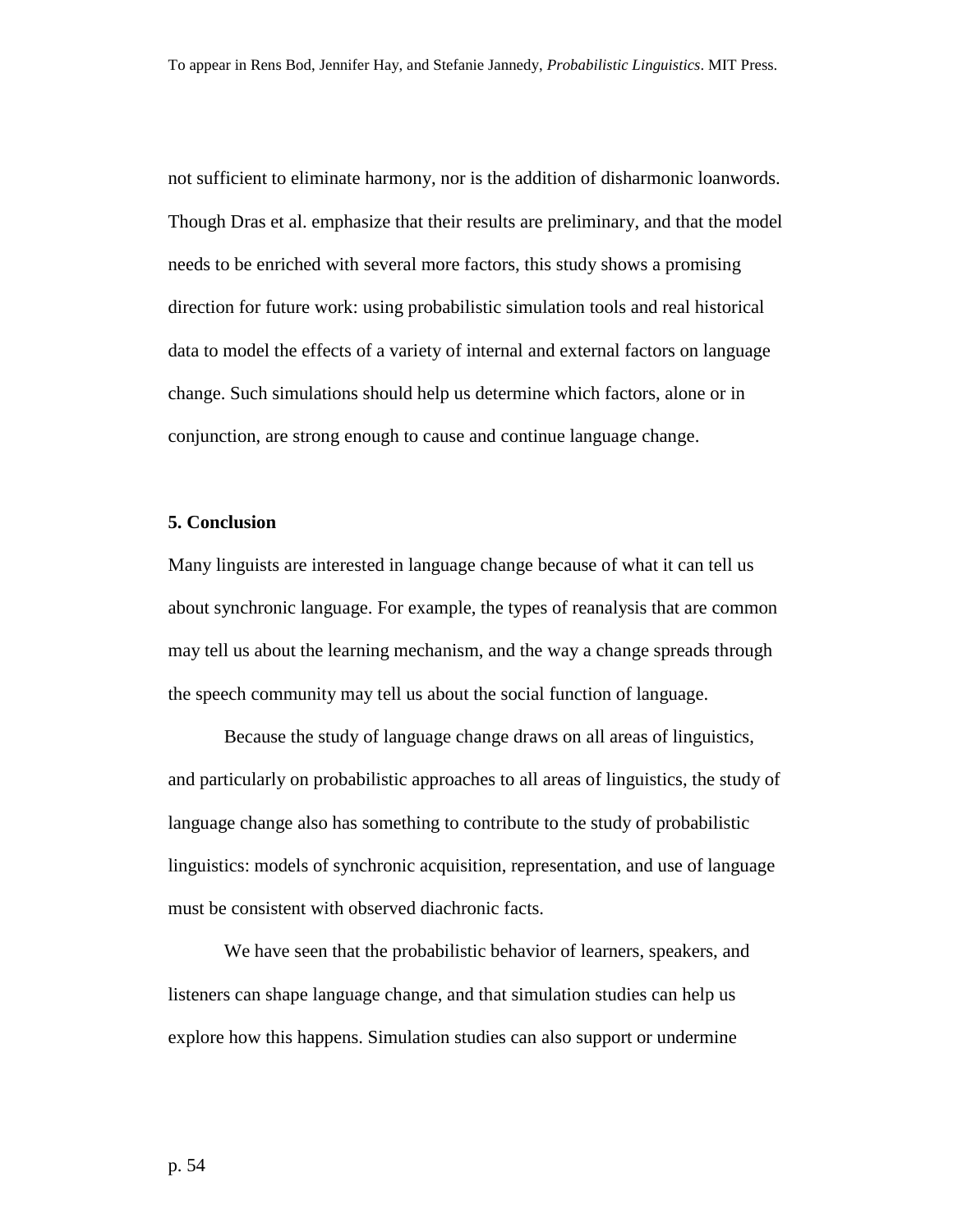models of how agents represent and use linguistic knowledge: if a model yields a good match to the known facts concerning language change, it is to be preferred over one that does not. In Tabor (1994), for example, a connectionist model of syntactic knowledge is supported by its ability to model frequency linkage and the relationship between frequency changes and reanalysis. In Zuraw (2000), a probabilistic model of knowledge of lexical regularities is supported by its ability to model the incorporation of new words into the lexicon.

Language change can be a testing ground, then, for probabilistic models of learning, speaking, and listening. It is to be hoped that current advances in our understanding of the probabilistic nature of the language faculty will have much to contribute to the study of language change over the coming years, and that the study of language change can return the favor.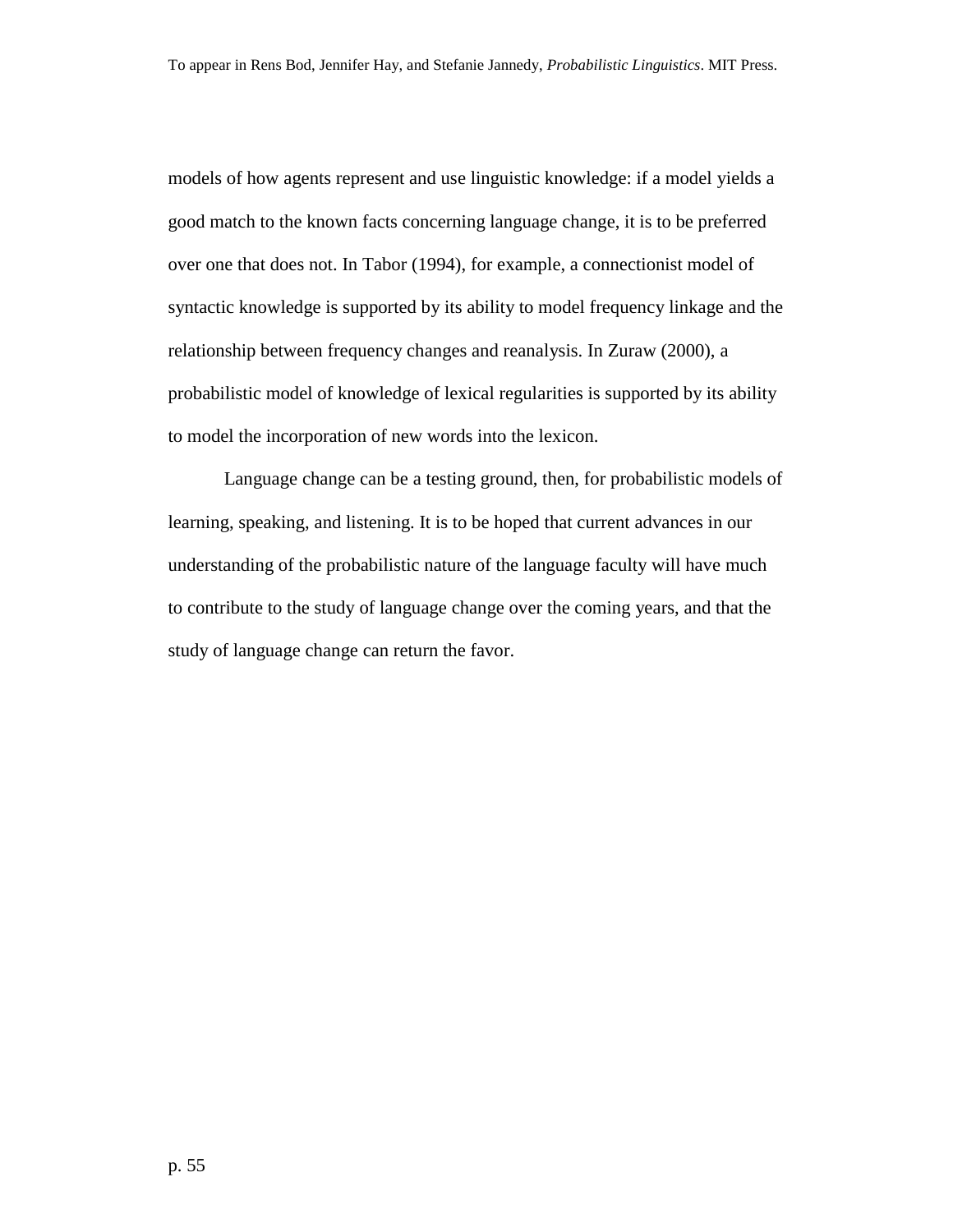# FIGURES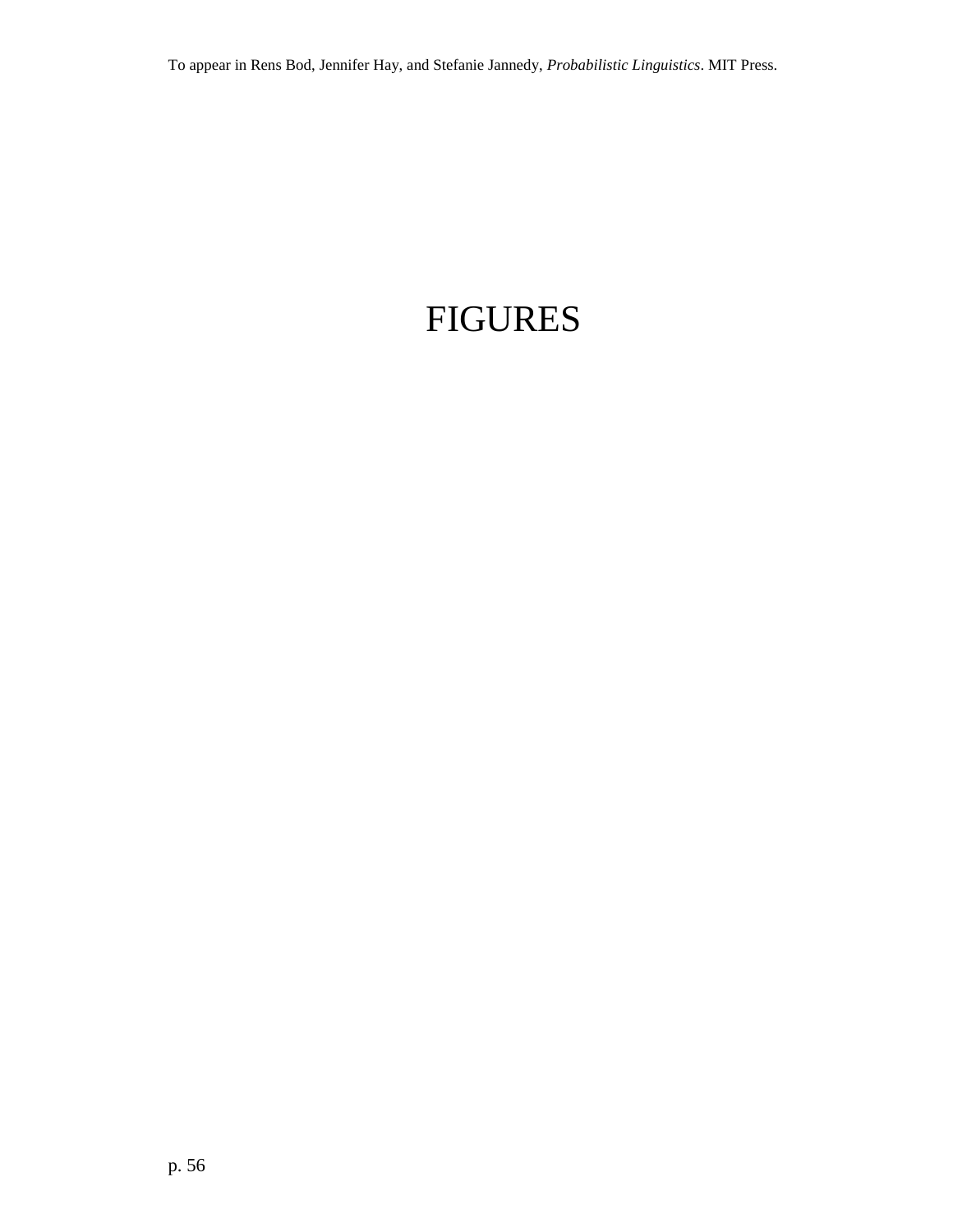# [\(1\)](#page-6-0)

|         |                         | German<br>$\int$<br>$\mathbf f$<br>Ø<br>$\operatorname{pf}$<br>$\mathbf b$<br>$\mathbf{l}$<br>$\mathbf h$<br>$\mathbf k$<br>$\mathbf d$<br>$\mathbf t$<br>etc.<br>$\mathbf{V}$<br>$\rm{Z}$<br>$\mathbf r$<br>g<br>ts<br>$\mathbf n$<br>m<br>$\mathbf 0$<br>$\mathbf{1}$<br>5<br>$\,6$<br>$\mathbf{1}$<br>$\pmb{0}$<br>$\pmb{0}$<br>$\mathsf 0$<br>$\mathsf 0$<br>$\pmb{0}$<br>14<br>$\pmb{0}$<br>$\pmb{0}$<br>$\pmb{0}$<br>$\mathbf{1}$<br>0<br>$\pmb{0}$<br>$\boldsymbol{0}$ |                  |                |                |                         |                  |                |                |                  |                         |             |                  |                  |                |                  |                  |                  |                         |
|---------|-------------------------|-------------------------------------------------------------------------------------------------------------------------------------------------------------------------------------------------------------------------------------------------------------------------------------------------------------------------------------------------------------------------------------------------------------------------------------------------------------------------------|------------------|----------------|----------------|-------------------------|------------------|----------------|----------------|------------------|-------------------------|-------------|------------------|------------------|----------------|------------------|------------------|------------------|-------------------------|
|         |                         |                                                                                                                                                                                                                                                                                                                                                                                                                                                                               |                  |                |                |                         |                  |                |                |                  |                         |             |                  |                  |                |                  |                  |                  |                         |
| English | ${\bf S}$               |                                                                                                                                                                                                                                                                                                                                                                                                                                                                               |                  |                |                |                         |                  |                |                |                  |                         |             |                  |                  |                |                  |                  |                  |                         |
|         | $\mathbf b$             | $\mathbf 1$                                                                                                                                                                                                                                                                                                                                                                                                                                                                   | $\overline{0}$   | $\overline{0}$ | $\overline{5}$ | $\mathbf 0$             | $\mathbf{1}$     | $\mathbf{1}$   | $\pmb{0}$      | $\mathbf{1}$     | $\pmb{0}$               | $\mathbf 0$ | $\mathbf{1}$     | $\mathbf 0$      | $\mathbf 0$    | $\mathsf 0$      | $\mathbf 0$      | $\mathsf 0$      | 10                      |
|         | $\boldsymbol{\text{h}}$ | $\mathbf 0$                                                                                                                                                                                                                                                                                                                                                                                                                                                                   | $\mathbf 0$      | 6              | $\mathbf 0$    | $\mathbf{1}$            | $\mathbf 0$      | $\mathbf{1}$   | $\mathbf 0$    | $\mathbf 0$      | 0                       | $\mathbf 0$ | 0                | $\mathbf{1}$     | 0              | $\mathbf 0$      | 0                | $\mathbf 0$      | 9                       |
|         | Ø                       | $\mathbf 0$                                                                                                                                                                                                                                                                                                                                                                                                                                                                   | 8                | $\overline{0}$ | $\mathbf 0$    | $\boldsymbol{0}$        | $\mathbf 0$      | $\pmb{0}$      | $\mathbf 0$    | $\boldsymbol{0}$ | $\pmb{0}$               | $\pmb{0}$   | 0                | $\mathbf 0$      | $\mathsf 0$    | 0                | $\mathbf 0$      | $\pmb{0}$        | 8                       |
|         | $\mathbf n$             | $\mathbf 0$                                                                                                                                                                                                                                                                                                                                                                                                                                                                   | $\mathbf 0$      | $\mathbf 1$    | $\mathbf 0$    | 1                       | $\mathsf 0$      | $\mathbf{1}$   | $\mathbf 0$    | $\mathsf 0$      | $\pmb{0}$               | 5           | 0                | $\mathsf 0$      | $\mathsf 0$    | $\mathsf 0$      | $\mathsf 0$      | $\mathsf 0$      | 8                       |
|         | $\mathbf f$             | 8                                                                                                                                                                                                                                                                                                                                                                                                                                                                             | $\mathbf 0$      | $\overline{0}$ | $\mathbf 0$    | $\mathbf 0$             | $\mathbf 0$      | $\mathbf 0$    | $\mathbf 0$    | $\mathbf 0$      | $\overline{\mathbf{4}}$ | $\mathbf 0$ | 0                | $\mathbf 0$      | $\mathbf 0$    | $\mathbf 0$      | $\mathbf 0$      | $\pmb{0}$        | 12                      |
|         | W                       | 1                                                                                                                                                                                                                                                                                                                                                                                                                                                                             | $\mathbf{1}$     | $\overline{0}$ | $\mathbf 0$    | $\overline{\mathbf{4}}$ | $\mathbf 0$      | $\pmb{0}$      | $\mathbf 0$    | $\mathbf 0$      | $\mathbf{1}$            | $\pmb{0}$   | 0                | $\mathbf 0$      | $\mathbf 0$    | $\boldsymbol{0}$ | $\pmb{0}$        | $\pmb{0}$        | $\overline{7}$          |
|         | $\mathbf{l}$            | $\mathbf 0$                                                                                                                                                                                                                                                                                                                                                                                                                                                                   | $\mathbf 0$      | $\overline{0}$ | $\mathbf{1}$   | $\mathbf 0$             | $\mathbf 0$      | $\mathbf 0$    | $\mathbf 0$    | $\overline{0}$   | $\overline{\mathbf{4}}$ | $\mathbf 0$ | 0                | $\mathbf 0$      | $\mathbf 0$    | $\mathsf 0$      | $\mathbf 0$      | $\mathbf 0$      | 5                       |
|         | m                       | $\mathbf 1$                                                                                                                                                                                                                                                                                                                                                                                                                                                                   | $\overline{0}$   | $\overline{0}$ | $\mathbf{1}$   | $\pmb{0}$               | $\mathbf 0$      | $\pmb{0}$      | $\pmb{0}$      | $\mathsf 0$      | 0                       | $\pmb{0}$   | $\boldsymbol{0}$ | 3                | $\pmb{0}$      | $\pmb{0}$        | $\boldsymbol{0}$ | $\pmb{0}$        | 5                       |
|         | t                       | $\mathbf 0$                                                                                                                                                                                                                                                                                                                                                                                                                                                                   | $\overline{0}$   | $\overline{0}$ | $\mathbf{1}$   | $\mathbf 0$             | $\mathbf{1}$     | $\pmb{0}$      | $\pmb{0}$      | $\mathbf 0$      | $\pmb{0}$               | $\pmb{0}$   | $\mathbf 0$      | $\mathbf 0$      | $\mathbf 0$    | 3                | $\mathbf 0$      | $\mathbf 0$      | 5                       |
|         | $\mathbf k$             | $\pmb{0}$                                                                                                                                                                                                                                                                                                                                                                                                                                                                     | $\mathbf 0$      | $\overline{0}$ | $\mathbf 0$    | $\mathbf{1}$            | $\boldsymbol{0}$ | 3              | $\pmb{0}$      | $\mathbf 0$      | $\mathbf 0$             | $\mathbf 0$ | 0                | 0                | $\mathbf 0$    | $\mathsf 0$      | 0                | $\mathbf 0$      | $\overline{\mathbf{4}}$ |
|         | $\bf r$                 | $\mathbf 0$                                                                                                                                                                                                                                                                                                                                                                                                                                                                   | $\mathbf 0$      | $\mathbf 0$    | $\mathbf 0$    | 1                       | $\boldsymbol{0}$ | $\pmb{0}$      | $\mathbf 0$    | 3                | $\boldsymbol{0}$        | $\pmb{0}$   | 0                | 0                | 0              | 0                | $\boldsymbol{0}$ | $\pmb{0}$        | $\overline{\mathbf{4}}$ |
|         | d                       | $\mathbf 0$                                                                                                                                                                                                                                                                                                                                                                                                                                                                   | $\mathbf 0$      | $\mathbf 1$    | $\pmb{0}$      | $\pmb{0}$               | 1                | $\mathbf 0$    | $\pmb{0}$      | $\mathsf 0$      | $\pmb{0}$               | $\pmb{0}$   | 0                | $\mathsf 0$      | $\overline{2}$ | $\mathsf 0$      | $\mathsf 0$      | $\mathsf 0$      | $\overline{\mathbf{4}}$ |
|         | g                       | $\mathbf 0$                                                                                                                                                                                                                                                                                                                                                                                                                                                                   | $\overline{0}$   | $\overline{0}$ | $\mathbf 0$    | $\mathbf 0$             | $\mathbf 0$      | $\mathbf 0$    | $\mathbf 0$    | $\mathbf 0$      | $\mathbf 0$             | $\mathbf 0$ | 3                | $\mathbf 0$      | $\mathbf 0$    | $\mathsf 0$      | $\mathbf 0$      | $\mathsf 0$      | 3                       |
|         | j                       | $\pmb{0}$                                                                                                                                                                                                                                                                                                                                                                                                                                                                     | $\boldsymbol{0}$ | $\mathbf 0$    | $\pmb{0}$      | $\pmb{0}$               | $\mathsf 0$      | $\pmb{0}$      | $\mathbf{1}$   | $\mathsf 0$      | 0                       | $\pmb{0}$   | $\mathbf{1}$     | $\boldsymbol{0}$ | $\pmb{0}$      | $\mathsf 0$      | $\boldsymbol{0}$ | $\pmb{0}$        | $\overline{2}$          |
|         | ð                       | $\mathbf 0$                                                                                                                                                                                                                                                                                                                                                                                                                                                                   | $\mathbf 0$      | $\overline{0}$ | $\mathbf 0$    | $\mathbf 0$             | $\mathbf 0$      | $\mathbf 0$    | $\mathbf 0$    | $\overline{0}$   | 0                       | $\pmb{0}$   | 0                | $\mathbf 0$      | $\mathbf 0$    | $\mathsf 0$      | $\overline{2}$   | $\boldsymbol{0}$ | $\overline{2}$          |
|         | p                       | $\mathbf 0$                                                                                                                                                                                                                                                                                                                                                                                                                                                                   | $\mathbf 0$      | $\overline{0}$ | $\mathbf 0$    | $\pmb{0}$               | $\mathsf 0$      | $\mathbf 0$    | $\mathbf 0$    | $\mathsf 0$      | $\mathbf 0$             | $\pmb{0}$   | 0                | $\mathsf 0$      | $\pmb{0}$      | 0                | 0                | $\mathbf{1}$     | $\mathbf{1}$            |
|         | total                   | 11                                                                                                                                                                                                                                                                                                                                                                                                                                                                            | 9                | 9              | 8              | 8                       | 8                | $\overline{7}$ | $\overline{7}$ | 5                | 9                       | 5           | 5                | 4                | $\overline{2}$ | 3                | $\overline{2}$   | 1                | 103                     |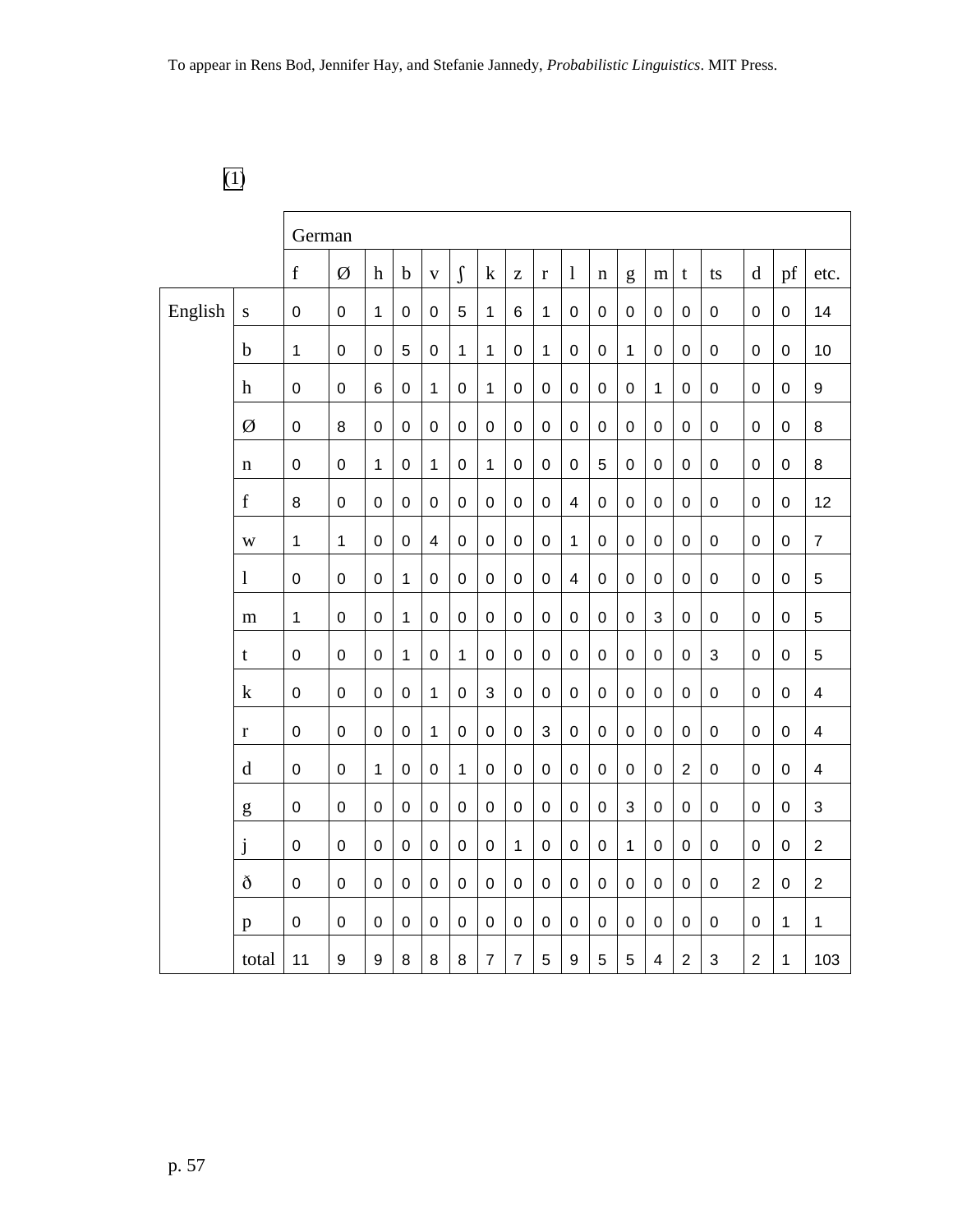# [\(2\)](#page-6-0)

|         |     | German           |   |           |                |                         |        |   |   |   |   |   |                                                               |   |    |    |                                                                                                                               |     |                  |
|---------|-----|------------------|---|-----------|----------------|-------------------------|--------|---|---|---|---|---|---------------------------------------------------------------|---|----|----|-------------------------------------------------------------------------------------------------------------------------------|-----|------------------|
|         |     | $\mathbf f$      | Ø | h         | $\mathbf b$    | $\overline{\mathbf{V}}$ | $\int$ | k | Z | r | 1 | n | g                                                             | m | lt | ts | d                                                                                                                             | pf  | sum              |
| English | S   | 1.5              |   |           |                |                         |        |   |   |   |   |   |                                                               |   |    |    | $1.2$   $1.2$   $1.1$   $1.1$   $1.1$   $1.0$   $1.0$   $0.7$   $1.2$   $0.7$   $0.7$   $0.5$   $0.3$   $0.4$   $0.3$   $0.1$ |     | 14.1             |
|         | b   | 1.1              |   |           |                |                         |        |   |   |   |   |   |                                                               |   |    |    | $0.9 0.9 0.8 0.8 0.8 0.7 0.7 0.5 0.9 0.5 0.5 0.4 0.2 0.3 0.2 0.1$                                                             |     | 10.3             |
|         | h   | 1.OI             |   |           |                |                         |        |   |   |   |   |   |                                                               |   |    |    | $0.8 0.8 0.7 0.7 0.7 0.6 0.6 0.4 0.8 0.4 0.4 0.4 0.2 0.3 0.2 0.1$                                                             |     | 9.1              |
|         | Ø   | 0.9              |   |           |                |                         |        |   |   |   |   |   |                                                               |   |    |    | $0.7 0.7 0.6 0.6 0.6 0.5 0.5 0.4 0.7 0.4 0.4 0.3 0.2 0.2 0.2 0.1$                                                             |     | 8                |
|         | n   | 0.9              |   |           |                |                         |        |   |   |   |   |   |                                                               |   |    |    | $0.7 0.7 0.6 0.6 0.6 0.5 0.5 0.4 0.7 0.4 0.4 0.3 0.2 0.2 0.2 0.1$                                                             |     | $\boldsymbol{8}$ |
|         | f   | 1.3              |   |           |                |                         |        |   |   |   |   |   |                                                               |   |    |    | $1.0 1.0 0.9 0.9 0.9 0.8 0.8 0.6 1.0 0.6 0.6 0.5 0.2 0.4 0.2 0.1$                                                             |     | 11.8             |
|         | W   | 0.7 <sub>l</sub> |   |           |                |                         |        |   |   |   |   |   |                                                               |   |    |    | $0.6 0.6 0.5 0.5 0.5 0.5 0.5 0.3 0.6 0.3 0.3 0.3 0.1 0.2 0.1 0.1$                                                             |     | 6.7              |
|         |     | 0.5              |   |           |                |                         |        |   |   |   |   |   |                                                               |   |    |    | $0.4 0.4 0.4 0.4 0.4 0.3 0.3 0.2 0.4 0.2 0.2 0.2 0.1 0.1 0.1 0.0$                                                             |     | 4.6              |
|         | m   | 0.5              |   |           |                |                         |        |   |   |   |   |   |                                                               |   |    |    | $0.4 0.4 0.4 0.4 0.4 0.3 0.3 0.2 0.4 0.2 0.2 0.2 0.1 0.1 0.1 0.0$                                                             |     | 4.6              |
|         | t   | 0.5              |   |           |                |                         |        |   |   |   |   |   |                                                               |   |    |    | $0.4 0.4 0.4 0.4 0.4 0.3 0.3 0.2 0.4 0.2 0.2 0.2 0.1 0.1 0.1 0.0$                                                             |     | 4.6              |
|         | k   | 0.41             |   |           |                |                         |        |   |   |   |   |   |                                                               |   |    |    | $0.4 0.4 0.3 0.3 0.3 0.3 0.3 0.2 0.4 0.2 0.2 0.2 0.1 0.1 0.1 0.0$                                                             |     | 4.2              |
|         | r   | 0.4              |   |           |                |                         |        |   |   |   |   |   |                                                               |   |    |    | $0.4 0.4 0.3 0.3 0.3 0.3 0.3 0.2 0.4 0.2 0.2 0.2 0.1 0.1 0.1 0.0$                                                             |     | 4.2              |
|         | d   | 0.4              |   |           |                |                         |        |   |   |   |   |   |                                                               |   |    |    | $0.4 0.4 0.3 0.3 0.3 0.3 0.3 0.2 0.4 0.2 0.2 0.2 0.1 0.1 0.1 0.0$                                                             |     | 4.2              |
|         | g   | 0.3              |   |           |                |                         |        |   |   |   |   |   | $0.3 0.3 0.2 0.2 0.2 0.2 0.2 0.1 0.3 0.1 0.1 0.1 0.1 0.1 0.1$ |   |    |    |                                                                                                                               | 0.0 | 2.9              |
|         |     | 0.2 <sub>l</sub> |   |           |                |                         |        |   |   |   |   |   |                                                               |   |    |    | $0.2 0.2 0.2 0.2 0.2 0.1 0.1 0.1 0.2 0.1 0.1 0.1 0.0 0.1 0.0 0.0$                                                             |     | 2.1              |
|         | ð   | 0.2              |   |           |                |                         |        |   |   |   |   |   |                                                               |   |    |    | $0.2 0.2 0.2 0.2 0.2 0.1 0.1 0.1 0.2 0.1 0.1 0.1 0.0 0.1 0.0 0.0$                                                             |     | 2.1              |
|         | p   | 0.1              |   |           |                |                         |        |   |   |   |   |   |                                                               |   |    |    |                                                                                                                               |     | 0.9              |
|         | sum | 10.9             |   | $9.1$ 9.1 | 8 <sup>1</sup> | 8                       |        |   |   |   |   |   |                                                               |   |    |    | $8 6.9 6.9 4.8 9.1 4.8 4.8 4.2 2.1 2.9 2.1 0.7$                                                                               |     | 102.4            |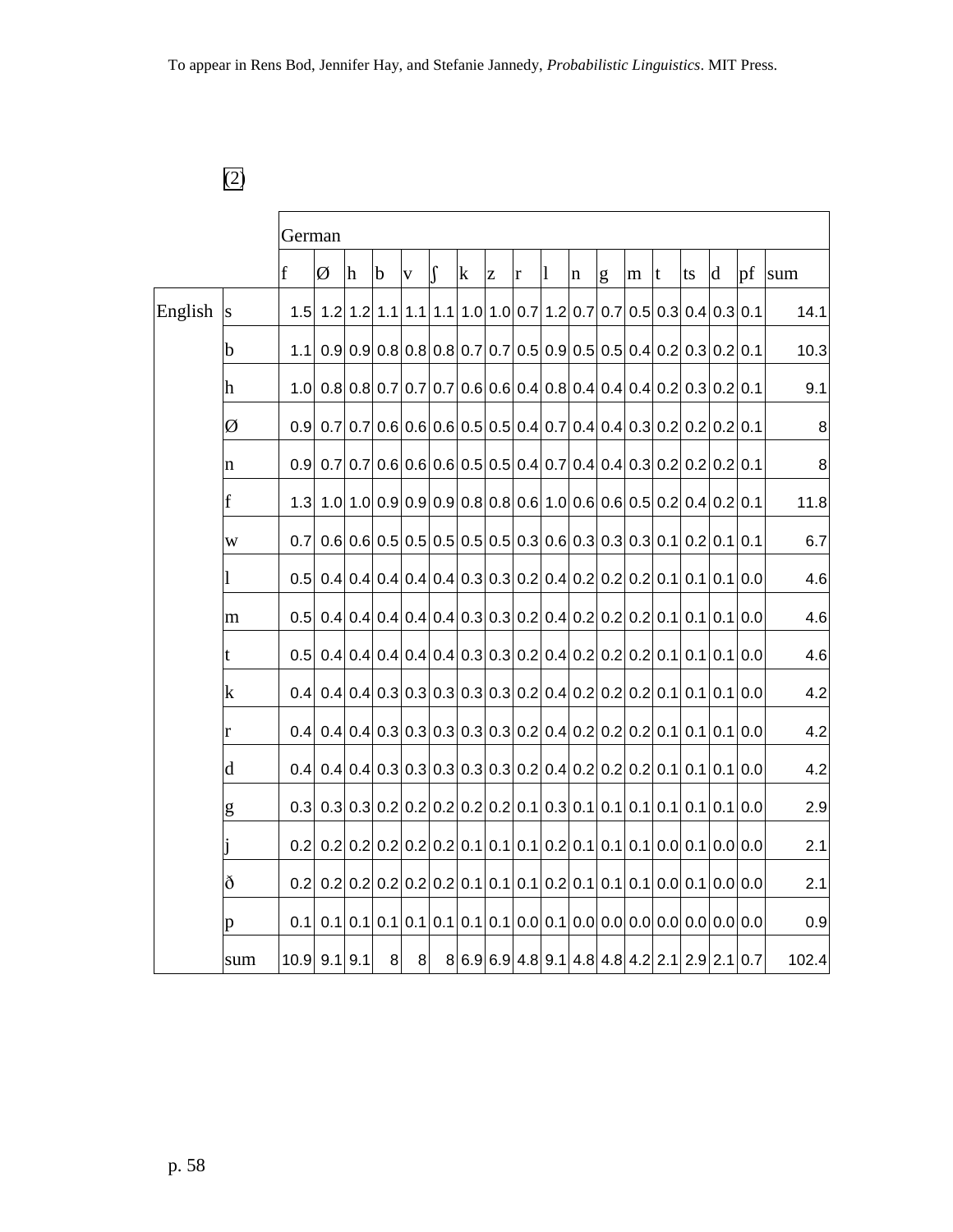

[\(6\)](#page-13-0)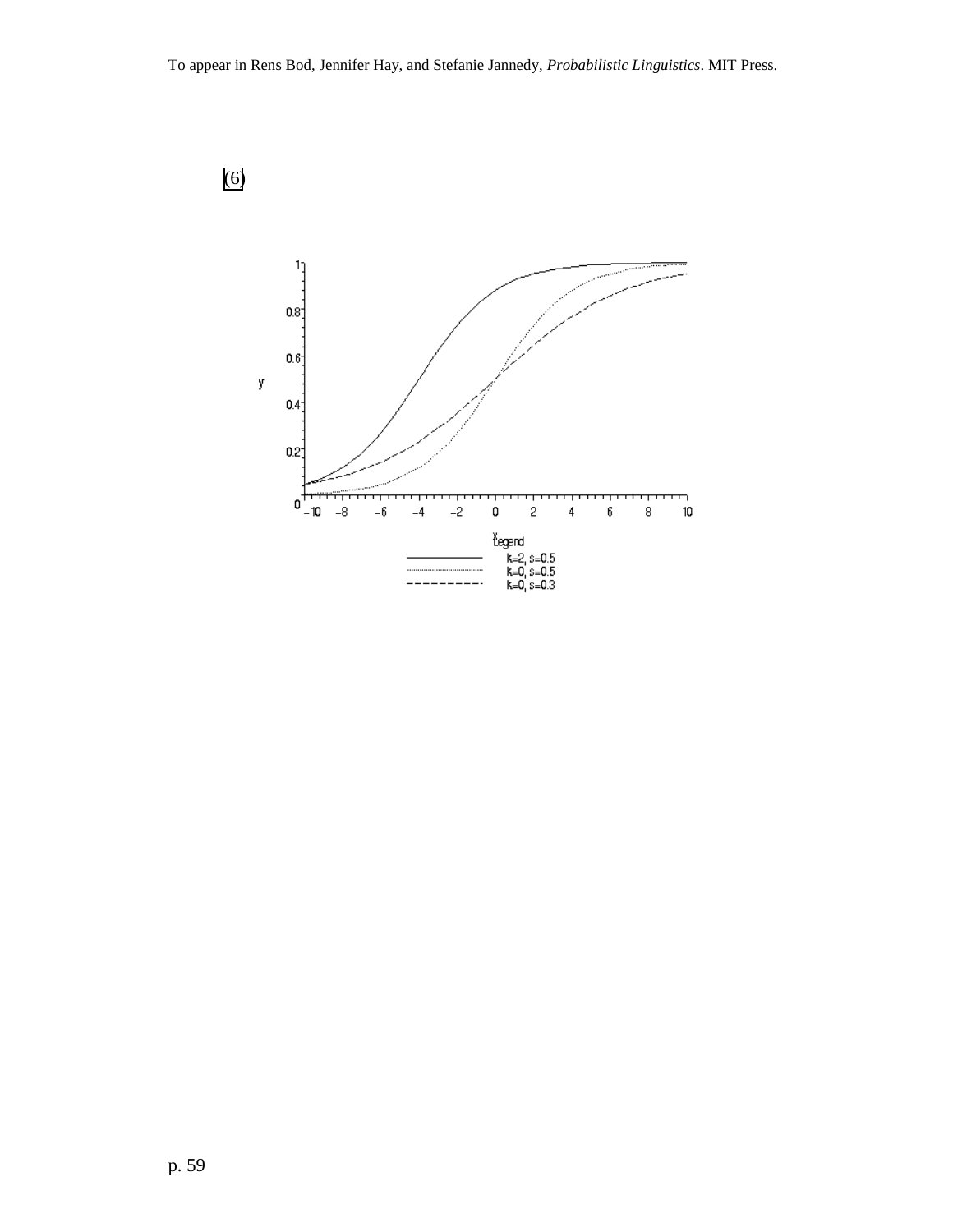

[\(13\)](#page-39-0)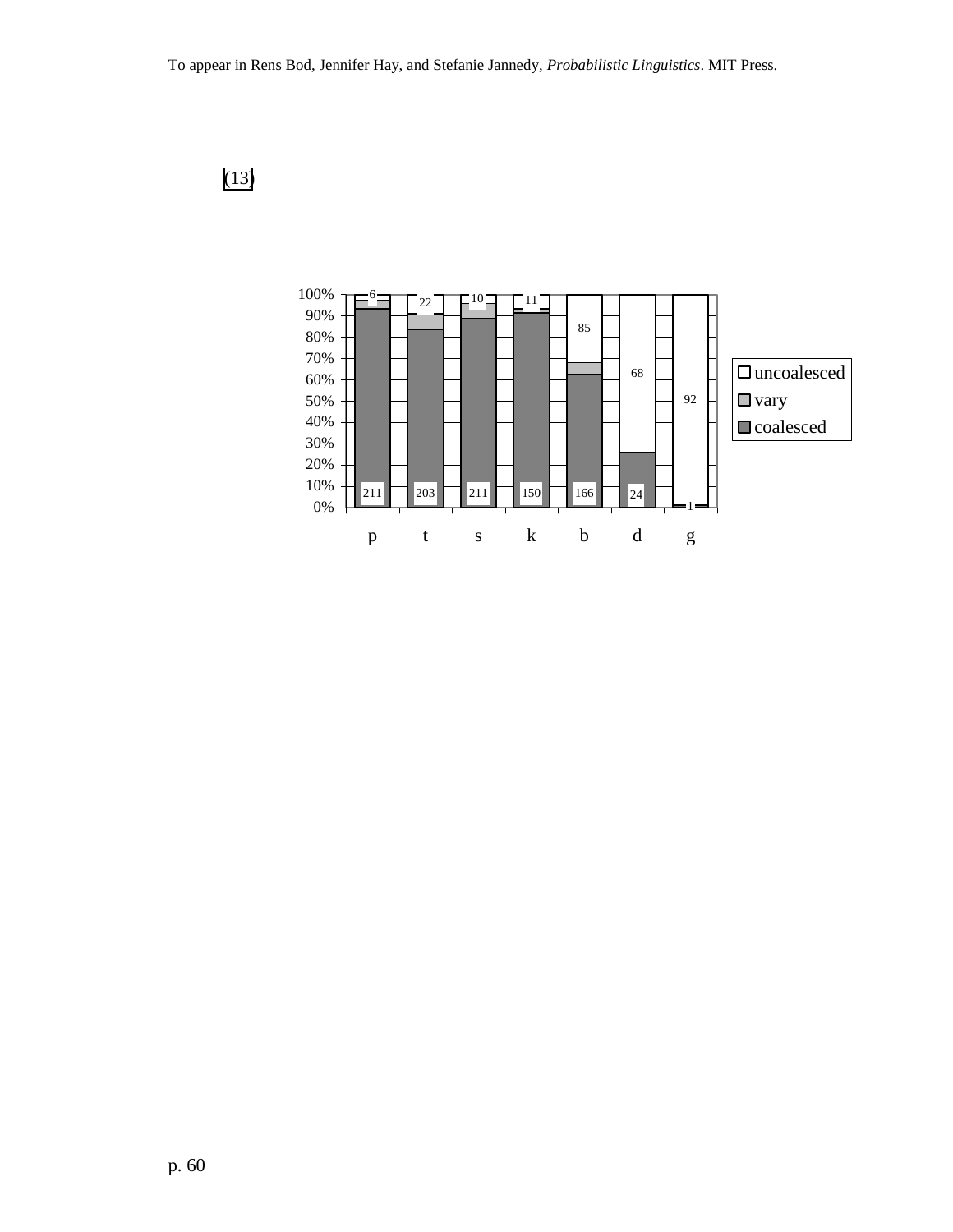

[\(14](#page-41-0)**)**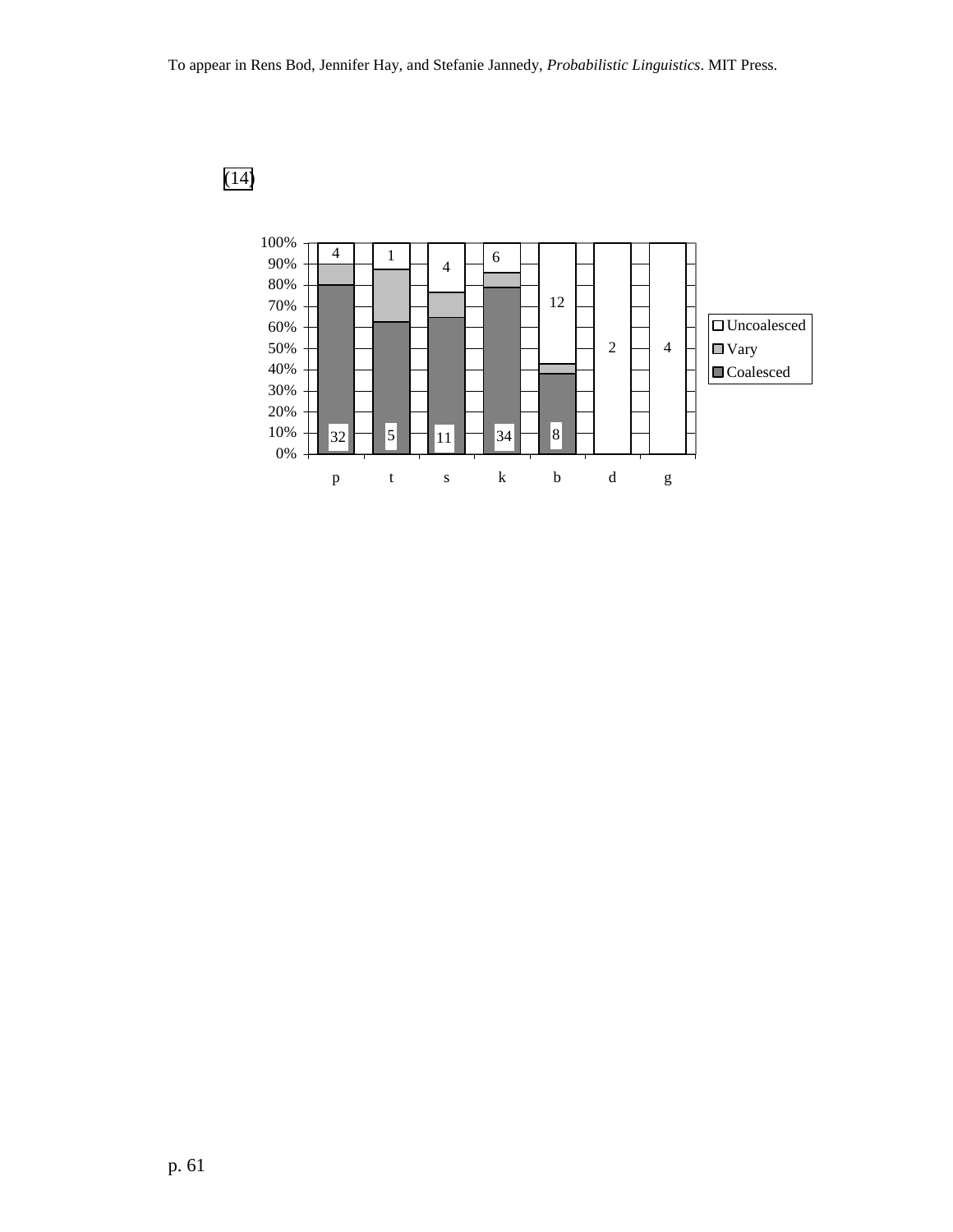

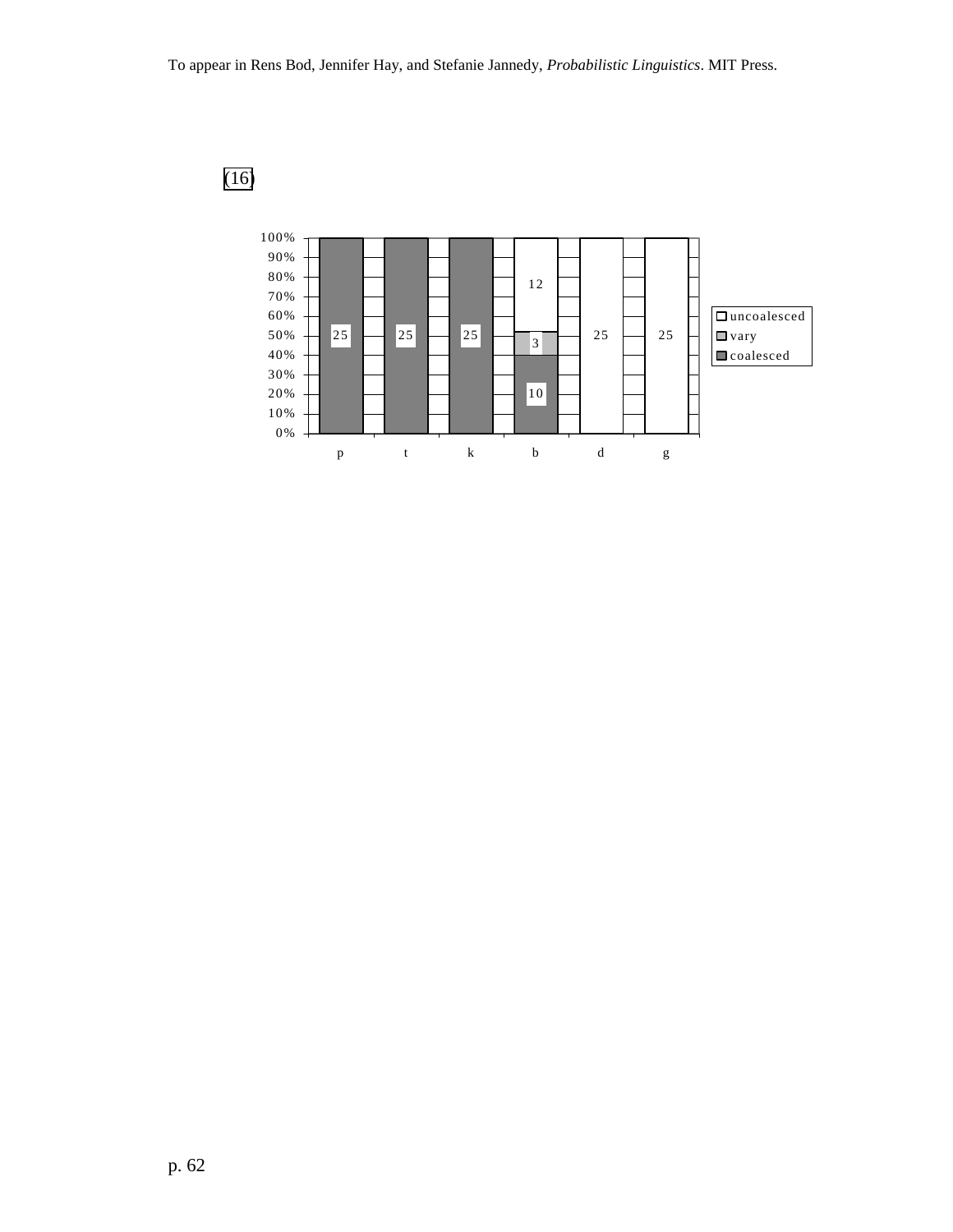# FIGURE CAPTIONS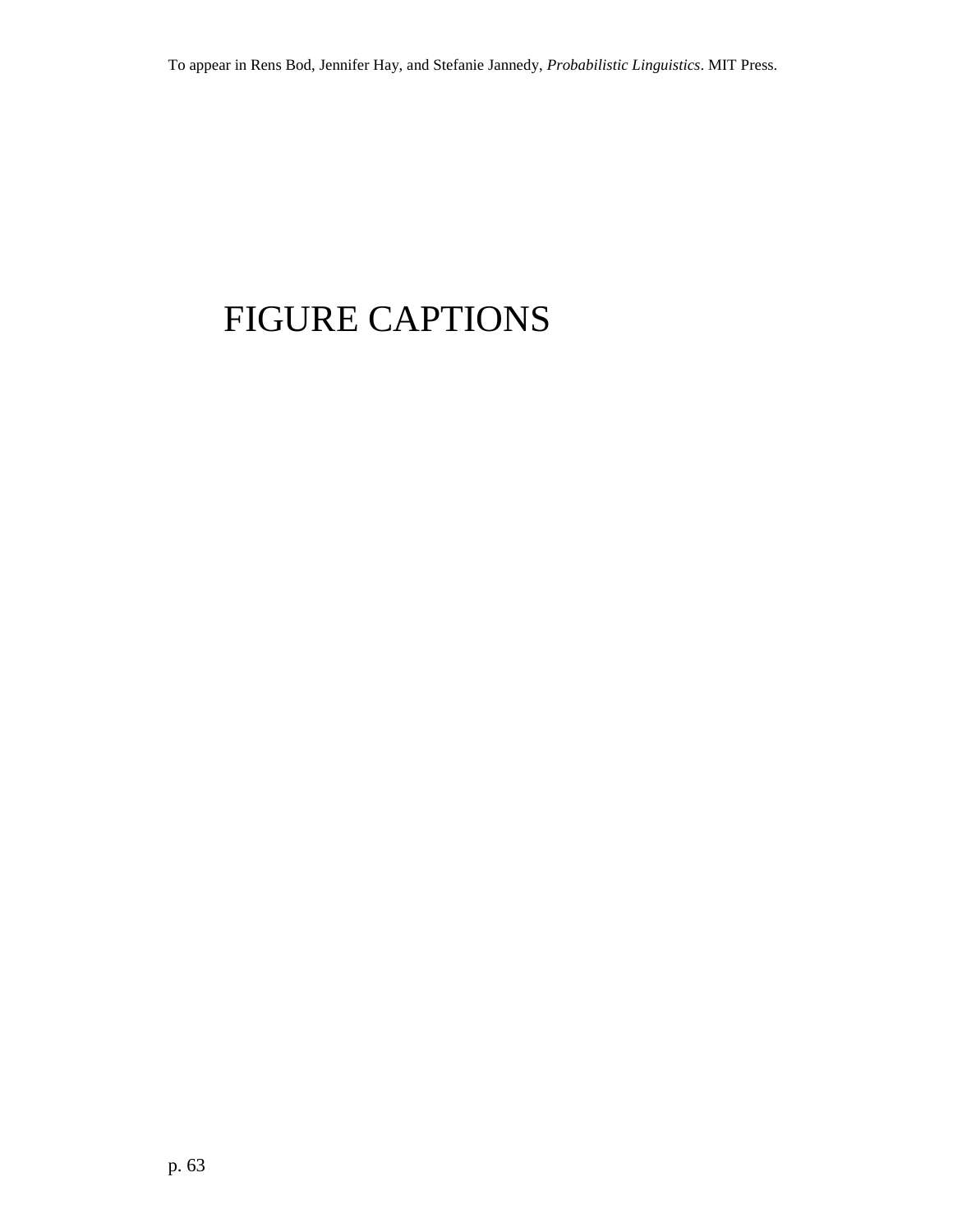### [\(1\)](#page-6-0)

Observed values for initial-consonant correspondences in English and German (Ringe 1992, pp. 22-23)

## [\(2\)](#page-6-0)

Expected values for initial-consonant correspondences in English and German

### [\(6\)](#page-13-0)

Three logistic functions: the solid and dotted lines have the same logit slope (0.5), but different logit intercepts (2 and 0, respectively); the dashed line has the same logit intercept as the dotted line (0), but a different logit slope (0.3).

#### [\(13\)](#page-39-0)

Rates of nasal coalescence in the native Tagalog lexicon, broken down by steminitial consonant.

#### [\(14\)](#page-41-0)

Rates of nasal coalescence in Spanish loans.

## [\(16\)](#page-44-0)

Rates of coalescence on new words in simulated speech community.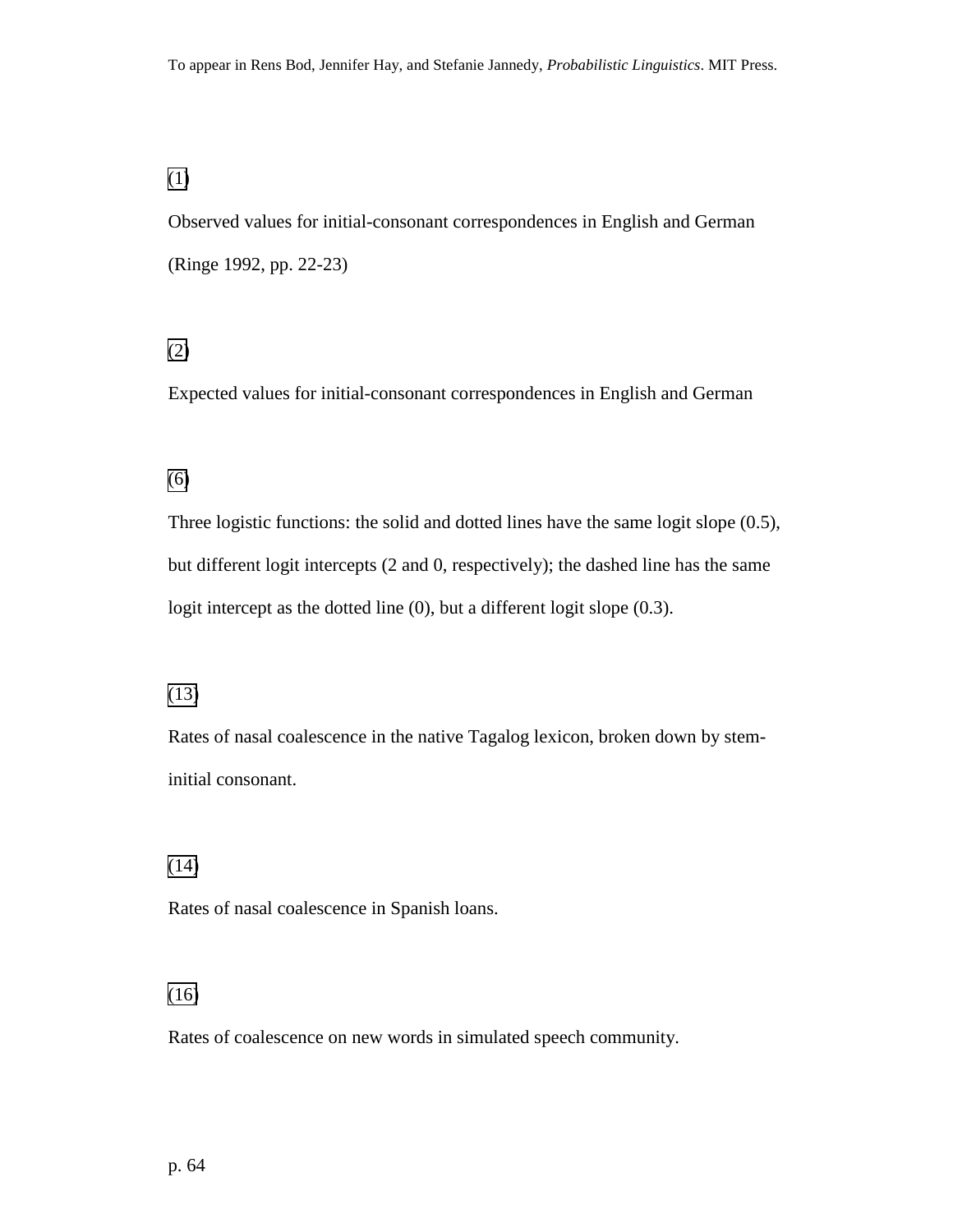# ENDNOTES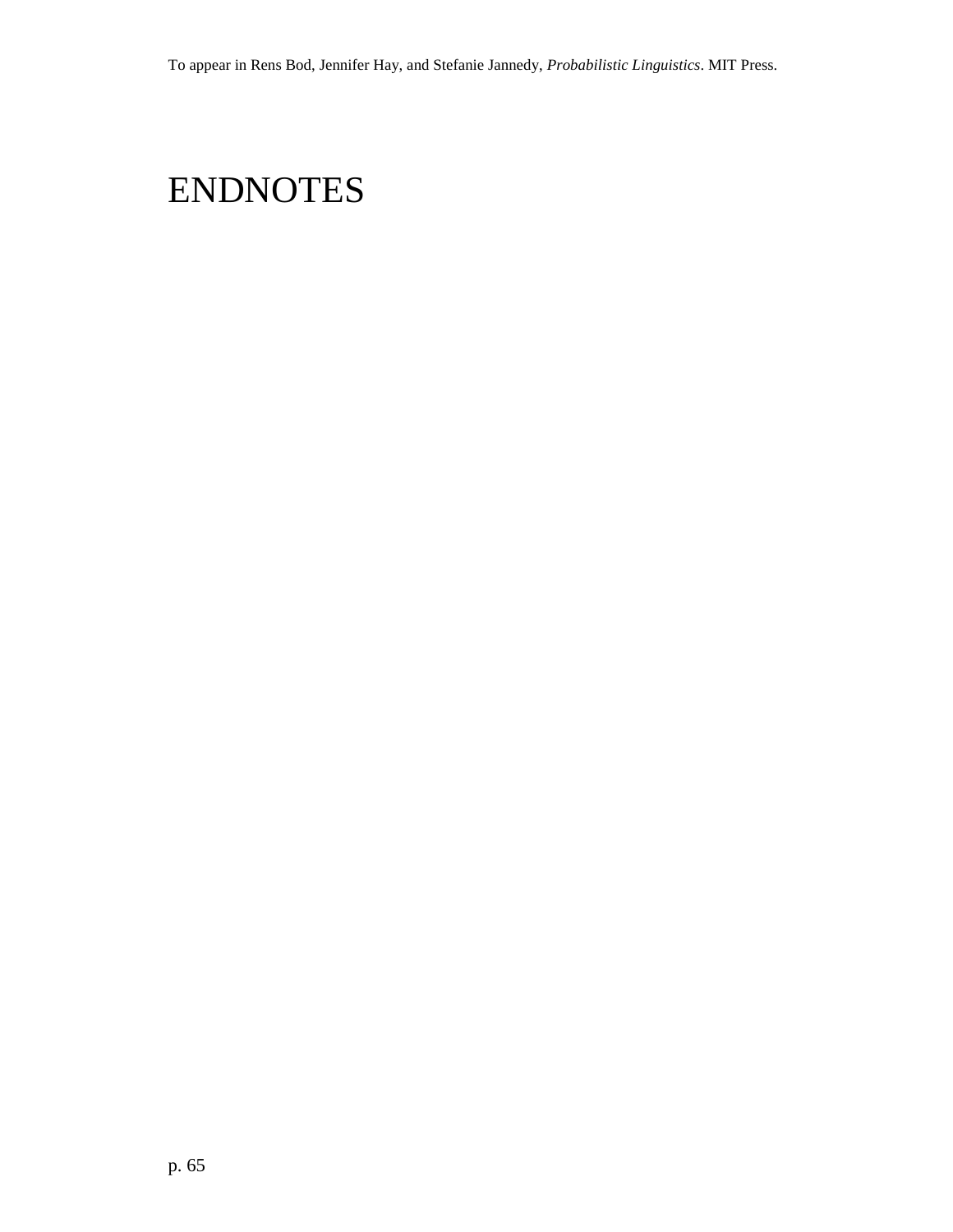<sup>1</sup> Many thanks to the editors, Rens Bod, Jennifer Hay, and Stefanie Jannedy, and to Bryan Zuraw, for their substantial feedback. The greatest thanks goes to Norma Mendoza-Denton and Chris Manning, whose comments significantly shaped the form and content of this chapter.

 $2$  When a group of languages is known to be related, we may wonder how closely. Although answering this question requires quantitative techniques, it generally does not involve probabilistic tools. Determining degree of relatedness involves establishing a similarity metric and a clustering technique to group the most similar languages most closely. See Embleton (1986) for a review of quantitative techniques in tree reconstruction, and Guy (1980a, 1980b) for some interesting computer experiments. Current work in comparative dialectology (e.g., Kessler 1995, Nerbonne and Heeringa to appear) similarly explores the questions of similarity metrics and clustering techniques, although this literature generally does not seek to establish facts about genetic relatedness but rather seeks to quantify the degree of current similarity between dialects in a way that might, for example, be useful to language planners and educators.

 $\overline{a}$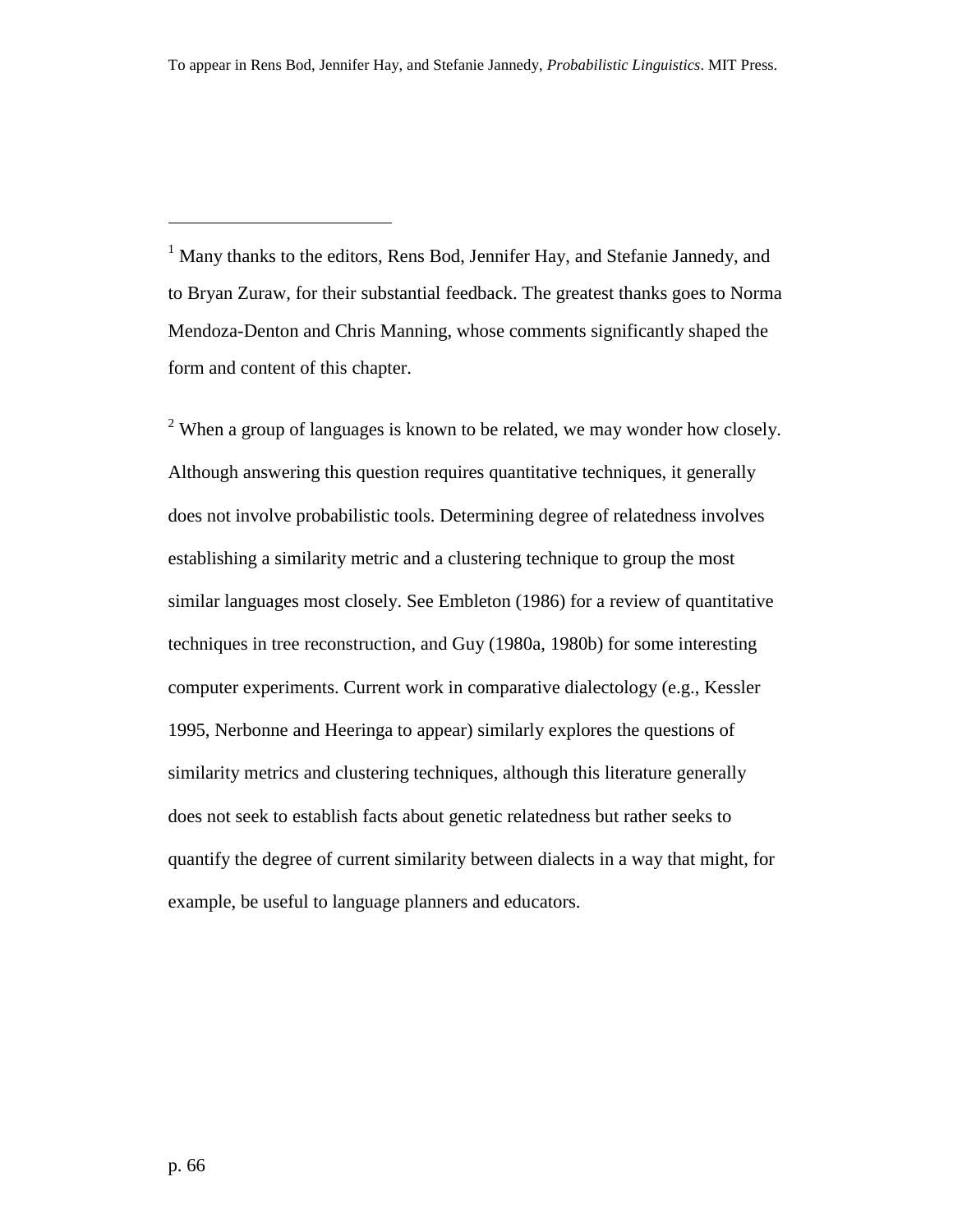<sup>3</sup> The tools of probability can do little to help us identify loans; obvious loans could be excluded from word-lists, but, as Kessler (2001) observes, borrowings that took place in the distant past may be impossible to detect.

 $4$  An analogous non-linguistic example is the "lottery fallacy": even though you will almost certainly not win the lottery this week (even if you buy a ticket), it is quite likely that someone will win. It is perhaps the high likelihood of the general event that makes the specific event seem within reach.

 $\left\lceil \frac{P}{a} \right\rceil$ J  $\setminus$  $\overline{\phantom{a}}$  $\setminus$ ſ *q*  $p$ , "*p* choose *q*", is the number of ways that a subset set with *q* elements can

be chosen from a set of *p* elements.  $(p - q)! q!$ !  $p - q$ *)*!*q p q p*  $=\frac{P^{2}}{(p-q)!}$ J  $\setminus$  $\overline{\phantom{a}}$  $\setminus$  $\binom{p}{n} = \frac{p!}{(p-1)!}$ , where *n*!, "*n* factorial", is

equal to  $n \cdot (n-1) \cdot (n-2) \cdot (n-3) \cdot ... \cdot 3 \cdot 2 \cdot 1$ .

 $6 \chi^2$  is the sum of *E*  $\frac{(O-E)^2}{I}$  for each cell, where *O* is the observed value, and *E* is the expected value (the value that the cell would have if the proportion of entries per row were the same for each column and vice versa).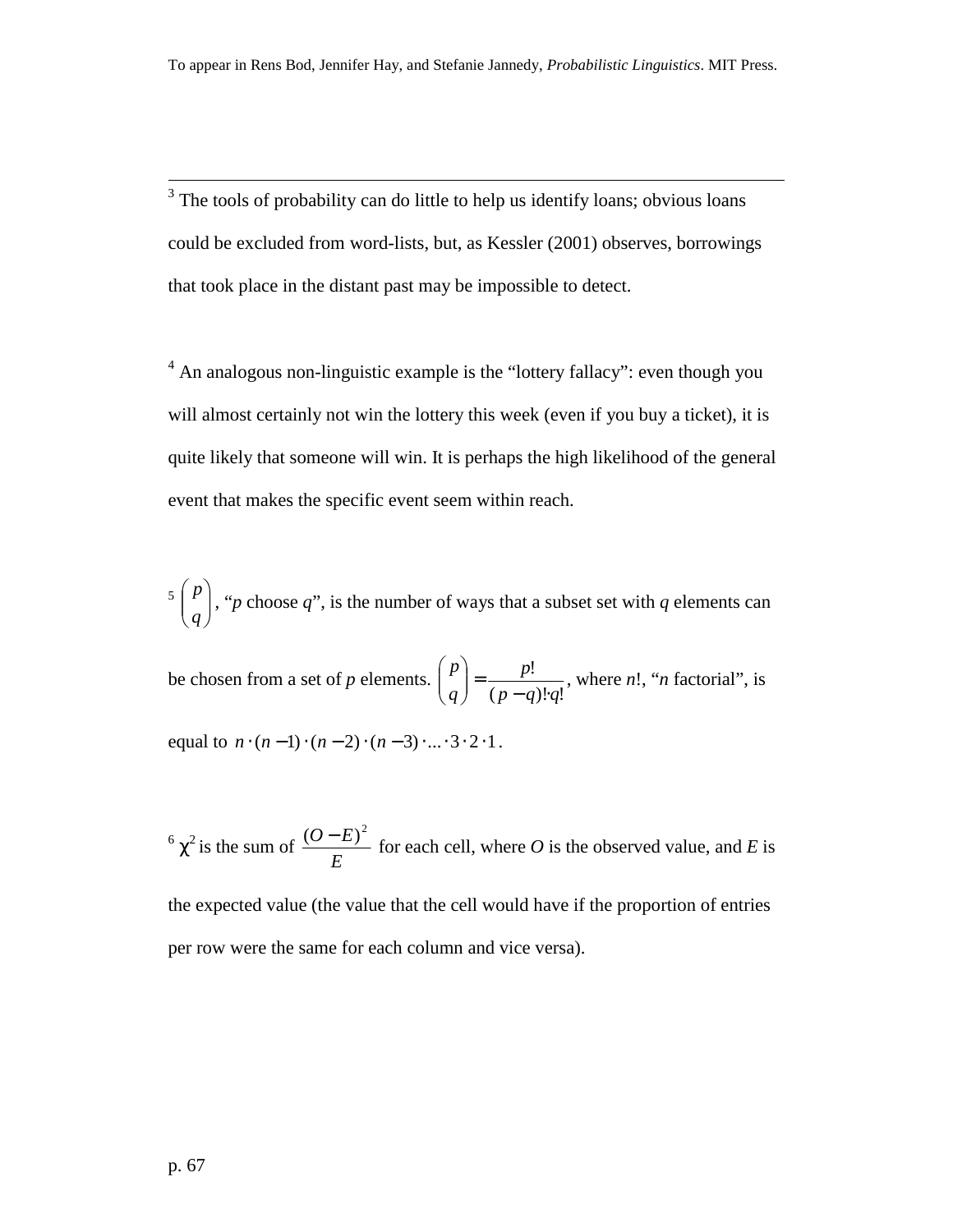$\frac{1}{7}$  In the shift test, for a list of length *n*, only *n* permutations are considered: shifting list *B* down by 0 lines, by 1 line, by 2 lines, etc.

<sup>8</sup> Or, equivalently, 
$$
P = \frac{e^{k+st}}{1+e^{k+st}}.
$$

<sup>9</sup> "ln" stands for "natural logarithm". ln(*x*) = *y* means that  $x^y = e$ , where  $e \approx 2.72$  is the so-called "natural number".

 $10$  This is the source of Tabor's "Q-divergence": changes in a word's category are accompanied or even preceded by changes in the frequency at which it appears in an ambiguous context.

<sup>11</sup> A potential counterargument is that if *ne* was lost for phonological reasons, it might have been preserved in the written record for a deceptively long time.

 $12$  Niyogi and Berwick make the point that only the 5-parameter system, not a similar 3-parameter system, tends towards loss of V2. The 3-parameter system actually produces a tendency towards increasing V2. Therefore, Niyogi and Berwick argue, diachronic simulations such as theirs can be a way of investigating the plausibility of substantive proposals in linguistic theory.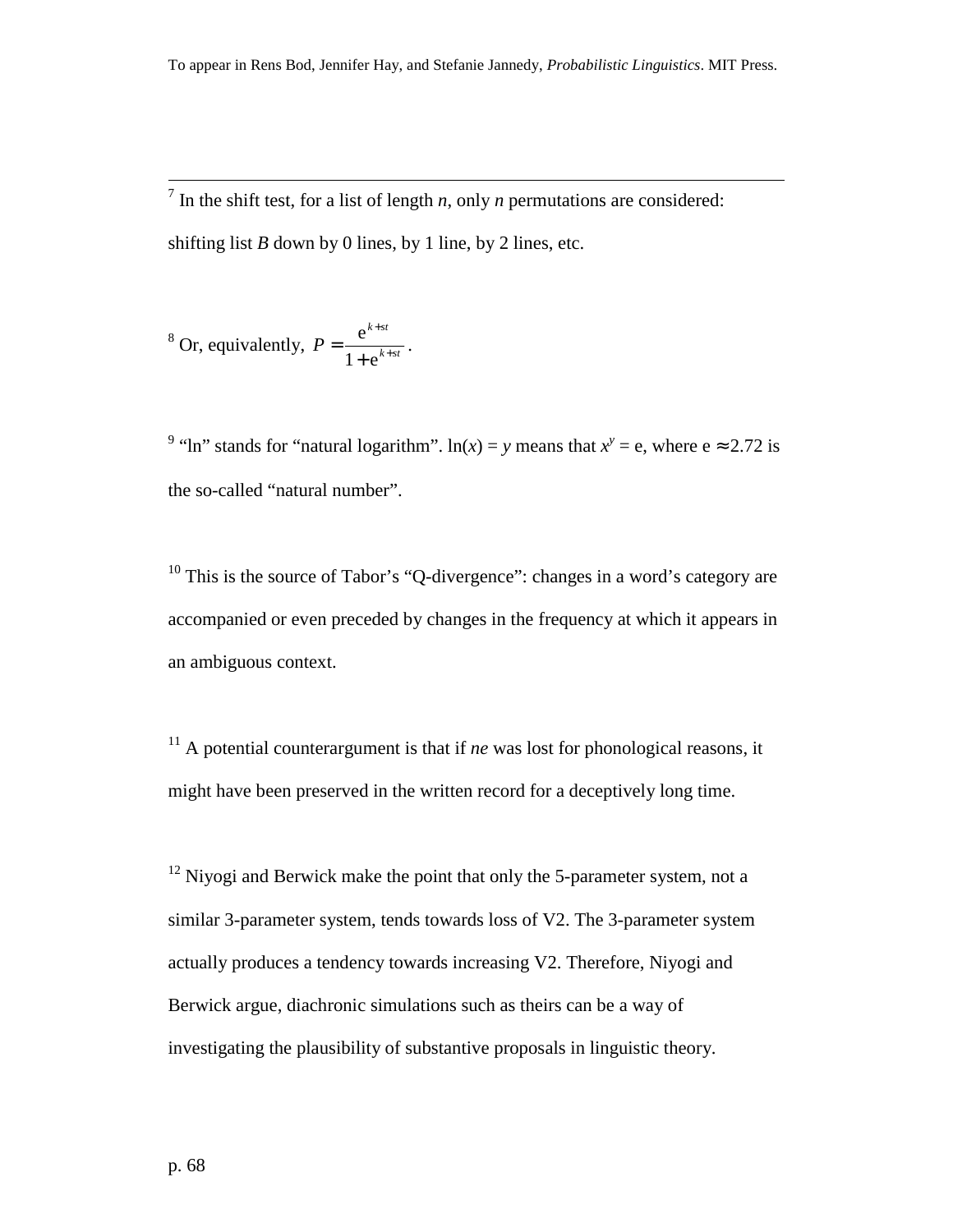$13$  See also Bybee (2001).

<sup>14</sup> Phillips finds that the stress shift illustrated by *convíct* (noun or verb) becoming *cónvict* (noun) / *convíct* (verb) affects infrequent words first. She also finds, however, that final stress on verbs ending in *–ate* in British English developed first on frequent words. Phillips suggests that the *–ate* shift is not really a morphological rule in Bybee's sense. Applying the stress shift does not require analyzing the morphological category or morphemic structure of a word; rather, it involves ignoring *–ate*'s status as a suffix.

 $15$  Bybee (2000) proposes that just as frequent words can retain archaic phonology or morphology, frequent words and constructions can retain archaic syntax. Bybee proposes this as the explanation for why the English modal auxiliaries (*can*, *might*, *should*, etc.) retain their archaic behavior with respect to negation and question-formation: *He should not, Should he?* vs. *He does not drive*, *Does he drive?* The frequency effect could be thought of as complementary to, or a driving force for, the traditional explanation that only modals occupy Infl.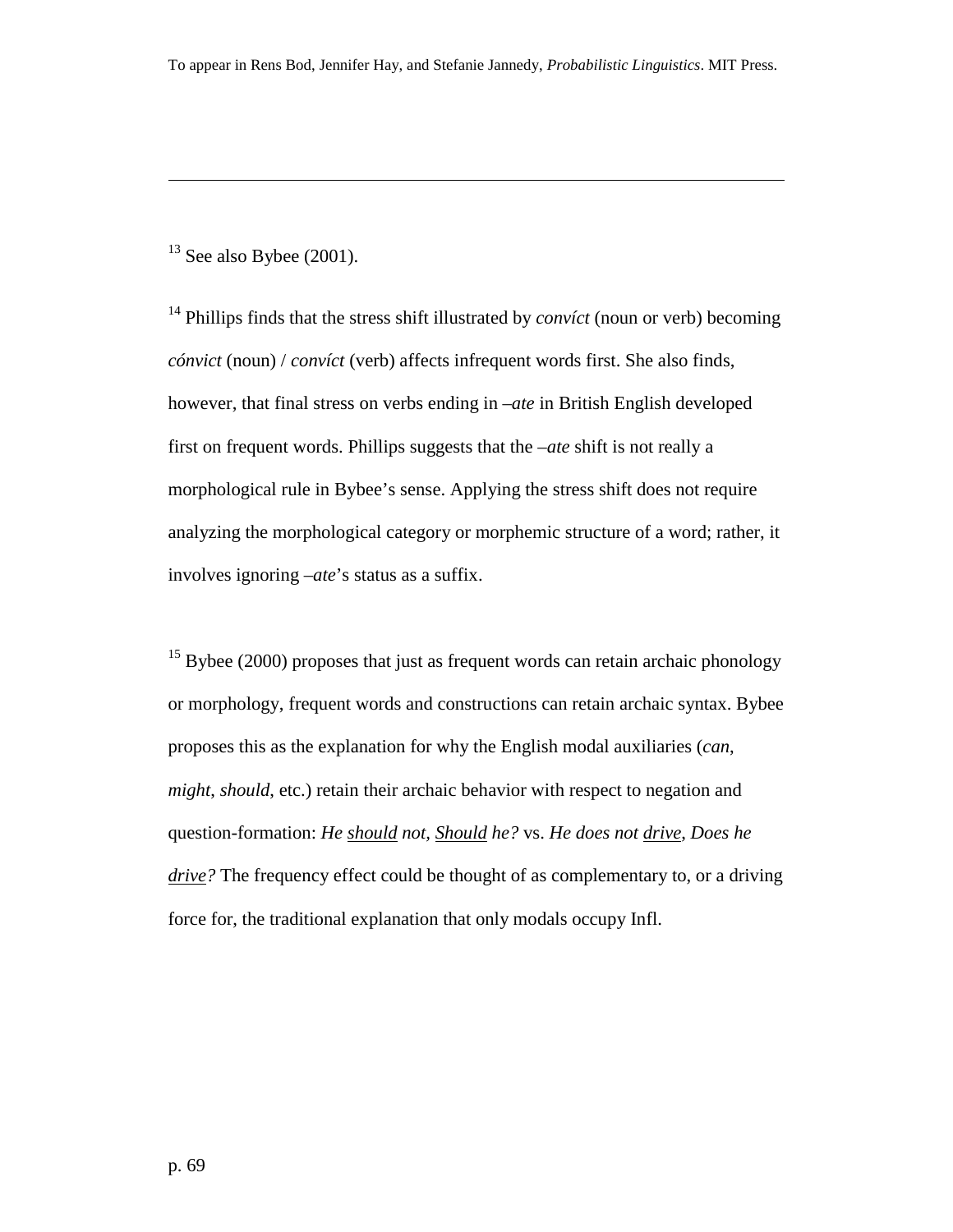<sup>16</sup> A growing literature simulates "language evolution", that is, change whose starting point is a speech community that lacks any shared linguistic knowledge. See Steels (2000) for a very brief overview; for further reading see Kirby (1999) and many of the articles in Hurford et al. (1998) and Knight et al. (2000).

 $17$  Like most agent-based simulations of language change, the model lacks social or spatial structure: each agent has an equal probability of interacting with any other agent. Because leadership in a language change seems to be correlated with the characteristics of the speaker's social network (see Milroy 1980, Labov 2001), a simulation that attempts to model the spread of a sociolinguistically correlated change through the speech community would require a more realistic social structure. Social structure is probably irrelevant, however, to merely demonstrating the transmissibility of a lexical pattern.

<sup>18</sup> In the simulation reported in Zuraw (2000), pronunciations do compete directly—when one is augmented, the other is diminished. The results here are from a later version of the simulation.

<sup>19</sup> In many situations, it is unrealistic for the learner to maintain a full list of possible grammars. In a principles-and-parameters model, the number of possible grammars is  $v^p$ , where  $v$  is the number of values that each parameter can take, and *p* is the number of parameters. Even with binary parameters ( $v = 2$ ), this number